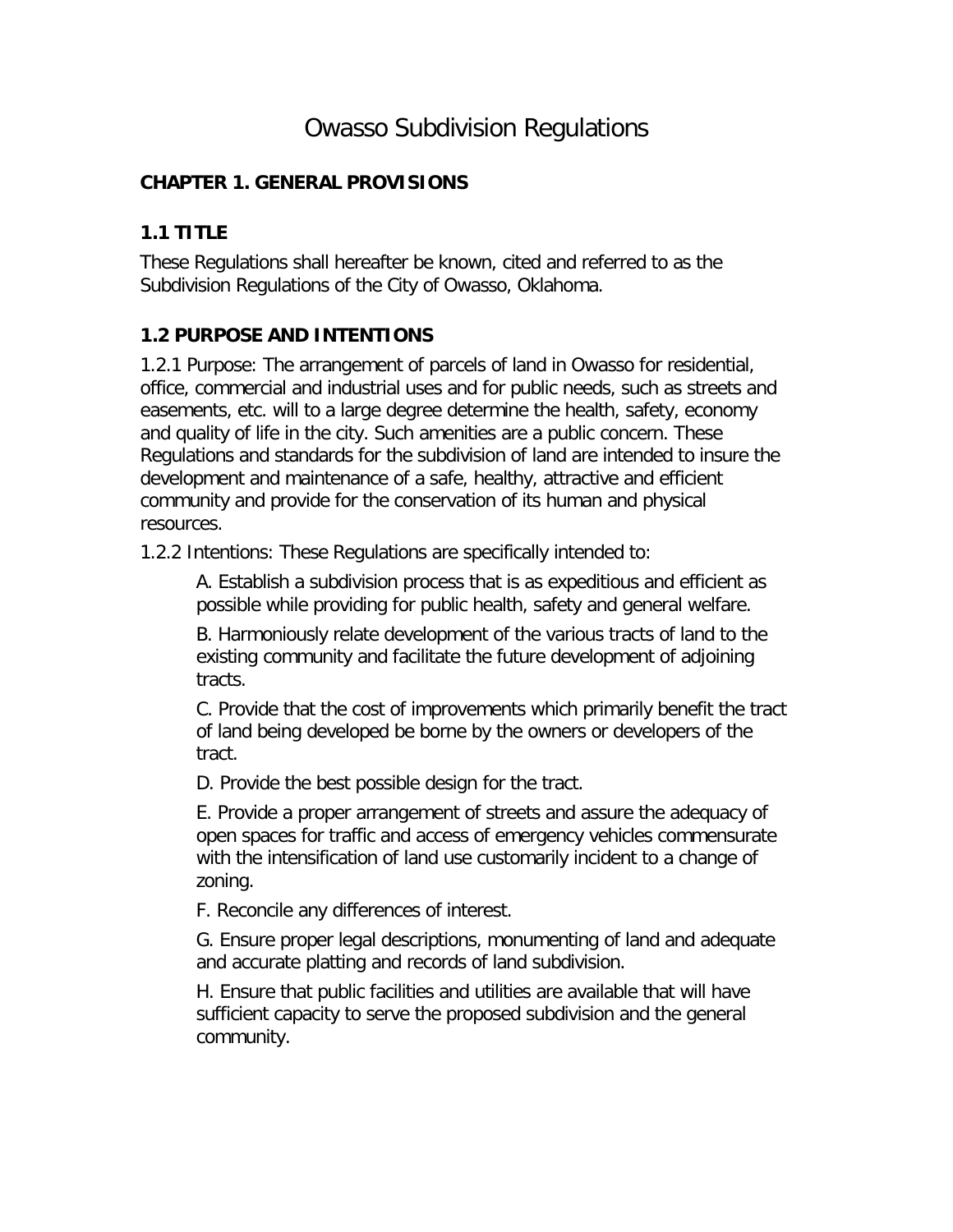I. Promote development that will preserve the natural beauty and physical characteristics of the land and will intrude upon the environment to the least possible extent.

J. Encourage designs which will require minimal maintenance of public improvements by the City.

## **1.3 AUTHORITY**

These Regulations and Minimum Standards for land development are adopted under the authority granted by Oklahoma Statutes.

## **1.4 JURISDICTION**

These Regulations shall apply to all subdivision of land located within the corporate limits of the City of Owasso, Oklahoma.

## **1.5 SUBDIVISION PLAT REQUIREMENT AND WAIVER**

For any land which has been rezoned upon application of a private party, no building permit shall be issued until that portion of the tract on which the permit is sought has been included within a subdivision plan or replat, as the case may be, submitted to and approved by the Planning Commission and City Council and filed of record in the office of the County Clerk where the property is situated. The City Council, upon a showing that the purposes of these regulations have already been achieved by previous platting, or could not be achieved by a plat or replat, may waive the subdivision plat requirement.

## **1.6 PLAT VACATION AND ALTERATIONS**

No vacation of a plat or any parts thereof, except by action of the District Court, shall be valid or impart notice until after the required consent of such platted area is presented to the City Council and the approval of the Council is entered thereon. All vacations or alterations of a final approved filed plat shall require the approval of the Planning Commission and City Council and the filing of a corrected plat, approved deed or accepted easement. Alterations of a plat without approval shall constitute a violation of these Regulations.

## **1.7 VARIANCE OF REGULATIONS**

Whenever the tract to be subdivided is of such unusual size or shape or is surrounded by such development or unusual conditions that the strict application of the requirements contained in these Regulations result in substantial hardship or inequity, the Planning Commission may vary or modify, except as otherwise indicated, such requirements of design, but not of procedure or improvements, so that the subdivider may develop his property in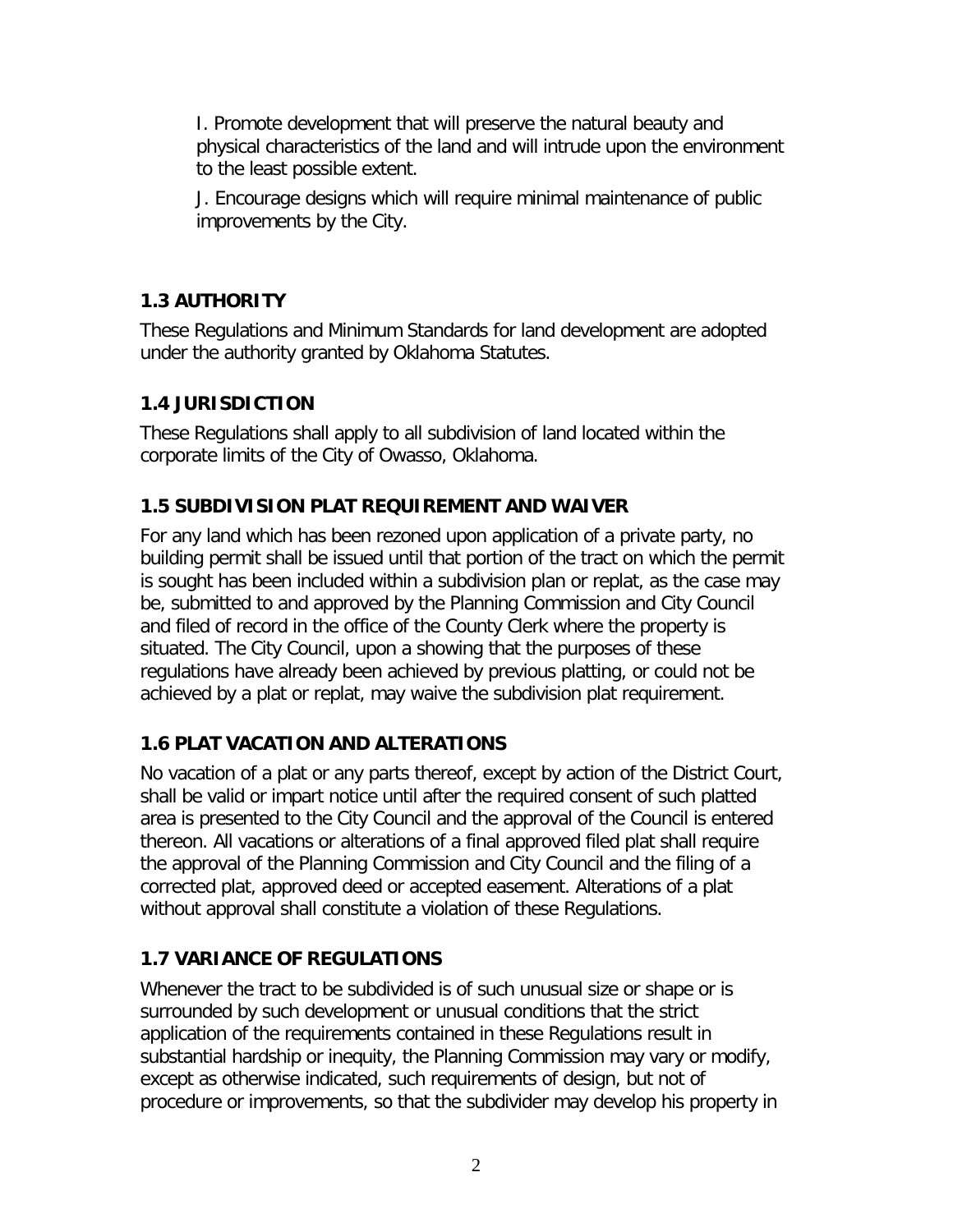a reasonable manner, but so that at the same time, the public welfare and interests of the City are protected and the purpose and intentions of these regulations are preserved. Such modification may be granted upon written request of the subdivider stating the reason for each modification and may be waived by three-fourths (3/4) vote of the members of the Planning Commission present, subject to the acceptance of the plat and the dedications thereon by the City Council. Variance of the Zoning Code must be granted by the Owasso Board of Adjustment.

### **1.8 PROMULGATION OF RULES AND REGULATIONS**

Upon adoption of this ordinance, the City Manager shall present Rules and Regulations relating to the implementation of the intent of the Subdivision Regulations to the City Council for adoption by resolution. Provided, however, that the City Manager shall from time to time promulgate such additional Rules and Regulations, or changes to existing Rules and Regulations as considered necessary. The promulgation of such Rules and Regulations, in whole or in part, shall require the City Manager to notify the City Council, Planning Commission, and Board of Adjustment in writing of the proposed Rules and Regulations and shall require the exact language of the proposal be attached to such notice. Such notice to the City Council shall be published in the consent agenda of a City Council meeting for acknowledgement of Council receipt of the change(s). Upon notification to the City Council and for a period of 30 days, the proposed Rules and Regulations shall lay open and be subject to City Council action to disapprove either in part or in whole. Absent action by the City Council to disapprove proposed Rules and Regulations within the allotted time frame, such Rules and Regulations shall have the force and effect of law.

## **1.9 SEPARABILITY OF PROVISIONS**

If any section, clause, paragraph, provision or portion of these regulations shall be held invalid or unconstitutional by any court of competent jurisdiction, such holding shall not affect any other section, clause, paragraph, provision or portion of these Regulations.

## **1.10 PENALTY**

Any person or persons, firm, or corporation, who shall violate any of the provisions of these Regulations, or shall fail to comply therewith, or with any of the requirements thereof, shall be deemed guilty of an offense and, upon conviction thereof, shall be fined not more than \$200.00 and costs and/or 30 days imprisonment. Each day such violation shall be permitted to exist shall constitute a separate offense. In addition to the other remedies provided herein, the City may institute any proper action or proceedings to enforce these Regulations.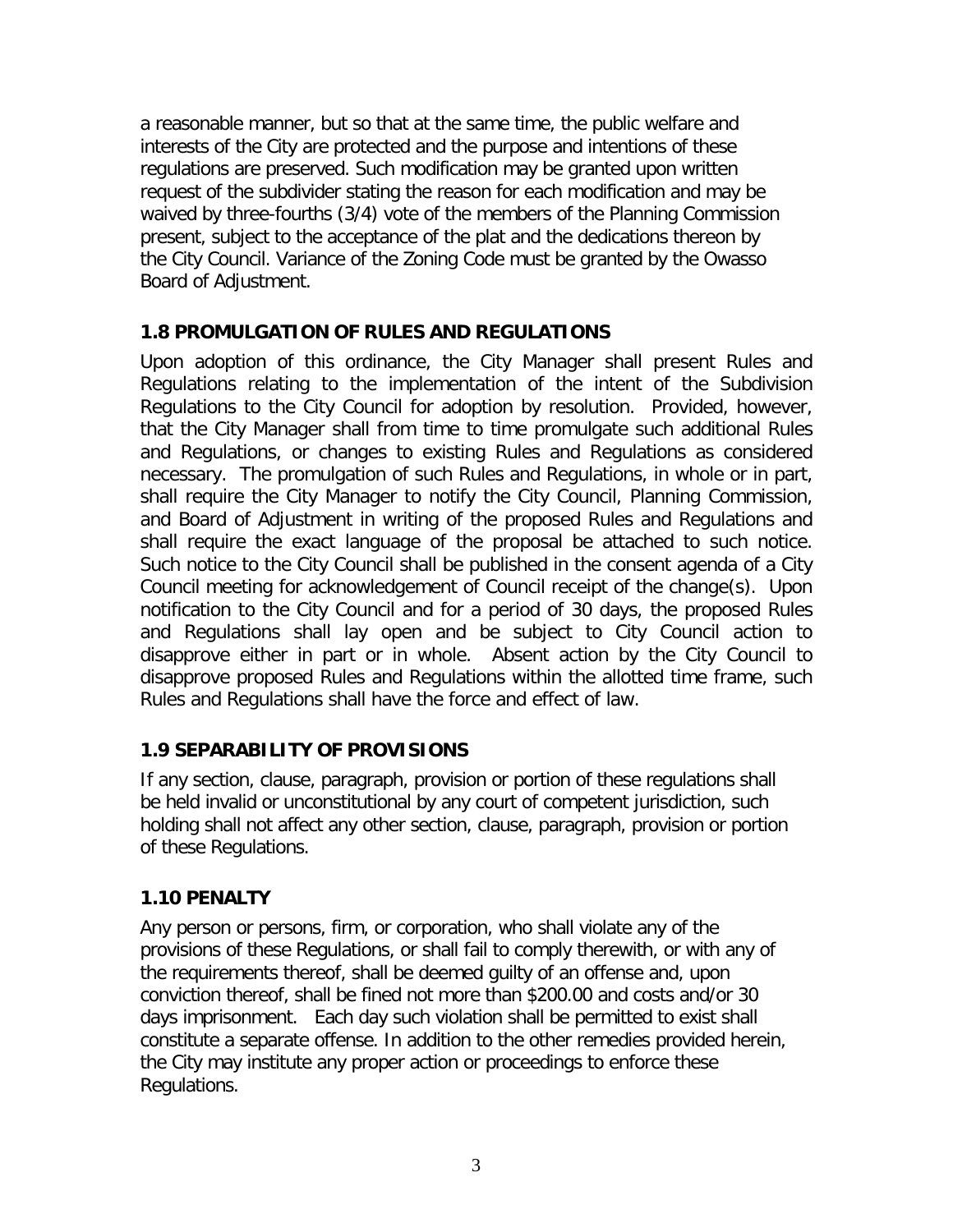## **1.11 TECHNICAL ADVISORY COMMITTEE ON PLATS - MEMBERSHIP**

The membership of the Technical Advisory Committee shall consist of one representative of each of the following agencies and companies and such other public officials as the City Manager may designate:

- A. the City Manager,
- B. the City Engineer,
- C. the City Attorney,
- D. the City Planner,
- E. the Building Inspector,
- G. the Fire Chief,
- H. the City Project Manager,
- J. the County Engineer of the involved county,
- L. an Owasso Public Works Authority representative,
- M. a natural gas company representative,
- N. an electric company representative,
- O. a cable television company representative
- P. a telephone company representative, and
- Q. a Planning Commission representative

## 1.12 TECHNICAL ADVISORY COMMITTEE ON PLATS - DUTIES

It shall be the responsibility of the Technical Advisory Committee (TAC) to meet together on the call of the City Planner, who shall serve as chairperson, to review and study all preliminary plats, final plats and lot splits and to submit its findings and recommendations to the Planning Commission.

## **CHAPTER 2. SUBDIVISION PLAT PROCEDURES**

### **2.1 PROCESS**

2.1.1 Requirement: Whenever any subdivision of land is proposed, before any permit for the erection of a structure in such proposed subdivision shall be granted, the owner of the land or his agent shall apply for and secure both Planning Commission and City Council approval of a final plat for such proposed subdivision.

- 2.1.2 Procedure: The proposed subdivision shall be processed as follows:
	- A. Pre-plat conference,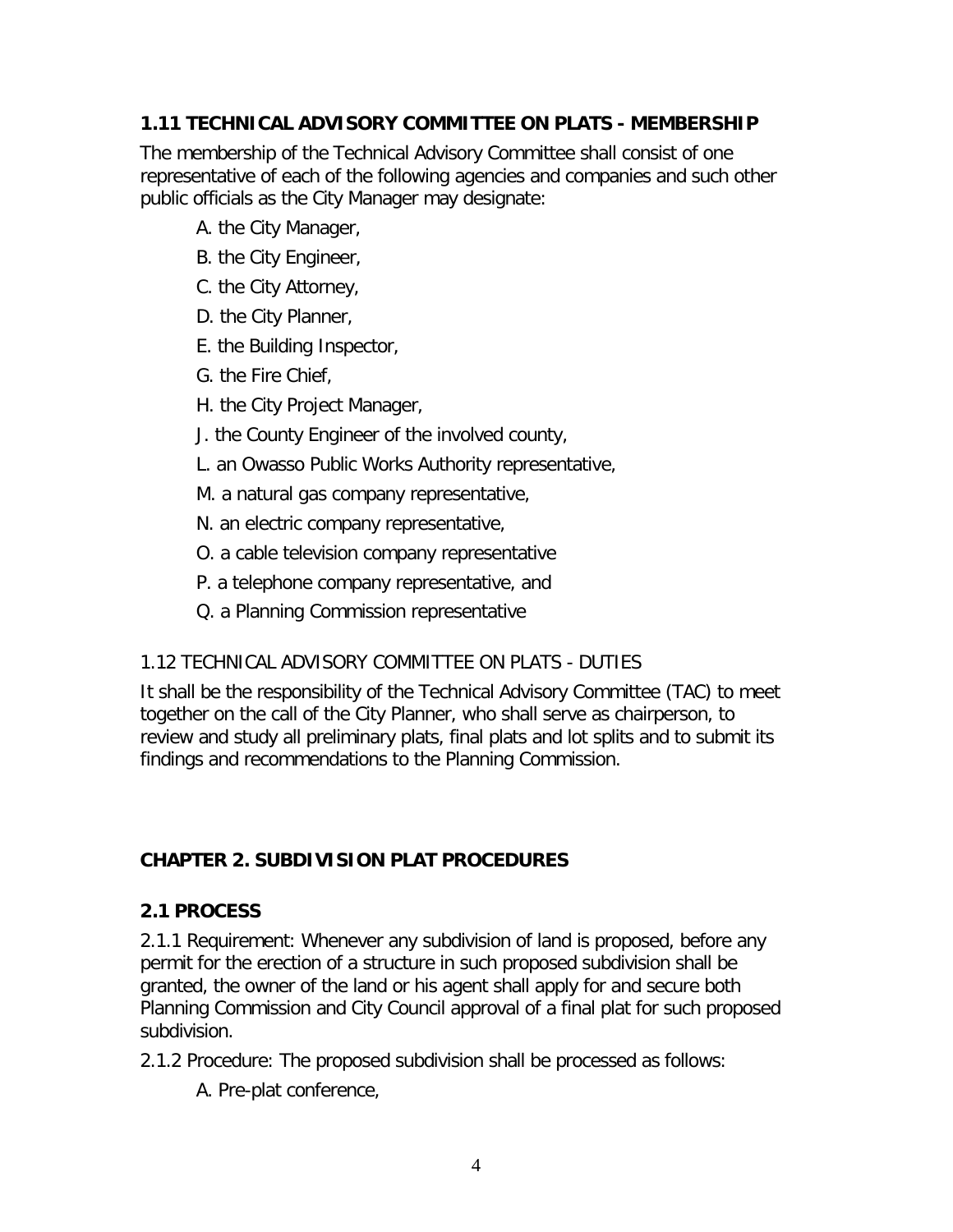B. Application for Preliminary Plat (proposed subdivisions containing only one lot may begin with step F of this list),

C. Technical Advisory Committee (TAC) review of the Preliminary Plat,

D. Planning Commission review of the Preliminary Plat,

E. Revision of the Preliminary Plat, if required,

F. Application for the Final Plat,

G. Submission of Construction Plans for approval to Public Works and DEQ,

H. TAC review of the Final Plat,

I. Planning Commission review of the Final Plat,

J. Obtain Public Works and DEQ approval of the Construction Plans,

K. City Council review and approval of the Final Plat,

L. Certification of the Final Plat,

M. Record the certified Final Plat with the appropriate County officials, and return file-stamped original plats to the City Planner,

O. Pre-Construction Conference,

P. Construction of subdivision improvements in accordance with the approved Construction Plans,

Q. Council acceptance of subdivision improvements.

# **2.2 PRE-PLAT CONFERENCE**

A pre-plat conference shall be held between the Subdivider and the City Planner to discuss Zoning Code requirements, subdivision design requirements, platting procedures and improvements construction.

# **2.3 PRELIMINARY PLAT**

2.3.1 Purpose: The purpose of the Preliminary Plat is to provide an interim step in the procedure when the Subdivider shall submit a proposed preliminary plat containing the information required in paragraph 2.3.2 hereof. It is at this point that the items discussed at the Pre-plat conference are shown and the development is examined to see if it conforms to the Subdivision Regulations.

2.3.2 Preliminary Plat Contents: The Preliminary Plat shall be drawn at a scale of one hundred (100) feet to one inch or larger. All printing shall be clear and legible. All sheets shall be of a consistent size of twenty-four (24) inches by thirty six (36) inches or smaller. Each sheet shall be sealed by a registered professional engineer. The Preliminary Plat shall contain or be accompanied by the following information: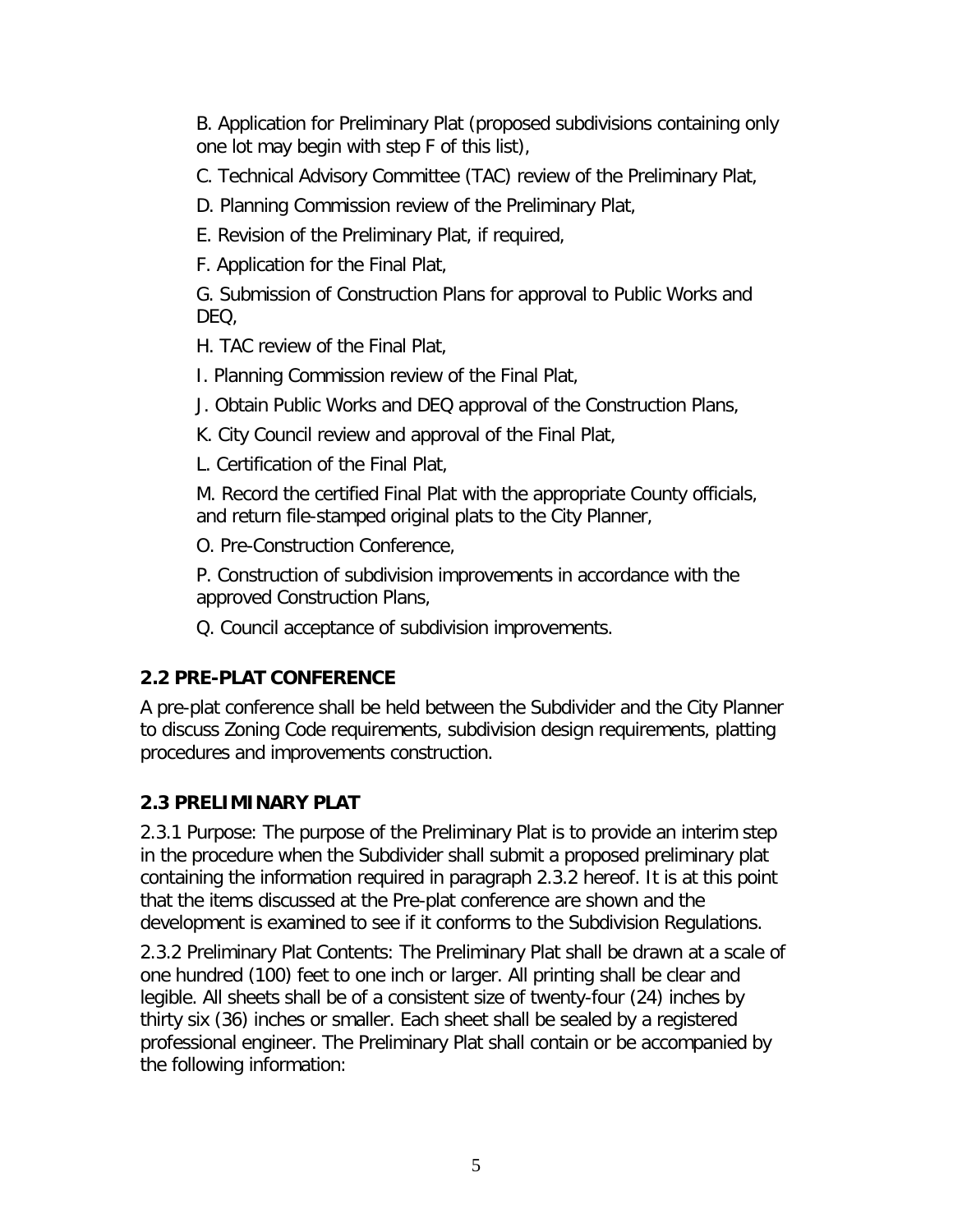A. The Proposed name of the subdivision shall not duplicate or too closely resemble names of existing subdivisions in Tulsa or Rogers Counties.

B. The names and addresses of the owner(s) of record, the subdivider(s), and the registered engineer or land surveyor preparing the plat.

C. An accurate legal description of the property and a complete boundary survey showing the dimensions, distances to the nearest one-hundredth foot, bearings to the nearest second and acreage to the nearest onehundredth acre.

D. The scale, north point and date.

E. The key or location map, at a legible scale, showing the locations of subdivisions within the mile section.

F. The location of property lines of adjoining unplatted land and the names of adjoining subdivisions and the location of city limits boundaries if adjoining the subdivision.

G. The topography with contour intervals of not more than two (2) feet based on United States and Geodetic Survey data.

H. The location and description of all existing structures.

I. The locations of all ponds, lakes and streams and the areas subject to flooding based upon the regulatory flood.

J. The location, width and name of each existing or proposed street or other public way, railroad, and utility easement, bridge, park and other public open space within or adjacent to the proposed subdivision.

K. The locations and widths of easements of all oil, gas and petroleum product pipelines within or adjacent to the proposed subdivision.

L. The location of every existing or abandoned oil or gas well or dry hole drilled in search of oil or gas as shown by the records of the Oklahoma Corporation Commission and by such records as may be on file with the Planning Commission.

M. The location of facilities and land to be considered for dedication to public use, or to be reserved for use of all property owners in the subdivision and any conditions of such dedications or reservations.

N. All proposed lots consecutively numbered, their dimensions, and all building setback lines.

O. All blocks consecutively numbered.

P. Any other information as may be deemed by the Planning Commission as reasonably necessary for the full and proper consideration of the proposed subdivision.

Q. Draft of Restrictive Covenants.

R. List of abutting property owners.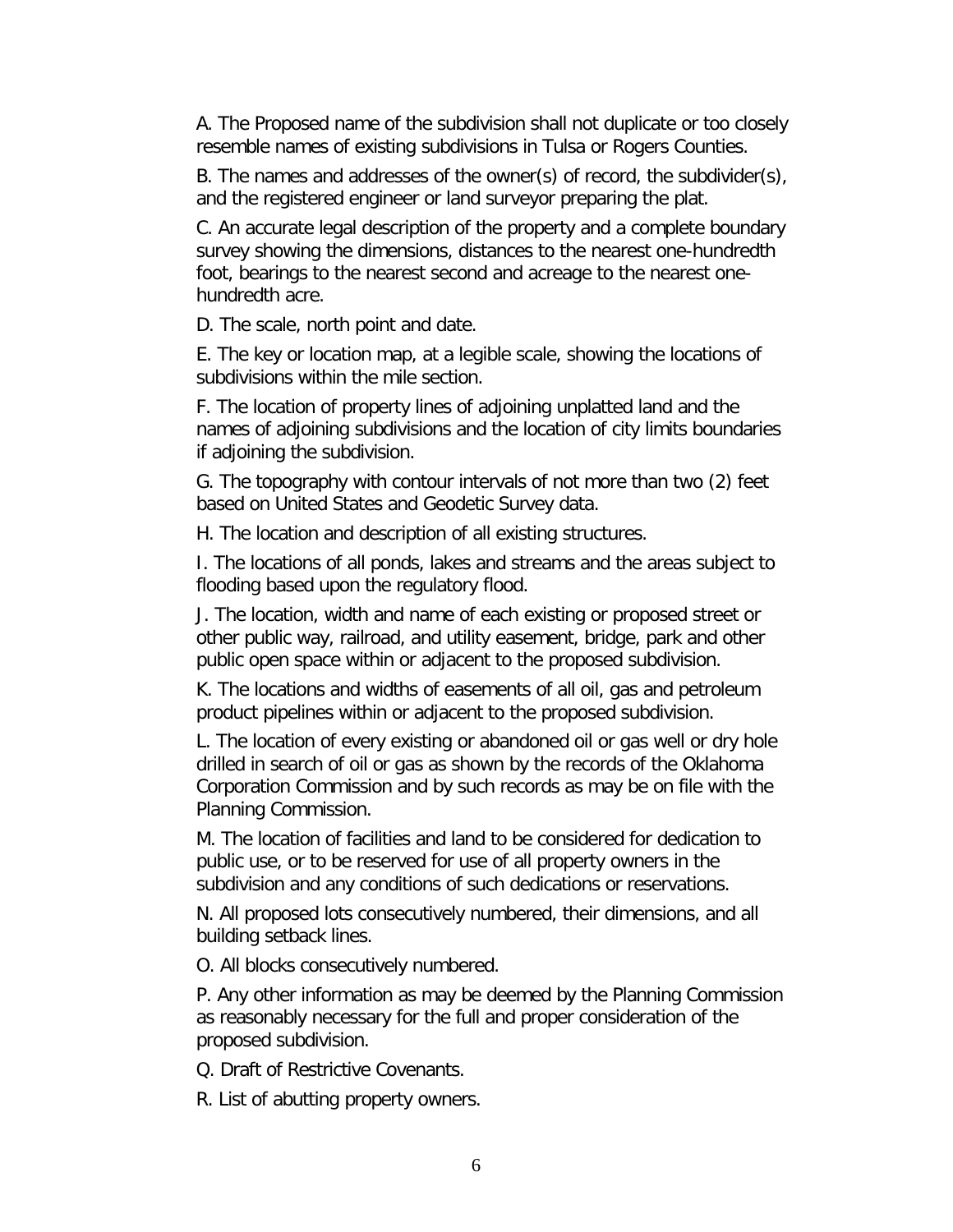2.3.3 Application: The Subdivider shall submit twenty-four (24) copies of the Preliminary Plat to the City Planner no later than the first business day of the month of the TAC meeting at which the plat will be reviewed. The Preliminary Plat shall be accompanied by an application, the forms for which shall be supplied by the City Planner, and a fee as established by ordinance resolution.

2.3.4 Review of Preliminary Plats:

A. The City Planner upon receipt of the preliminary plat and fees shall:

1. Distribute copies of the Preliminary Plat to the Technical Advisory Committee,

2. Set the plat on the TAC and Planning Commission agendas,

3. Review the plat for conformance with the Zoning code and these Regulations,

4. Prepare recommendations for submission to the TAC and Planning Commission.

5. Notify abutting property owners by First Class Mail.

B. The Technical Advisory Committee shall review the Preliminary Plat and make recommendations to the Planning Commission.

C. The Planning Commission, at a public hearing, shall accept, accept with modifications, or continue to a date certain or disapprove the preliminary plat.

Such Planning Commission action will be conveyed to the subdivider in writing within five (5) days after the meeting at which such plat was considered. The subdivider shall be notified of the reasons for such action and what requirements will be necessary for the final plat to meet the approval of the Commission.

The acceptance of the preliminary plat does not constitute an acceptance of the subdivision, but is deemed to be an authorization to proceed with the preparation of the final plat.

2.3.6 Preliminary Plat Expiration: The approval of a Preliminary Plat shall be effective for a period of one  $(1)$  year from the date of approval by the Planning Commission, at the end of which time approval of the final plat must have been obtained from the City Council. Unless the City Planner grants an extension in writing, any Preliminary Plat not receiving final plat approval within one (1) year shall be null and void. Every plat shall conform to existing Subdivision Regulations applicable at the time of approval of the Preliminary Plat unless modifications have been granted.

### **2.4 FINAL PLAT**

2.4.1 Application: The Subdivider shall submit twenty-nine (29) copies of the Final Plat and Restrictive Covenants to the City Planner no later than the first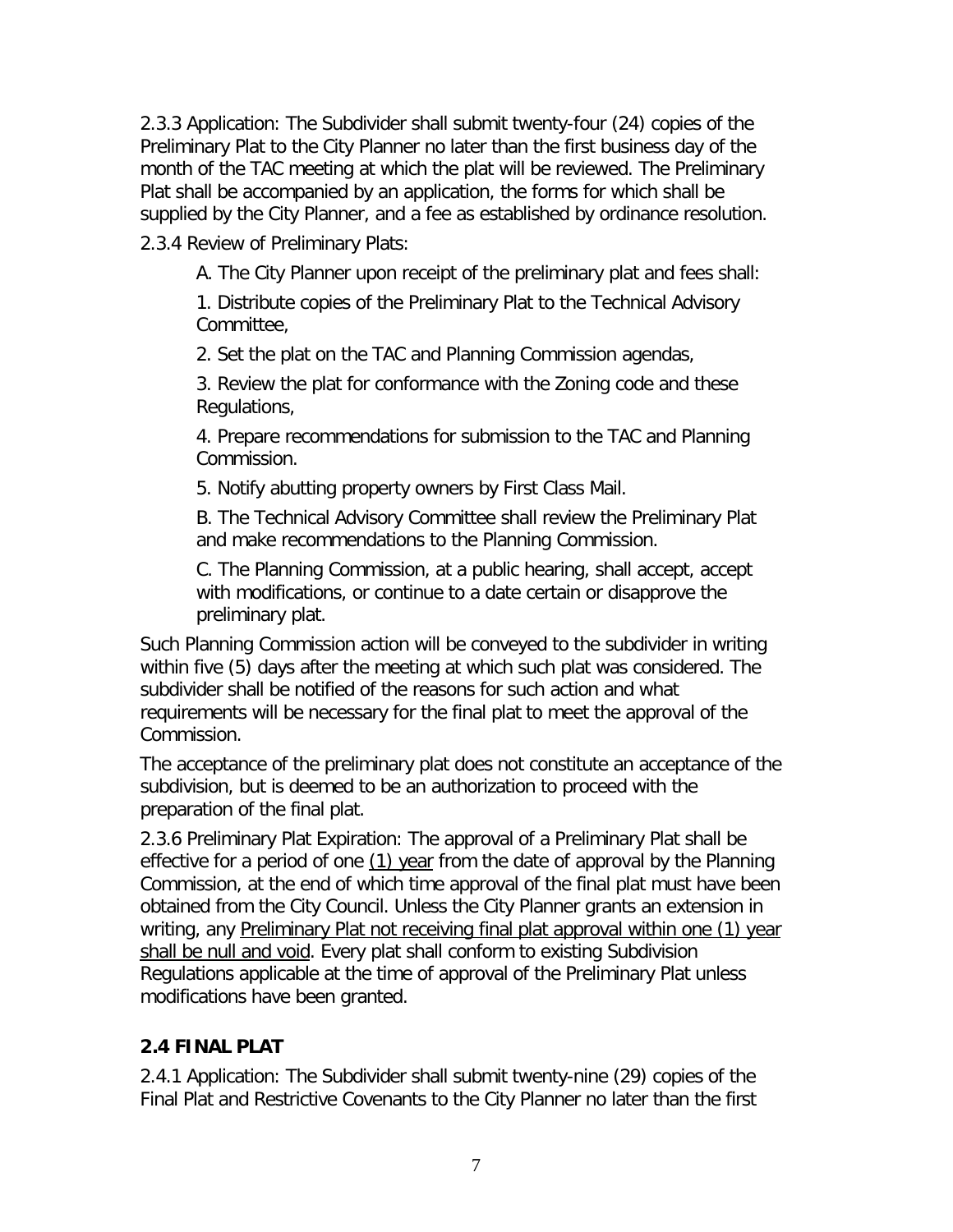business day of the month of the TAC meeting at which the plat will be reviewed. The Final Plat shall be accompanied by an application, the forms for which shall be supplied by the City Planner, and a fee as established by ordinance. Requests for Exceptions to these Regulations or requirements of the Preliminary Plat shall be submitted in accordance with these Regulations.

2.4.2 Contents: The Final Plat shall show:

A. The name of the subdivision, city, county and state. The subdivision name shall not duplicate or too closely approximate the name of any existing subdivision in Tulsa or Rogers Counties.

B. The name and address of the owner(s) of record, the subdivider(s) and the registered engineer or land surveyor preparing the plat. Official seals of the engineer or surveyor are required.

C. The accurate legal description of the subdivision referenced to section, range and township, based on an accurate traverse, giving angular and linear dimensions which must mathematically close, the allowable error of closure on any portion of a final plat shall be one (1) foot in five thousand  $(5,000)$ .

D. The location of monuments shown in reference to existing United States Coastal and Geodetic Survey data or the nearest established street lines, including true angles and distances to such reference points or monuments.

E. The date of preparation of the plat, north arrow and scale (written and graphic presentation).

F. The key or location map showing location and name of subdivisions within the mile section.

G. The total acreage and total number of lots of the subdivision shown near the key or location map.

H. The names of all adjacent subdivisions and the names, locations and widths of all existing streets, easements, drainageways, and other public ways adjacent to the property.

I. Location of lots, streets, public highways, alleys, parks, building lines, limits of no access and other features, with accurate dimensions in feet and decimals of feet and distances, angles and/or bearings. Where these lines follow a curve, the central angle, the radius, point of curvature, length of curve and length of intermediate tangents shall be shown.

J. The blocks numbered consecutively throughout the entire subdivision and the lots numbered consecutively throughout each block, with areas to be excluded from platting marked "reserved" or "not for public use."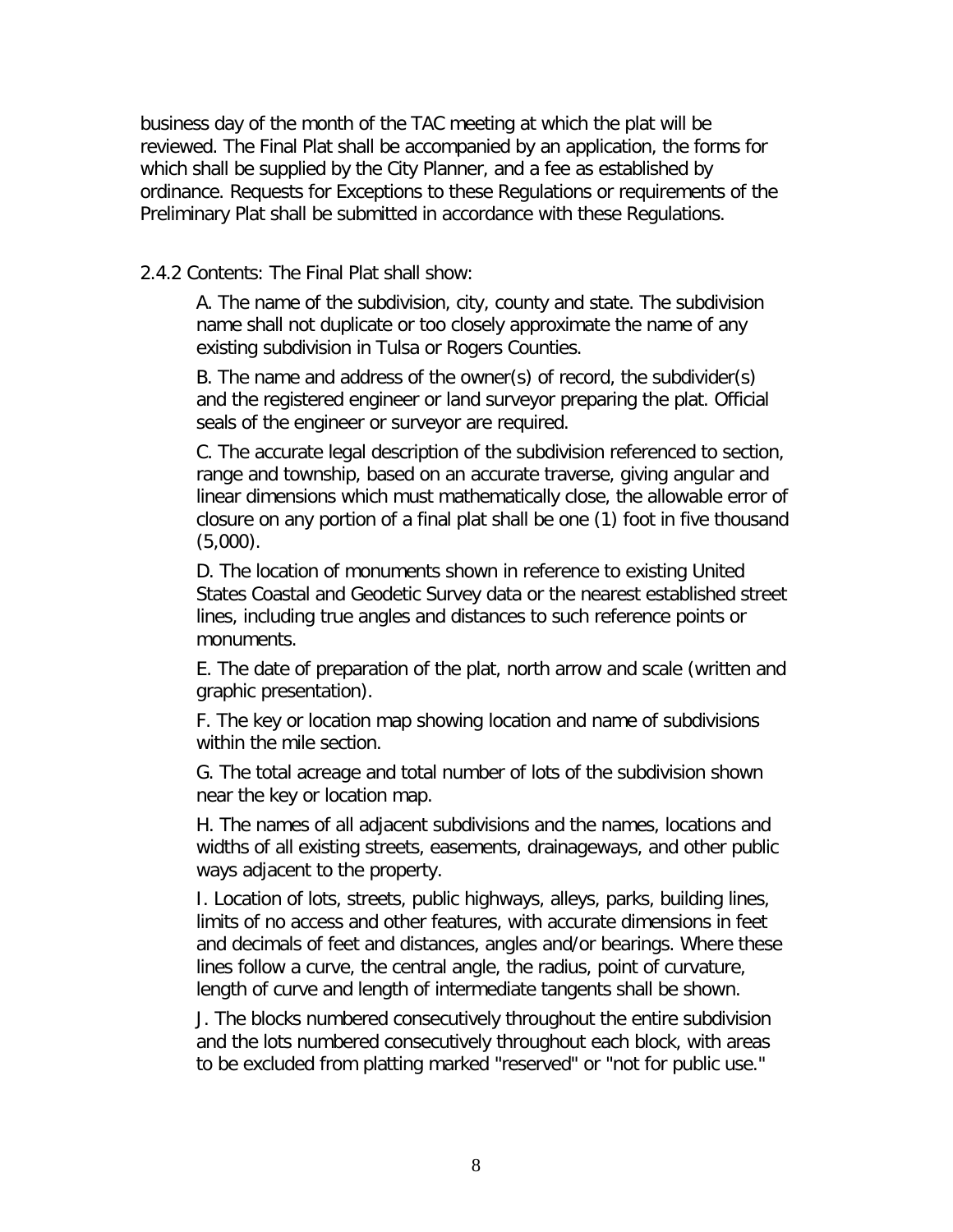K. Locations and accurate dimensions of all property to be offered for dedication for public use, and all property reserved for the common use of the property owners within the subdivision, with purpose indicated. This includes, but is not limited to, dedication of streets and alleys, parks, drainageways, or other areas dedicated or reserved for public use.

L. The names of all streets to be dedicated.

M. The dimensions of all lots and lot lines, and the bearings of those lot lines not parallel or perpendicular to the street right-of-way line.

N. Location and dimensions of all easements to be dedicated. All easements shall be denoted by fine dashed lines, clearly identified, and if already on record, the recorded reference of such easements. The width of an easement with sufficient ties to locate it definitely with respect to the subdivision must be shown.

O. Easements located outside the boundaries of the plat, required for plat approval. Proof of executed easements shall be provided to the city upon request of a permit to construct.

P. The deeds of dedication for all rights-of-way, easements and other properties and any deed restrictions applicable to the subdivision shall be shown.

Q. The location of every oil or gas well, or abandoned oil or gas well, or dry hole drilled in search of oil or gas, as certified by the records of the Oklahoma Corporation Commission submitted to the Planning Commission.

R. All lots located in a one hundred (100) year flood plain area of special flood hazard shall have the building pad elevation provided on each lot on a copy of the final plat prior to recording the final plat. That pad elevation shall be a minimum of one (1) foot above the said one hundred (100) year flood elevation as identified by Federal Emergency Management Agency (FEMA) or other authority.

S. A copy of any private restrictions affecting the subdivision or any part thereof attached to each plat.

T. Reference to any separate instruments which directly affect land being subdivided, including restrictive covenants, filed in the office of the county recorder of deeds.

U. Any other information as may be deemed by the Planning Commission as reasonably necessary for the full and proper consideration of the proposed subdivision.

2.4.3 Technical Advisory Committee Action: The Technical Advisory Committee shall review the Final Plat to ensure that all requirements have been satisfied. If any required items are not shown on the Final Plat, the TAC shall identify the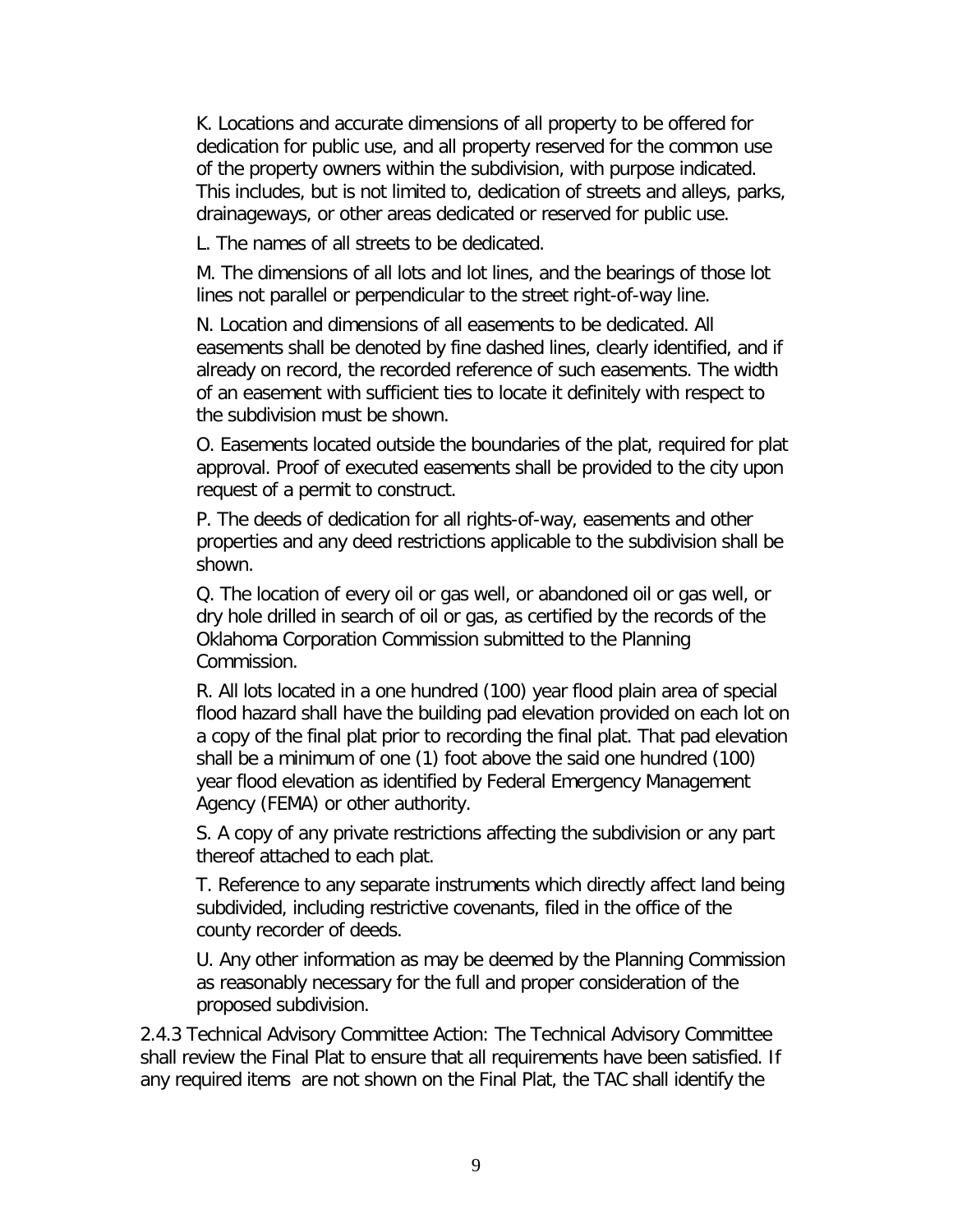requirements on a copy of the Final Plat, which shall be retained by the City Planner.

2.4.4 Planning Commission Action: The Planning Commission shall act upon the Final Plat after it has been submitted for final approval unless the stipulation for additional time is agreed to by the developer. If the final plat is disapproved, grounds for the refusal shall be stated in writing, a copy of which shall be transmitted to the applicant.

2.4.5 City Council Action: The City Council shall act upon the Final Plat subdivision of public land and for the acceptance of public ways, service and utility easements and land dedicated to public use. Approval of the final plat shall in no way be construed as acceptance of the public works improvements. The disapproval of any plat or plan by the City Council shall be deemed a refusal of the proposed dedication shown thereon.

2.4.6 Drafting: The Final Plat prepared for recording purposes shall be drawn at a scale of at least one (1) inch equals one hundred (100) feet or larger scale. The size of sheets on which such Final Plats are submitted shall be a consistent size of twenty-four (24) inches by thirty-six (36) inches or smaller. The drawing surface of any such plat shall have a binding margin of two (2) inches at the left side of the plat and a margin not less than one (1) inch at the right side. Where the proposed plat is of unusual size, the Final Plat may be submitted on two or more sheets of the same dimensions. If more than two sheets are required, an index sheet of the same dimensions shall be filed showing the entire development.

2.4.7 Certifications: The following certifications shall be required on the Final Plat filed of record in the office of the County Clerk:

A. Certification signed and acknowledged by all parties having any title interest in the land subdivided, consenting to the preparation and recording of the plat as submitted. All copies of the plat shall carry the original signatures of the owner or owners and notary public.

B. Certification by the registered land surveyor or registered engineer as to the accuracy of the survey and of the plat, and that the monuments and bench marks are accurate as to location shown.

C. Certification by the Mayor and City Clerk, or Deputy City Clerk, of the approval of the plat by the City Council.

2.4.8 Prints to be Furnished after Final Approval of the Plat:

A. A minimum of eleven (11) copies of the approved final plat shall be furnished for endorsement by the appropriate city officials. Each copy shall bear the original signatures of the owner or owners and be duly acknowledged.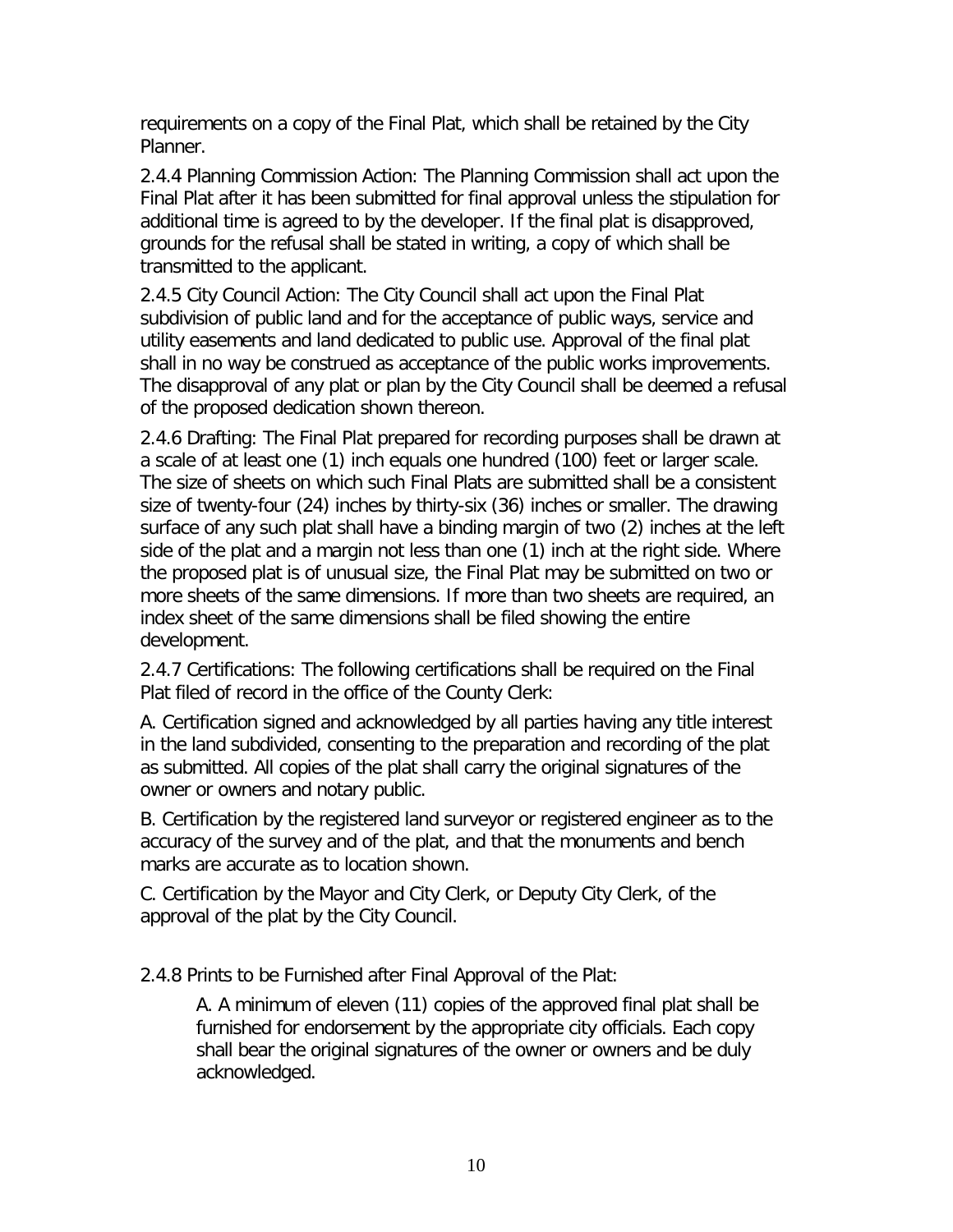B. After the approved Final Plat is filed of record in the office of the County Clerk, the subdivider shall return to the City Planner eight (8) certified plats, all with the appropriate stamps, signatures and plat number from the County Clerk's office. Unless instructed otherwise by the City Planner, the Developer is required to also submit an AutoCAD electronic file to the City Planner.

C. After the final plat has been executed by all required officials, the City Planner shall distribute copies to appropriate officials, agencies or departments and utility companies and retain file copies in the offices of the City Clerk and City Planner.

2.4.9 Approval and Recording of Plats Required: No plat or other land subdivision instrument shall be filed in the office of the County Clerk until it shall have been approved by the City Council as required. A Final Plat shall be filed within six (6) months of the approval of the City Council. Failure to record the plat within six (6) months of the date of the City Council approval shall void all approvals thereto, unless a written extension is granted by the City Planner.

## **2.5 FEES**

Preliminary Plat application fee, Final Plat application fee, Lot Split Application fee inspection fees and other pertinent fees shall be paid in accordance with the fee schedule as established by resolution by the City Council.

## **2.6 PLANNED UNIT DEVELOPMENT**

The platting of Planned Unit Developments shall proceed in accordance with Chapters one and two of these Regulations upon approval of a PUD by the City Council in accordance with the applicable sections of the Zoning Ordinance.

### **3.1 GENERAL**

Subdivision design shall reflect the provisions of the Zoning Code, Owasso Engineering Design Criteria, other city ordinances and these regulations to the end that each subdivision will relate harmoniously with adjacent areas and the community in an orderly, safe, efficient and attractive manner.

## **3.2 STREETS**

### 3.2.1 Access:

A. Each lot of a subdivision shall be provided with access to a public street or approved private street or highway to assure convenience of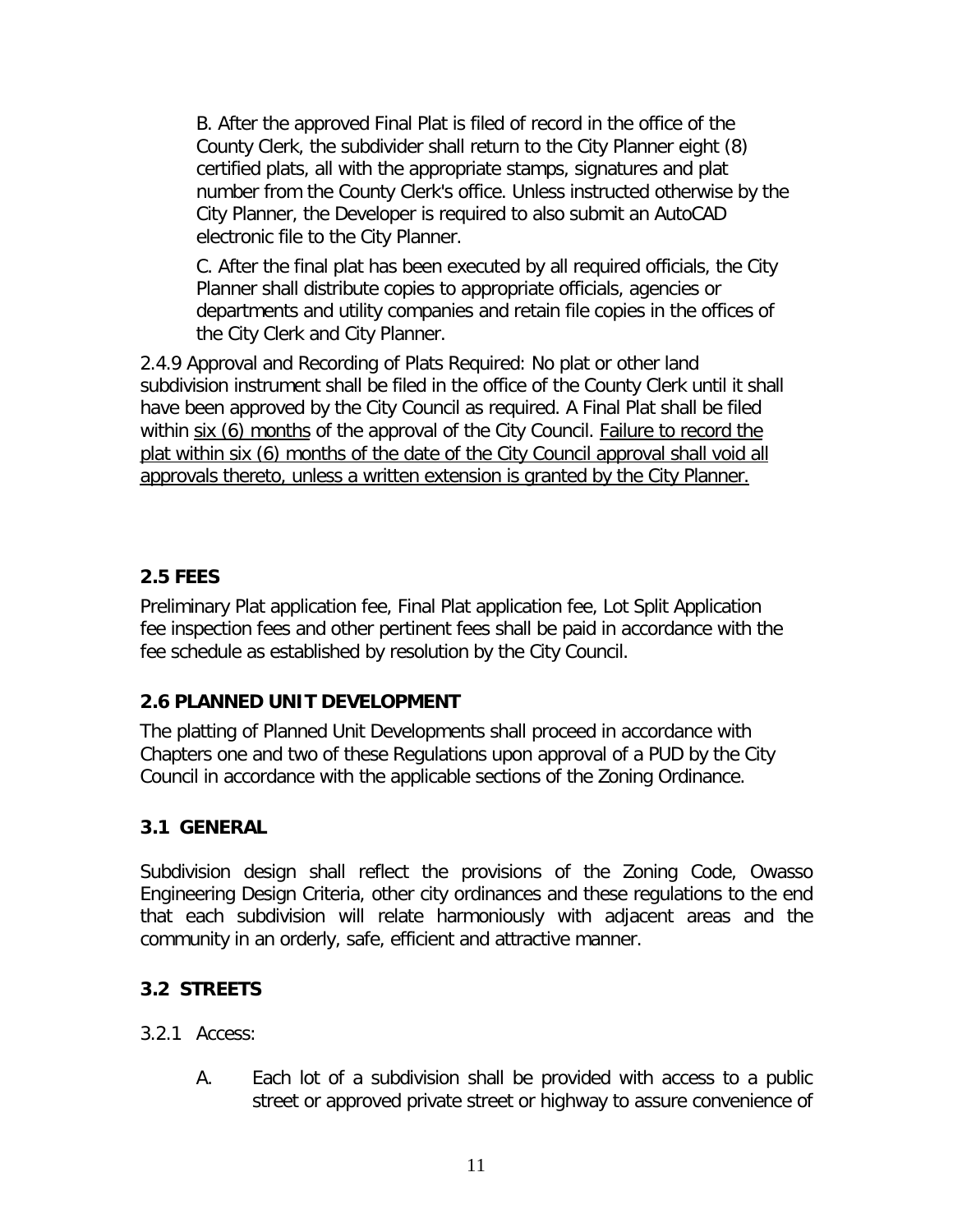the lot owner as well as to provide for the layout of utilities, waste removal, deliveries and emergency services.

- B. Lots shall not generally derive access from major streets. Provisions restricting ingress and egress to streets may be required by the Planning Commission and City Council to assure traffic safety and to relieve congestion at intersections.
- C. Double frontage lots and reversed frontage lots shall be avoided except where necessary to provide separation of residential development from traffic arterials or to overcome specific disadvantages of topography or orientation.
- 3.2.3 Abutting Arterial Streets: Where a subdivision abuts or contains an existing or proposed arterial street, the Planning Commission may require service streets, reverse frontage with screen planting contained in a non-access reservation along the rear property line, deep lots or such other treatment as may be necessary for adequate protection of residential properties and to afford separation of through and local traffic.
- 3.2.4 Abutting Railroad or Highway Right-of-Way: Where a subdivision abuts or contains a railroad right-of-way or limited access highway right-of-way, the Planning Commission and City Council may require a street approximately parallel to and on each side of such right-of-way at a distance suitable for the appropriate use of the intervening land. Such distances shall also be determined with regard for the requirements of approach grades and grade separation.
- 3.2.5 Through Traffic: Minor streets shall be arranged so that their use by through traffic will be discouraged. Industrial and commercial streets shall not inject non-residential traffic into residential areas. The arrangement of streets within a subdivision shall, except for cul-de-sacs, connect with streets already dedicated in adjoining subdivisions or provide for future connections to adjoining unplatted tracts.
- 3.2.6 Adjacent Properties: Where adjoining properties are not subdivided, the arrangement of streets shall be projected to the boundary of the proposed subdivision with provisions made for a temporary right-of-way for a turn around of a size acceptable to the City Engineer. Barricades shall be installed at dead-end streets. Alignments, grades, drainage, and other appropriate design criteria of all streets within and bordering new subdivisions shall be governed by these regulations, where applicable, and by the Design Criteria of the City.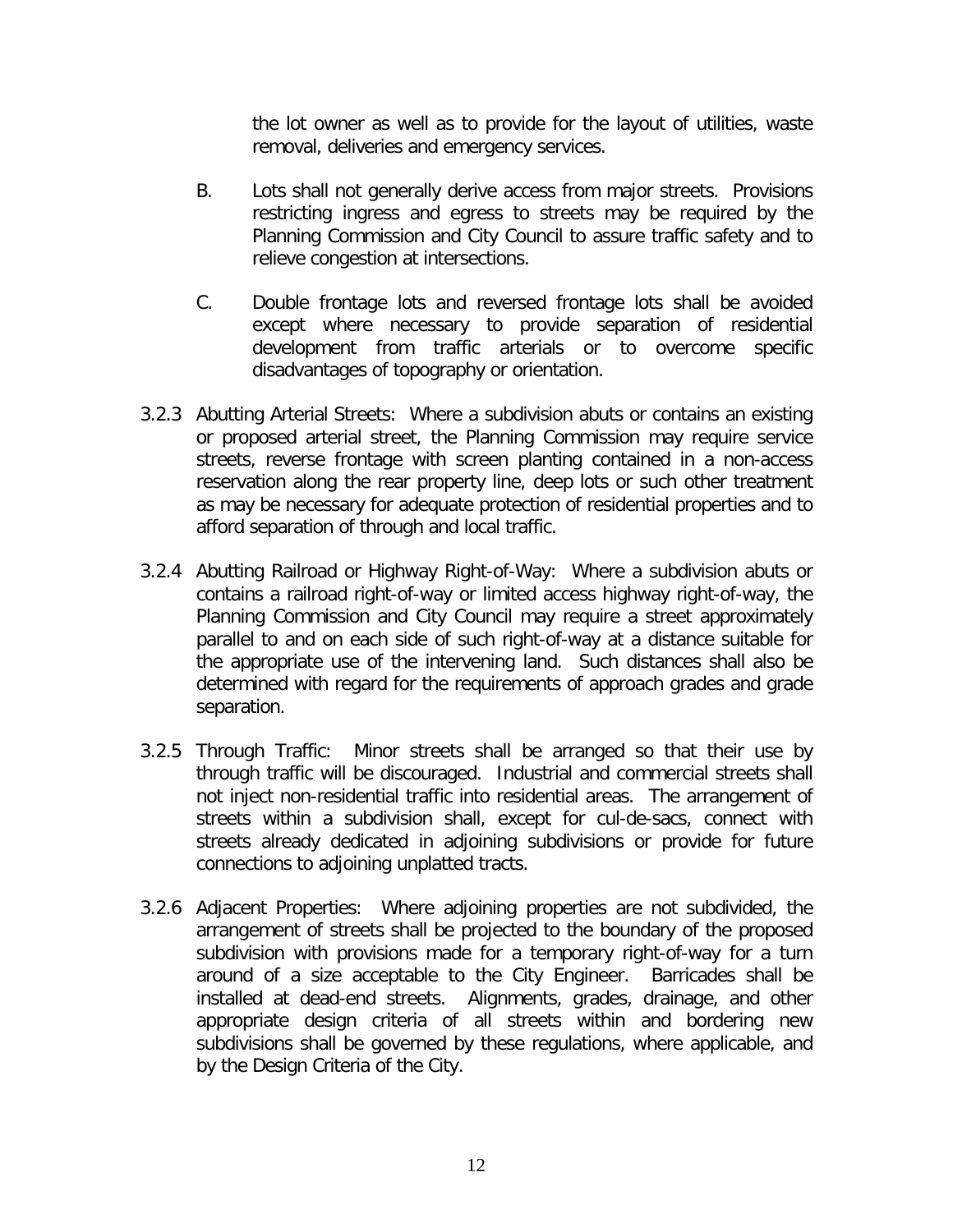- 3.2.7 Reserve Strips: Reserve strips controlling access to streets shall be prohibited except where approved by the Planning Commission and City Council.
- 3.2.8 Future Development: Where a tract to be subdivided includes only a portion of the tract owned or intended for development by the subdivider, a tentative plan of a proposed future street system for the unsubdivided remainder of the property shall be prepared and submitted by the subdivider.
- 3.2.9 Private Streets: Private streets shall not be approved, except when required by state law, or in connection with a Planned Unit Development having appropriate controls.
- 3.2.10 Street Offsets: Street offsets with center-line offsets of less than one hundred fifty (150) feet shall not be allowed.
- 3.2.11 Dedication of Right-of Way: Whenever an arterial is located adjacent to the outer edge of a subdivision, one-half (½) of the right-of-way shown on necessary to widen the arterial to five lanes shall be dedicated, if it is determined by the Planning Commission and City Council that such dedication is equitable and feasible for the other half of the right-of-way from the adjacent property. Half-street dedications on minor streets are prohibited.
- 3.2.12 Cul-de-sac Streets: All dead-end streets having a length of more than one hundred fifty (150) feet shall terminate in a cul-de-sac which has a circular turn-around having a minimum right-of-way radius of fifty (50) feet and a pavement radius of forty (40) feet. No such cul-de-sac street shall be more than six hundred (600) feet in length measured from the entrance to the center of the turn-around.
- 3.2.13 Collector Streets: Collectors streets shall be so located as to provide for smooth traffic flow from local streets to arterials. Collector streets should normally be continuous for distances of not more than one half (½) mile, and offsets which are likely to induce continuing of traffic flow beyond that distance shall be avoided.
- 3.2.14 Street Names and Numbers:
	- A. No street names shall be used which will duplicate or be confused with the names of existing streets. All north and south thoroughfares shall be designated "Avenues", all east and west thoroughfares shall be designated "Streets", and numbering of streets shall be according to the Tulsa County system. Where a street is an extension of an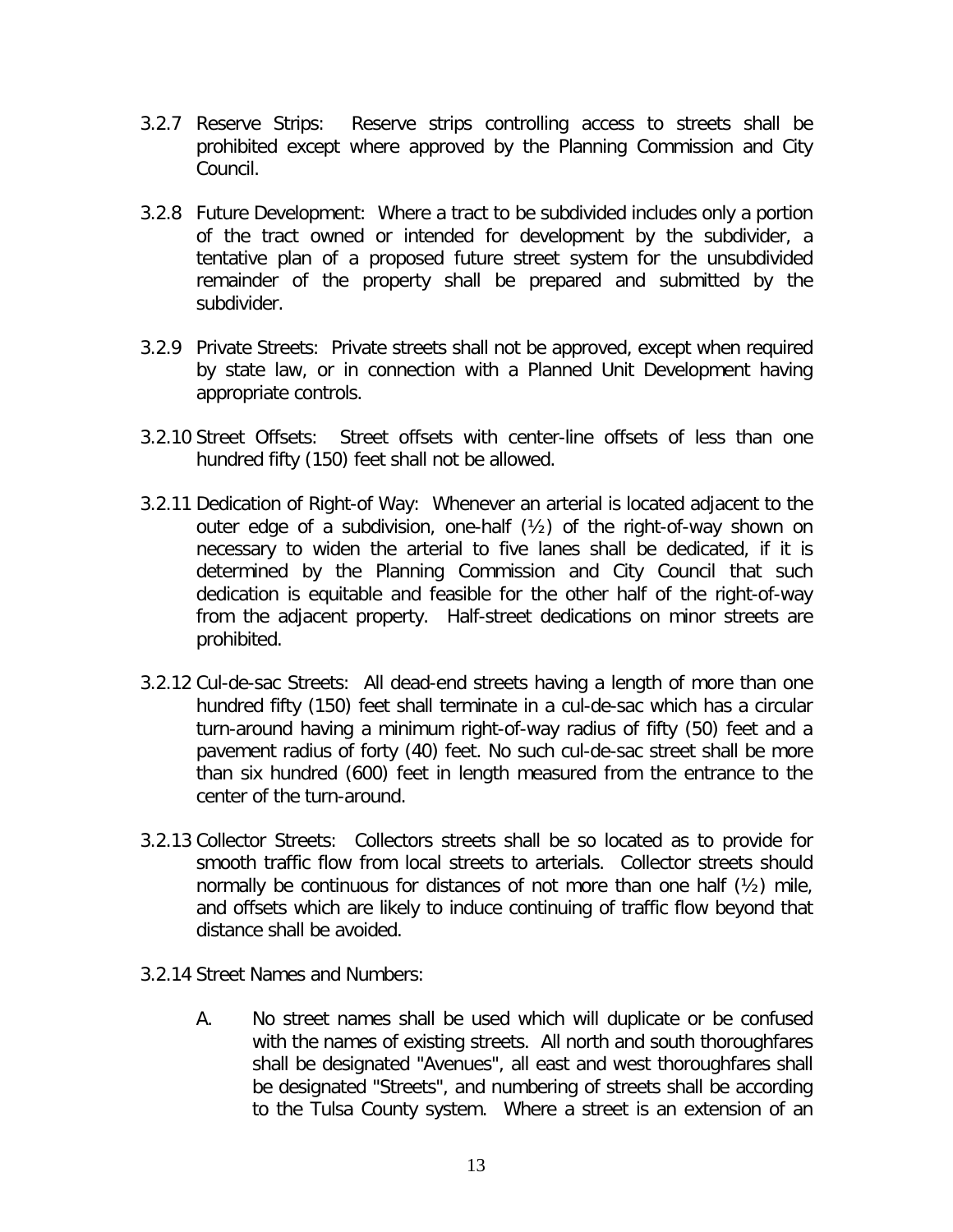existing street, the existing name shall be used. Where a new street is not an extension of an existing street, new names or numbers may be used subject to the approval of the Planning Commission and City Council.

- B. Lot address numbers shall be established and shown on an address plat by the subdivider. The City Planner shall review the address plat and inform the subdivider of any corrections of the address ranges. The subdivider shall make the corrections, if any, and shall submit with final plat three (3) copies of the final address plat. The City Planner shall be responsible for the coordination of addressing lots and changing the addresses of lots.
- 3.2.15 Intersections: Streets shall be designed to intersect at right angles or as near to right-angles as possible. Within subdivisions, three-way intersections are preferable to four-way intersections. Right-of-way corners at minor street intersections shall have a minimum radius of twenty-five (25) feet. Right-of-way corners involving a major street or highway shall have a minimum radius of forty (40) feet.
- 3.2.16 Street Layout:
	- A. Local roads shall be curved whenever possible to avoid uniformity of lot appearance. All streets shall be arranged so as to obtain as many as possible of the building sites at, or above, the grades of the streets. Unless by reason of topographical uniqueness or hardship, a variance is approved by the Owasso Board of Adjustment, all building sites shall be situated above the grades of the streets. Grades of streets shall conform as closely as possible to the original topography. A combination of steep grades and curves shall be avoided. Specific standards are contained in the Owasso Engineering Design Criteria.
	- B. All streets shall be properly integrated with the existing and proposed system of thoroughfares and dedicated right-of-way as already established.
	- C. Minor or local streets shall be laid out to conform as much as possible to the topography, to discourage use by through traffic, to permit efficient drainage and utility systems and to require the minimum number of streets necessary to provide convenient and safe access to property.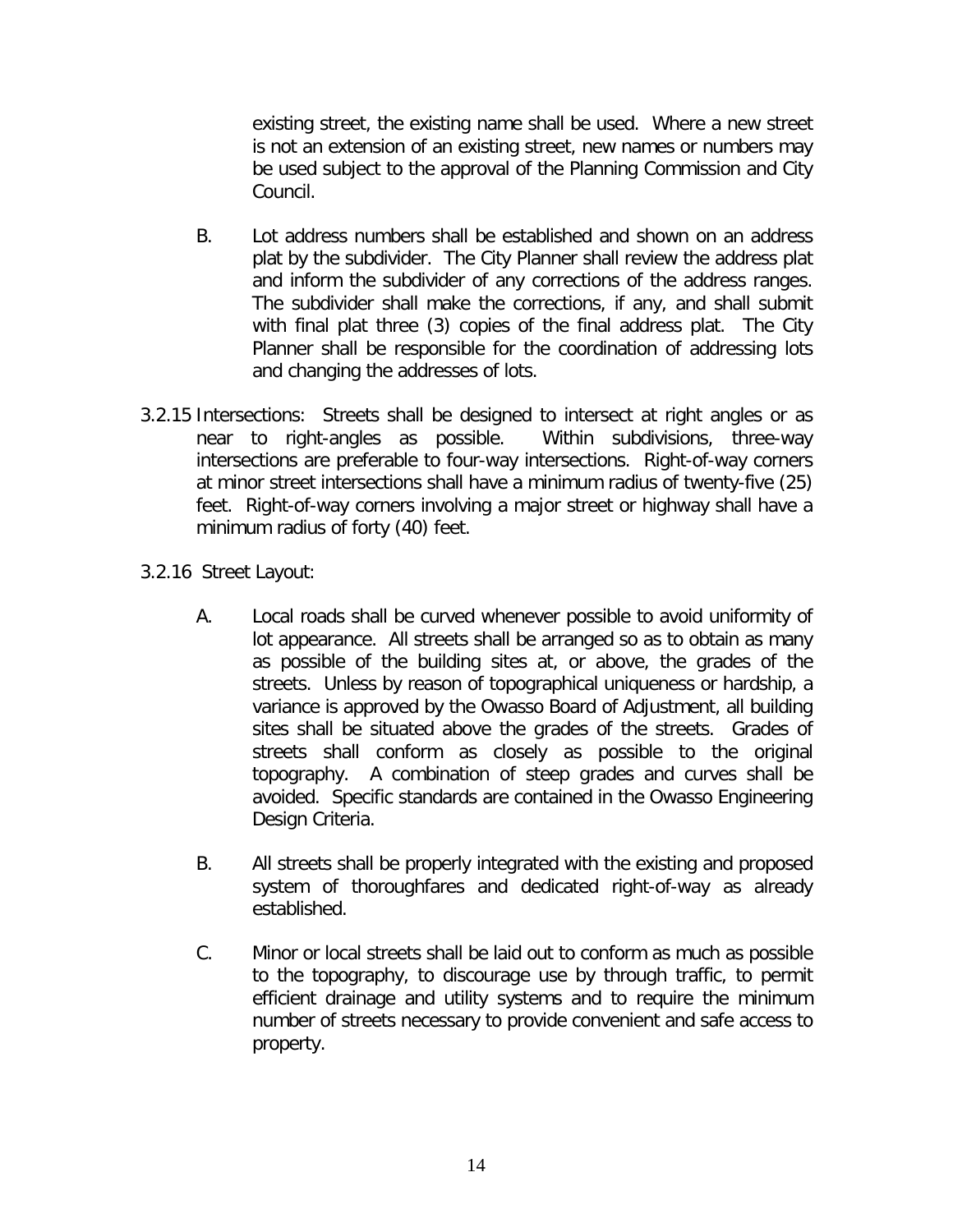- D. The rigid rectangular grid street pattern should be avoided and the use of curvilinear streets, cul-de-sacs, or U-shaped streets shall be encouraged where such use will result in a more desirable layout.
- E. Unless maintained by a homeowners organization, islands in streets shall be avoided.
- 3.2.17 Right-of-Way Widths: Minimum right-of-way of all proposed streets shall be of the width specified in the Owasso Major Street and Highway Plan, or if no width is specified therein, the minimum width shall be as follows:

| Type of Street                  | Minimum Right-of-way Width                                                   |
|---------------------------------|------------------------------------------------------------------------------|
| Highway                         | As required by the standards of the<br>Oklahoma Department of Transportation |
| Arterial                        | 100 feet *                                                                   |
| <b>Commercial or Industrial</b> |                                                                              |
| Collector                       | 80 feet                                                                      |
| <b>Residential Collector</b>    | 60 feet $**$                                                                 |
| Residential                     | 50 feet                                                                      |
| Frontage or Service             | 40 feet                                                                      |
| <b>Commercial Alley</b>         | 30 feet                                                                      |
| <b>Residential Alley</b>        | 20 feet                                                                      |
| Cul-de-sac Radius               | 50 feet                                                                      |

\* Arterial Streets shall show an additional twenty-six (26) feet of right-of-way width for one hundred (100) feet in each direction from Arterial Street intersections to allow for right turn lanes.

\*\* Collector Streets shall show an additional thirteen (13) feet of right-of-way width for one hundred (100) feet in each direction from Arterial Street intersections to allow for a center turn lane.

3.2.18 Paving Width: The minimum paving width for all streets shall conform to the Owasso Design Criteria.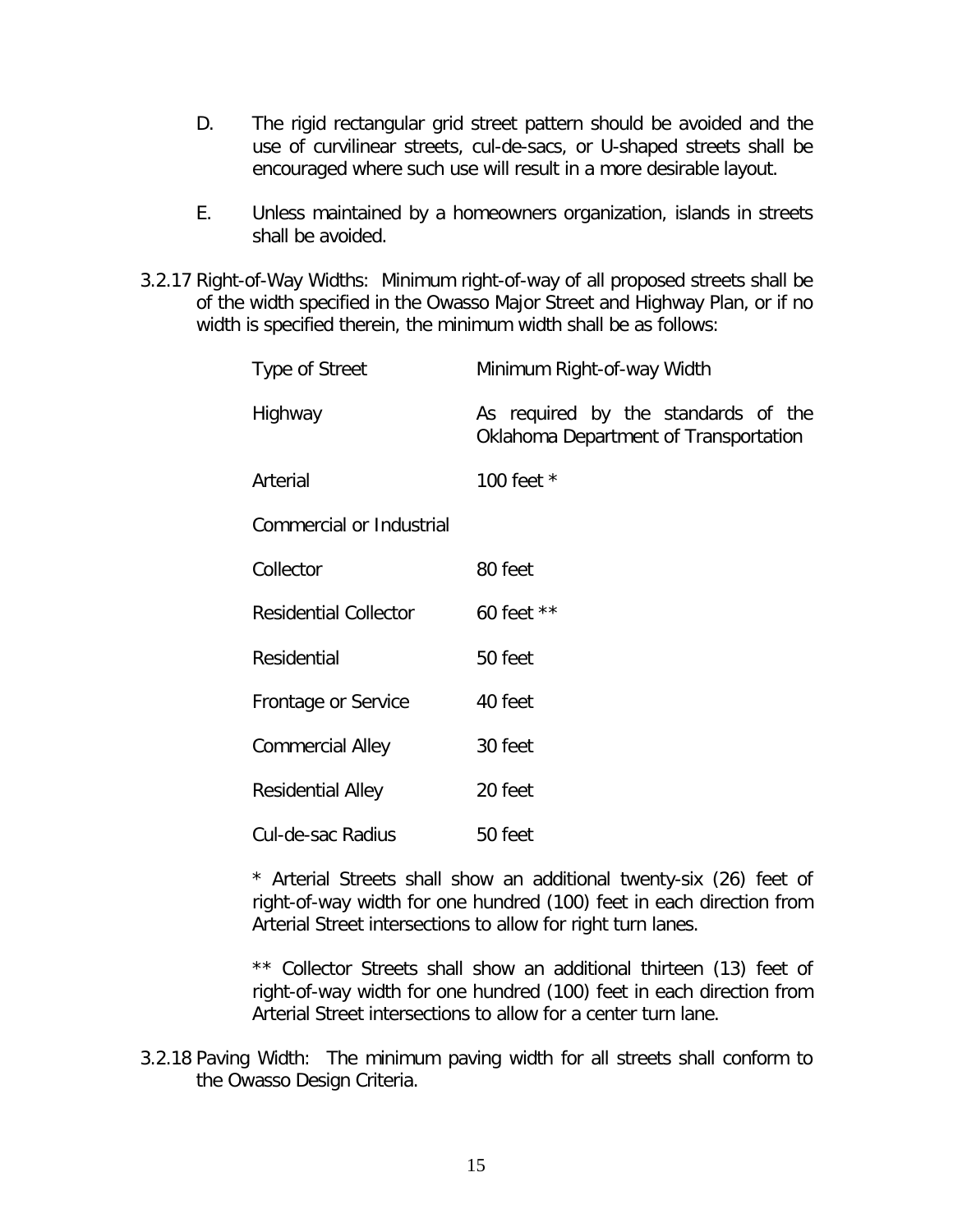- 3.2.19 Grades: The grades of streets shall conform to the requirements of the Owasso Design Criteria.
- 3.2.20 Street Alignments: The horizontal and vertical alignments of streets shall conform to the requirements of the Owasso Design Criteria.

## **3.3 ALLEYS**

- 3.3.1 Commercial and Industrial Districts: Alleys may be required by the Planning Commission and City Council in commercial and industrial zoned districts to provide service access, off-street loading and unloading, parking and access for police and fire fighting services. Such alleys shall be not less than thirty (30) feet in width of right-of-way.
- 3.3.2 Residential: Alleys are not required for residential zoned properties, but when provided shall not be less than twenty (20) feet in width of right-of-way.
- 3.3.3 Alignment: Horizontal changes in alignment shall be gradual and at intersection corners shall have a radius of twenty (20) feet to permit safe vehicular turning movements.
- 3.3.4 Dead-end Alleys: Dead end alleys shall be avoided where possible, but where unavoidable, shall be provided with an adequate vehicle turnaround at the terminus as determined by the City Engineer.
- 3.3.5 Obstructions: No obstructions shall be permitted in areas reserved for alleys.

### **3.4 SIDEWALKS**

Sidewalks shall be installed along both sides of all streets in all zoning categories except industrial. The design and location shall be in accordance with the Owasso Design Criteria. Subdivisions shall include sidewalks located in such a manner that pedestrian access is provided to adjacent land. Subdivisions in RE Residential and AG Agricultural zoning districts are not required to have sidewalks if the development contains a pedestrian trail in a common area or reserve area connecting the development with adjacent properties.

### **3.5 EASEMENTS**

3.5.1 General: In the dedication of easements and rights-of-way, the developer shall stipulate that no building, structure, or other above or below ground obstruction shall be placed, constructed, installed or permitted on such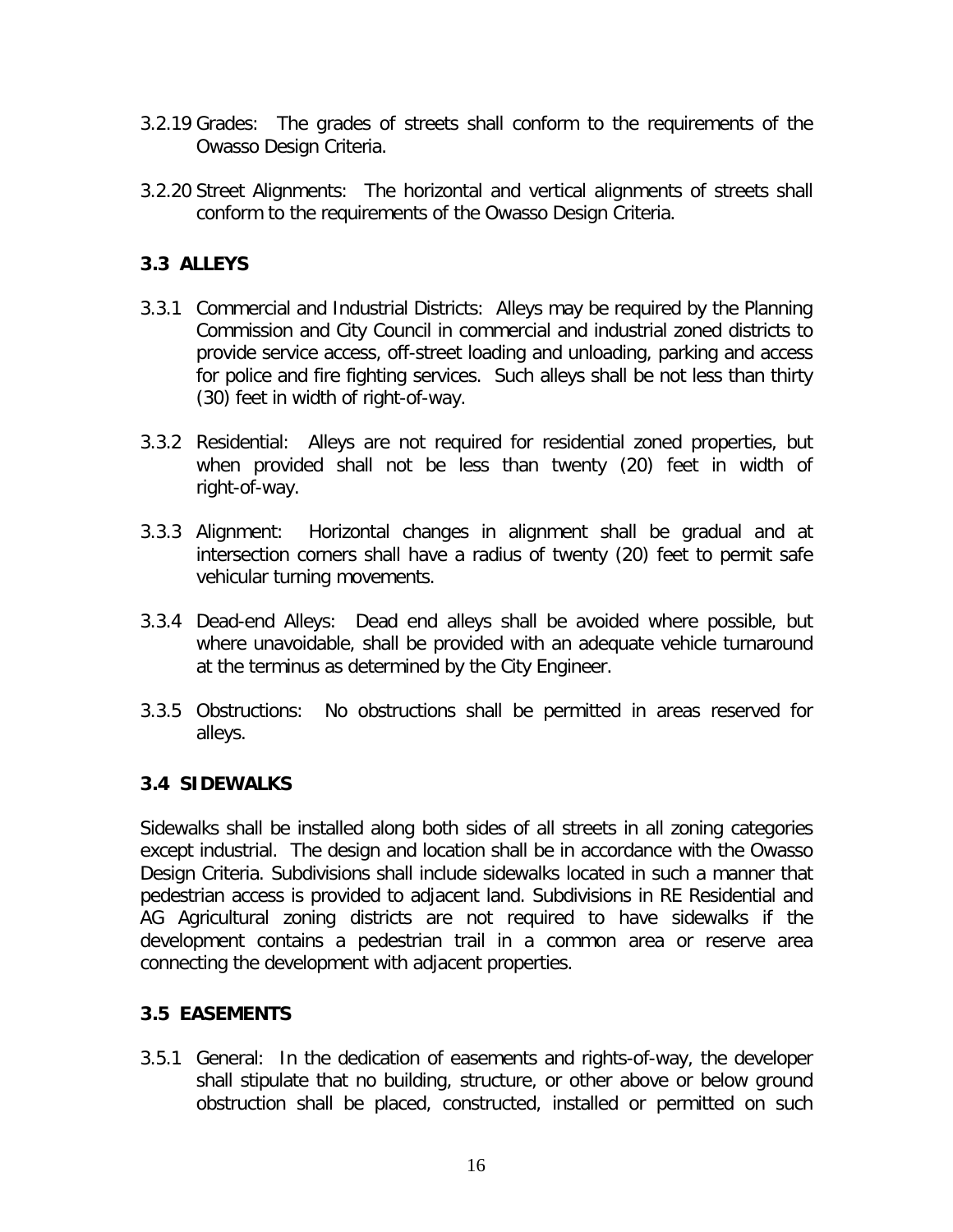easement or rights-of-way shown in such a manner that will interfere with the installation, operation, maintenance, repairing, removing, or replacing of utilities.

- 3.5.2 Width: Easements shall be of a minimum width of twenty-two (22) feet, eleven (11) feet on each rear lot line and along each side lot line, and seventeen and one-half (17.5) feet on the subdivision perimeter, or of a width as specified by the Technical Advisory Committee and City Engineer for poles, wires, conduits, drainage, sanitary sewer, gas, water, power, cable television and other utility lines.
- 3.5.3 Continuity: Utility easements shall connect with easements established in adjoining properties. These easements, when approved, shall not thereafter be changed without the approval of the City Council, by ordinance, after review and recommendation by the City Engineer.
- 3.5.4 Drainage Easements: Drainage easements for storm sewers are required. Open channels shall not be the primary drainage mechanism. These easements may be along the side lot lines, but usually the design should be such that the drainage will be carried in the street right of way. Additional right-of-way width may be required. All drainage easements shall be of a size to allow equipment access for construction and maintenance of the facility.
- 3.5.5 Easement and Rights-of-Way Closure Process: All requests for the closing of any public way or easement within the City of Owasso shall be submitted, with the appropriate documentation as outlined in this article, to the Community Development Department.

Prior to the closing of a public way or easement, a public hearing shall be conducted by the City Council. Written notice of any proposed closing of public way or easement shall be provided to any holder of a franchise or other entity determined to have special rights or privileges granted by the legislative body. Notice shall also be sent to property owners abutting the subject right-of-way or easement to be closed or abutting the subject property on which the closing is proposed. The required notice shall be given at least thirty (30) days prior to the public hearing.

The closing of any public way or easement shall only be allowed through an ordinance passed by the City Council.

The City of Owasso shall retain the right to reopen any public way or easement without expense to the City. The public way or easement may be reopened by ordinance when: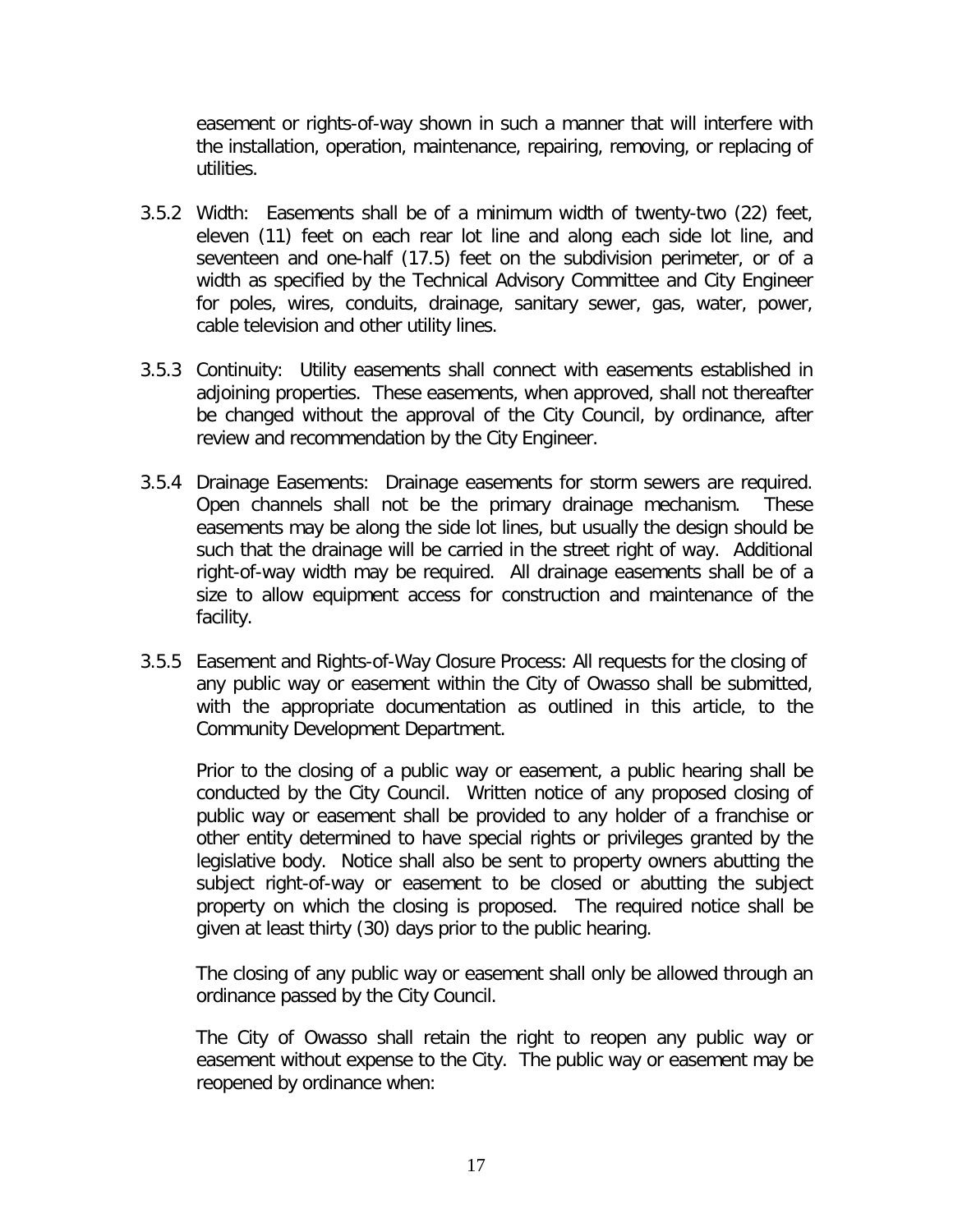- 1. The City of Owasso City Council deems it necessary; or
- 2. An application of the property owners owning more than one half in area of the property abutting the public way or easement to be closed is filed with the City of Owasso Community Development Department and is subsequently reviewed by the City Council.

It is also suggested that applicants vacate the public way or easement by proceeding through district court. A public way or easement can only be vacated after the City Council approves the closing ordinance and the ordinance is taken to the court. Vacating the public way or easement forecloses on the City's right to reopen the public way or easement. No permit may be issued for any development in the easement or right-of-way of an area unless the easement or right-of-way has been closed and vacated.

### **3.6 PUBLIC AREAS AND OPEN SPACES**

Public parks, playgrounds, school sites and other public areas and open spaces shall be provided in accordance with the requirements and standards set forth in the comprehensive plan and in the ordinances relating thereto.

### 3.6 LOTS

- 3.6.1 Access: Every lot shall abut a street dedicated to the public or a private street of an approved Planned Unit Development or other approved access (See Section 4.2.1 A.).
- 3.6.2 Double Frontage: Subdivisions should be designed so that lots do not front on two parallel streets except where a row of lots is designed to separate residential development from through traffic or overcome specific disadvantages of terrain and orientation (See Section 4.2.1 C).
- 3.6.3 Zoning Code Requirements: Lot dimensions, yard sizes, building setback line dimensions, and lot areas shall conform to the minimum requirements of the Zoning Code.
- 3.6.4 Corner Lots: Lots at the intersections of streets should exceed minimum Zoning Code area requirements to provide adequate building areas and required building setbacks from intersecting streets.
- 3.6.5 Lot Depth: Excessive lot depth in relation to lot width is prohibited. The maximum lot depth shall not be greater than the quotient of the lot width divided by 0.45 (45%). In other words, the maximum lot depth  $=$  lot width /  $0.45.$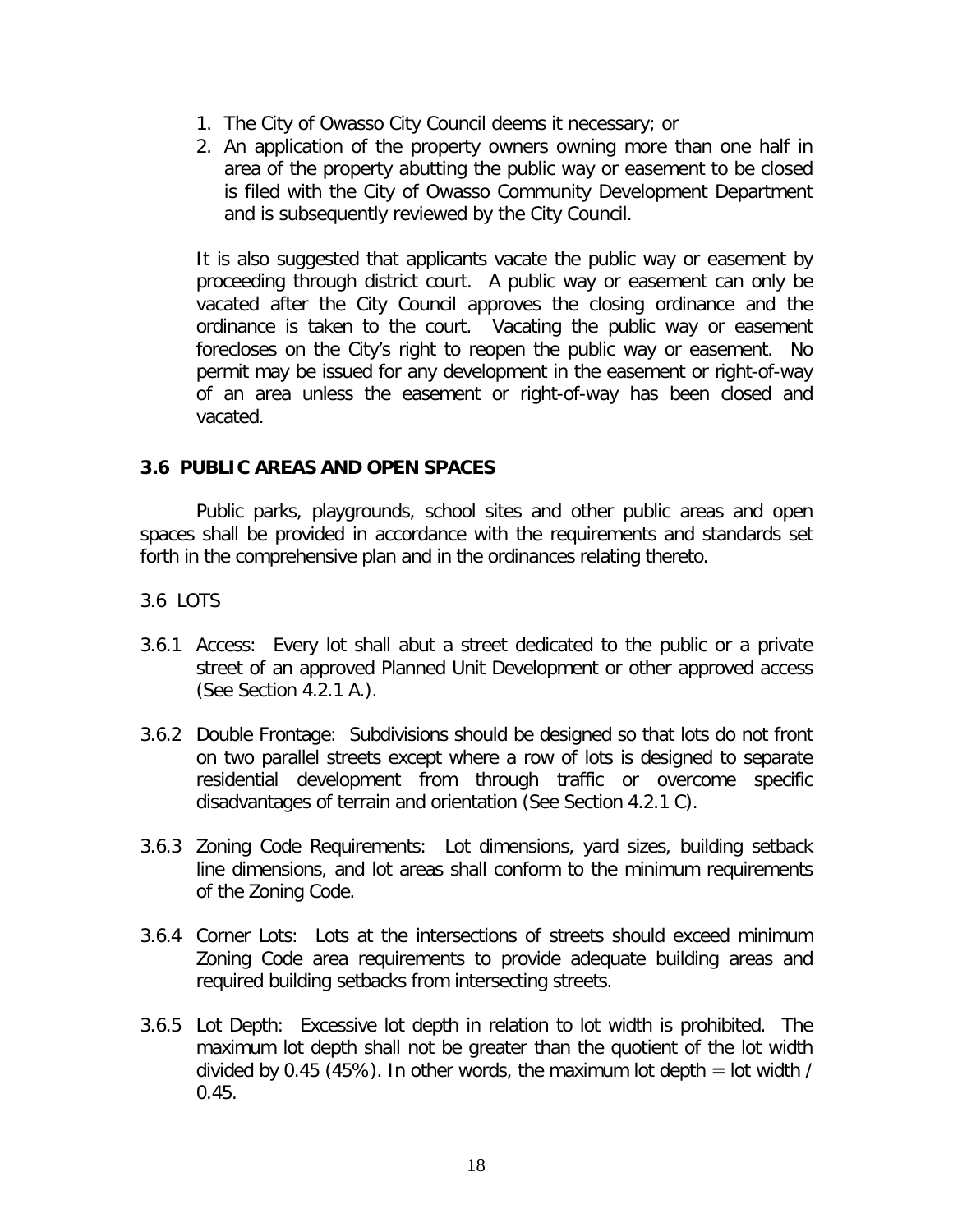- 3.6.6 Lot Lines: Side lot lines should be approximately at right angles to straight street lines or radial to curved street lines.
- 3.6.7 Parking and Loading: Commercial and Industrial lots should be of an appropriate size and shape to provide for adequate off-street parking and loading facilities.
- 3.7 BLOCKS

The length, width and shape of blocks shall be suited for the planned use of land, consistent with Zoning Code requirements and the need for convenient access, control and safety of street traffic and the limitations of terrain.

- 3.7.1 Length: Blocks for residential use shall normally not exceed one thousand three hundred twenty (1320) feet in length. When such a block exceeds eight hundred (800) feet, the City of Owasso may require a dedicated easement not less than fifteen (15) feet in width and a paved crosswalk according to ANSI standards to provide pedestrian access across the block.
- 3.7.2 Width: Blocks for residential use shall have sufficient width to provide for two (2) tiers of lots of appropriate depth, except on the boundaries of a proposed subdivision or where it is important to separate residential development from other types of development or through traffic. Blocks intended for commercial, office or industrial uses should be of a width suitable for the intended use, with due allowance for off-street parking and loading facilities. Blocks for such uses should normally not exceed six hundred (600) feet in length.

### **3.8 BUILDING LINES AND ELEVATIONS**

- 3.8.1 Zoning Code requirements: Building lines shall be provided for all subdivision plats in accordance with the requirements of the Zoning Code district in which the subdivision is located unless varied by the Board of Adjustment or superseded as specified by the Planned United Development text.
- 3.8.2 Zero Lot Lines: In areas of the subdivision where zero lot lines are permitted, appropriate provisions in plats and restrictive covenants may be permitted.
- 3.8.3 Restrictions on Plat: Restrictions requiring buildings to be located within the building lines shown on the plat shall be set forth on the plat or on a separate recorded instrument.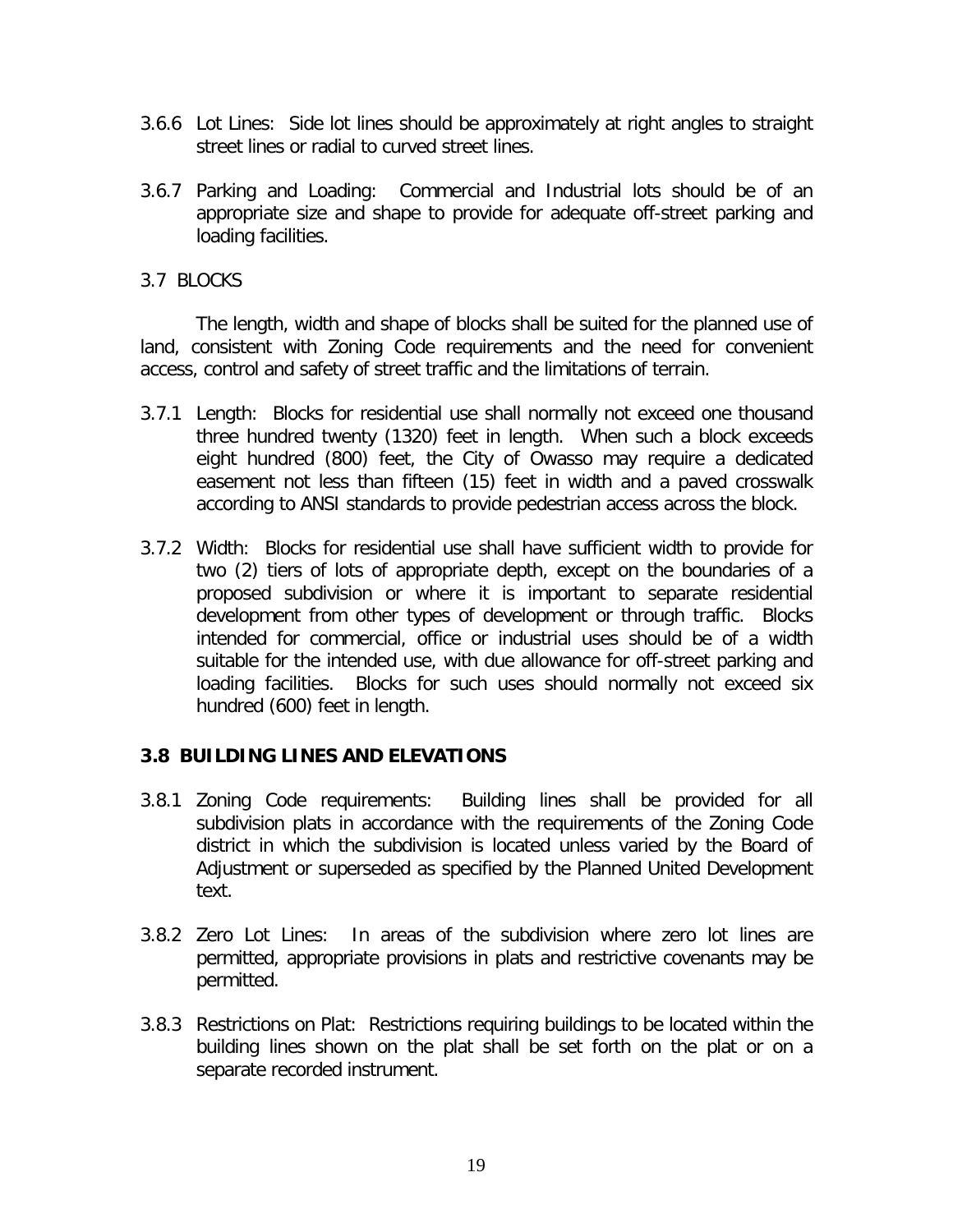3.8.4 Pad Elevations: Minimum building pad elevations shall be shown on each lot included in the final plat.

## **3.9 FLOOD PLAIN AREAS**

- 3.9.1 Prohibitions and Exceptions: Areas identified by the official flood plain maps of the City of Owasso which are subject to flooding hazards and periodic inundations, shall not be subdivided into lots, tracts or parcels for any use which would be incompatible with such flooding hazards unless:
	- A. Improvements meeting the standards and requirements of the City Engineer are designed to render such land safe for residential or other uses, or
	- B. The intended use of the land is permitted by city ordinances or permitted by Variance or Special Exception as outlined by city ordinance.

## **3.10 OIL AND GAS WELLS**

- 3.10.1 Setback from Producing Wells: Where there is found to be a producing oil or gas well which is within the boundaries of a proposed subdivision, there shall be a building setback line so placed on the plat to prevent the erection construction of a building within one hundred fifty (150) feet of such well.
- 3.10.2 Setback from or Plugging of Abandoned Wells: Where there is found to be an abandoned oil or gas well which is not adequately plugged according to the standards established by the state law and the Oklahoma Corporation Commission, which well is within the boundaries of a proposed subdivision, said well shall be adequately plugged according to said standards and so certified by the Oklahoma Corporation Commission before the plat of such addition is given final approval. In lieu of plugging such wells, a building setback line shall be so placed on the plat to prevent the construction of a building within one hundred fifty (150) feet of such well. In any event, a certificate or clearance shall be obtained from the Oklahoma Corporation Commission as to the existence of any wells reflected in their records.
- 3.10.3 Access: Access shall be provided and so indicated on the face of the plat for all unplugged wells for the purpose of maintenance and rework.

### **3.11 HILLSIDE DEVELOPMENT**

The development of hillside areas or any area with a slope of greater than eight percent (8%) shall be designed to minimize grading and filling and retain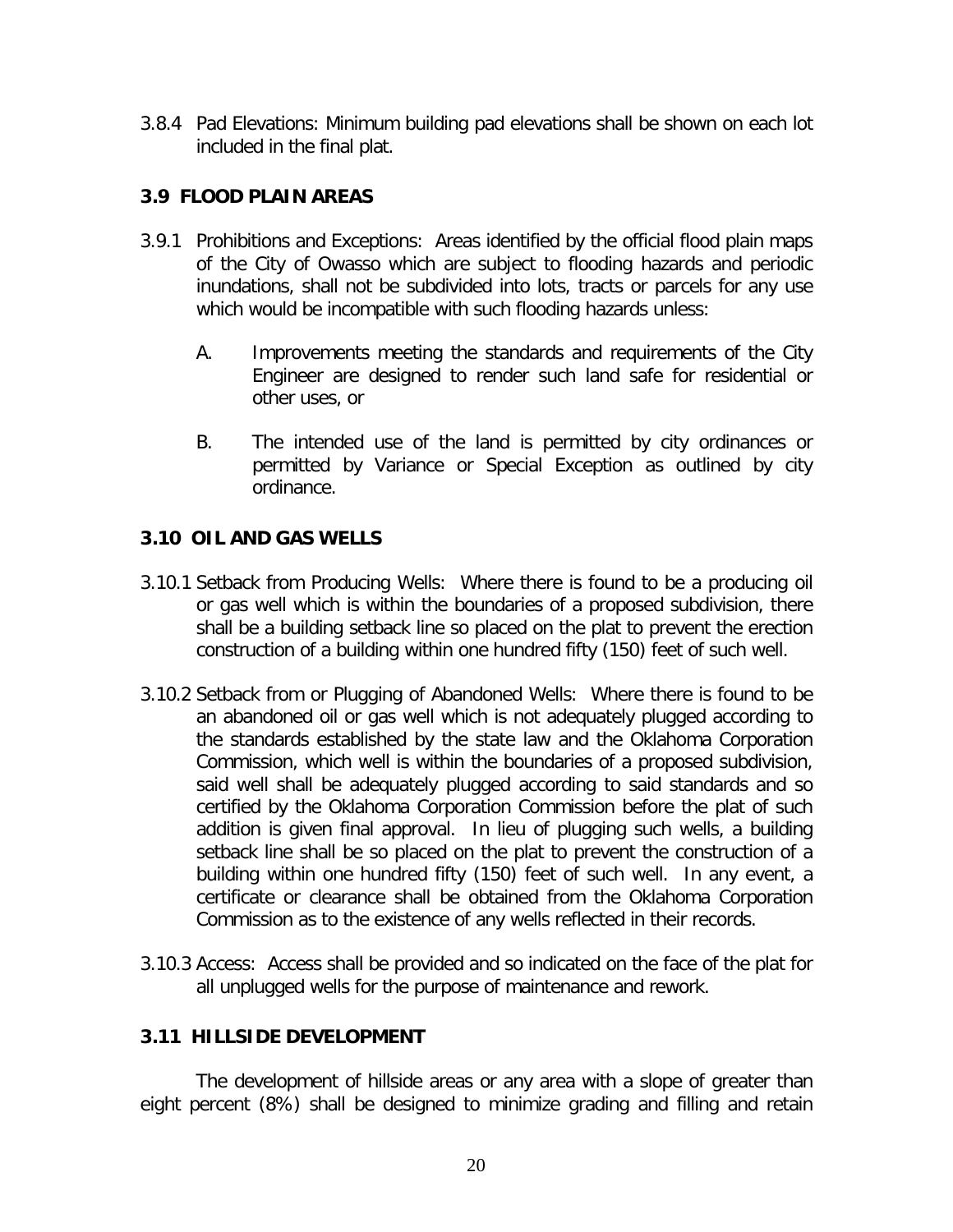natural ground cover. Areas with slope in excess of twenty percent (20%) shall be utilized as open space or developed in accordance with a Planned Unit Development as defined by the Zoning Code.

### **3.12 PLANNED UNIT DEVELOPMENT**

When a subdivision is developed as a Planned Unit Development in accordance with applicable provisions of the Zoning Code, the Planning Commission and City Council may vary the requirements of these regulations in order to allow the subdivider more freedom in the arrangement of the subdivision but at the same time protect the convenience, health, safety, and welfare of the probable future residents of the subdivision as well as the character of the surrounding property and the general welfare of the entire community.

### **3.13 STORM WATER DRAINAGE AND DETENTION**

Every subdivision shall be provided with a storm water drainage system adequate to serve the area being platted. Such storm water drainage system shall be designed so that property located downstream from and upstream from the subdivision shall not be injuriously affected by the construction, operation, or maintenance of such system. Storm water detention and drainage systems shall be designed according to the Owasso Design Criteria. The covenants of each subdivision shall require that the subdivision's homeowners association be responsible for the maintenance of the stormwater drainage system and detention facilities.

### **3.14HOMEOWNERS ASSOCIATIONS**

For every residential subdivision platted and developed in Owasso after the passage of these regulations, a homeowners association shall be created. Enforcement of the subdivision's covenants, and ownership and control over the subdivision's common areas shall be transferred to the homeowners association by the time that 85% of the lots within the subdivision have received building permits.

### **CHAPTER 4. SUBDIVISION CONSTRUCTION PROCEDURES**

### **4.1 IMPROVEMENTS SHALL MEET ESTABLISHED STANDARDS**

All improvements shall be designed and installed in accordance with the Owasso Design Criteria established by the City Engineer and approved by the City Council. The City Engineer may establish special standards in excess of the Owasso Design Criteria which are generally applicable to safely accommodate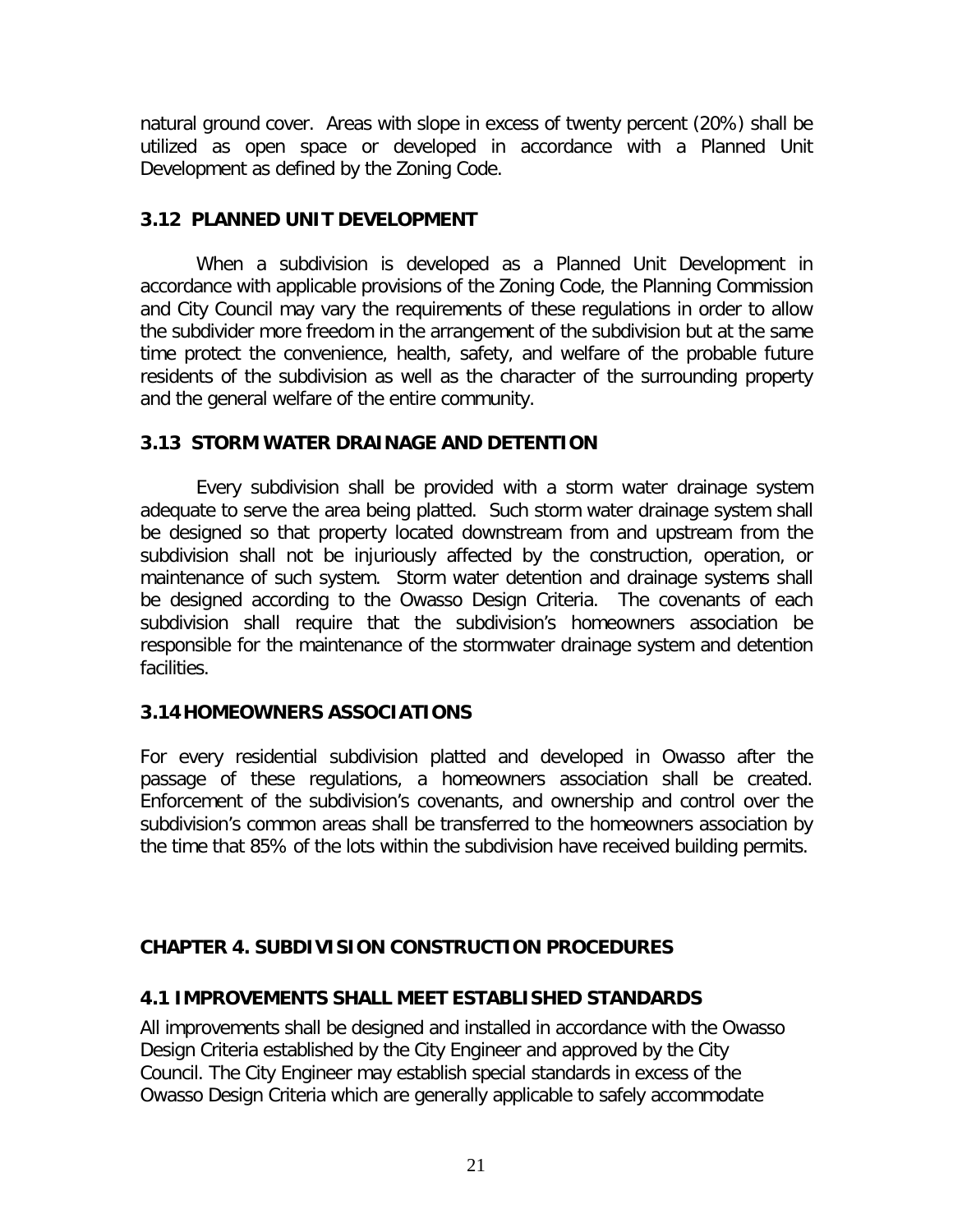unusual circumstances or the heavy commercial and industrial use of streets, utilities, water, sewer and other public improvements.

### IMPROVEMENTS REQUIRED

4.2.1 Street Improvements: The subdivider shall design, grade, oversee, test and otherwise improve all streets which are designated on the approved plat or which directly serve the subdivision in accordance with the Owasso Design Criteria as directed by the City Engineer.

4.2.2 Street Traffic Control Devices, Signs and Names: The subdivider shall provide at his expense, and install, all traffic control devices and signs required by the City prior to acceptance of the street by the City Council. Street name signs are to be furnished and installed by the subdivider at all intersections within or abutting the subdivision, the type of which shall be in accordance with the specifications of the Owasso Design Criteria and locations approved by the Director of Public Works. Street names shall be approved by the Planning Commission and City Council.

4.2.3 Fire Hydrant Reflector Turtles: The subdivider shall provide at his expense, and install, blue reflective turtles identifying all fire hydrants. Said reflectors shall be located in the center of all residential streets wherever a fire hydrant is located.

4.2.4 Street Lights: The subdivider shall provide adequate street lighting in the subdivision to the specifications of the Owasso Design Criteria.

4.2.5 Monuments and Markers: The location of all permanent markers shall be shown on the face of the Final Plat. Permanent reference markers shall be placed according to the specifications of the Owasso Design Criteria.

4.2.6 Public Water Supply: Where an approved public water supply is reasonably accessible, the subdivider shall install water lines and fire hydrants to connect with such water supply and make it available for each lot within the subdivided area. The Final Plat shall not receive City Council approval until it is certified by the Health Department that there has been compliance with the regulations of the Oklahoma State Department of Health and where indicated, meets other jurisdictional governing bodies' requirements.

4.2.7 Stormwater Drainage and Detention Facilities: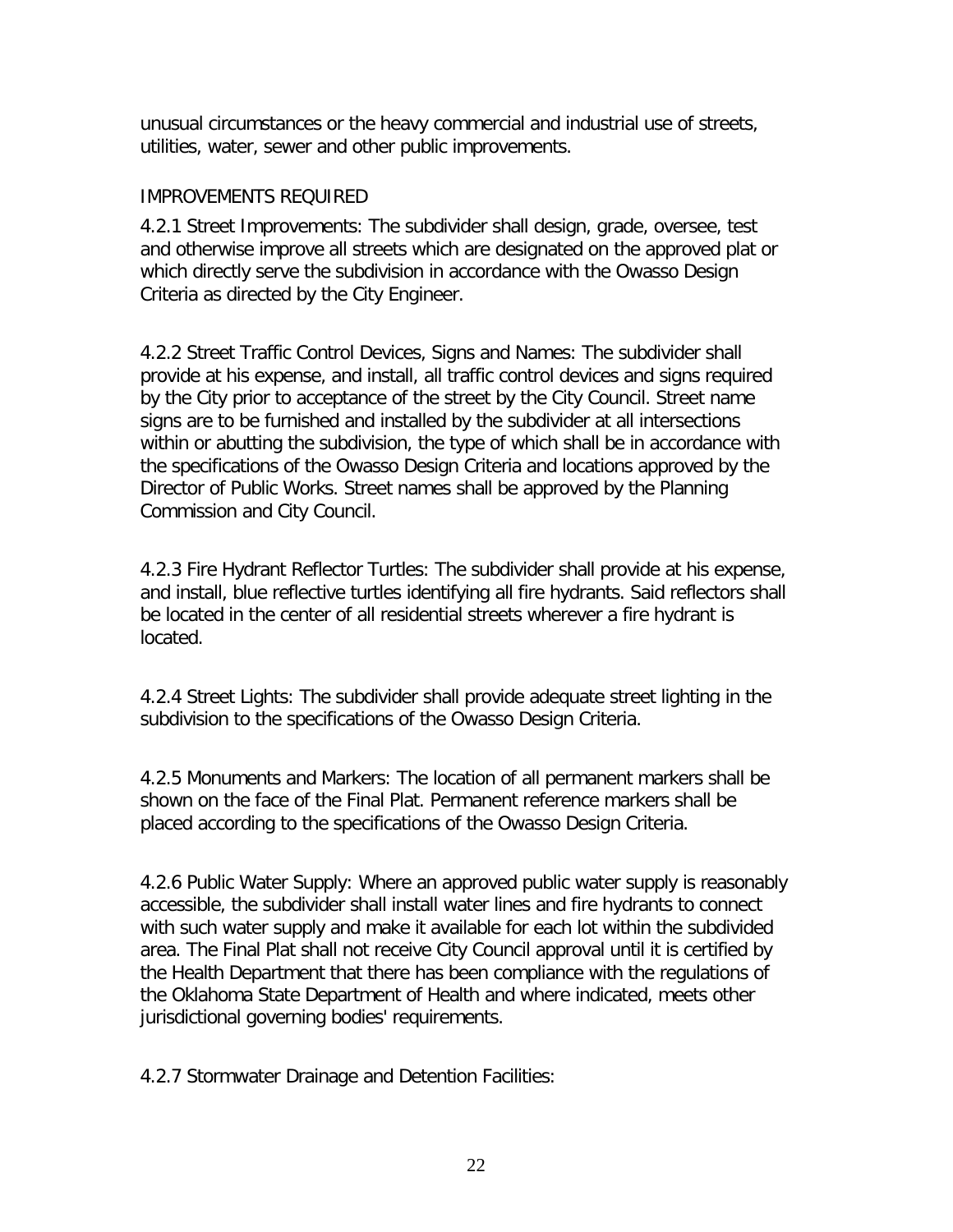The subdivider shall provide a stormwater drainage system that is designed and constructed in accordance with the Owasso Design Criteria.

- 4.2.8 Rural Roadside Drainage Standards:
- A. Definition:

Roadside ditches are engineered channels constructed along the sides of the roadway and located either wholly or partly within the street right-of-way. The purpose of these ditches is to collect storm water runoff from the roadway and adjacent tributary areas and convey the accumulated runoff to acceptable outlet points.

B. Permitted Uses:

Unless provided for by special exemption by the City Engineer, roadside ditches are permissible only in subdivisions within RE residential and AG agricultural zoning districts. Maintenance of roadside ditches shall be the responsibility of the Homeowners Association of the subdivision, and shall be included within the covenants of the subdivision.

C. Easements:

Roadside ditches located within the street right-of-way do not require a drainage easement. Roadside ditches located otherwise shall have a dedicated drainage easement extending from the street right-of-way to two feet outside of the top of the outside bank (backslope) of the channel.

D. Design Procedures:

Design of roadside ditches should be based on a clear understanding of the generally recognized principles of open channel flow. Unless otherwise noted or excepted, the design of roadside ditches shall conform with the previous requirements of 0509 "Open Channels." The Engineer may require additional analysis or documentation before approving atypical or non-conforming designs.

E. Design Goals:

Roadside ditches shall:

Accommodate the design runoff in a manner which assures the safety of motorists.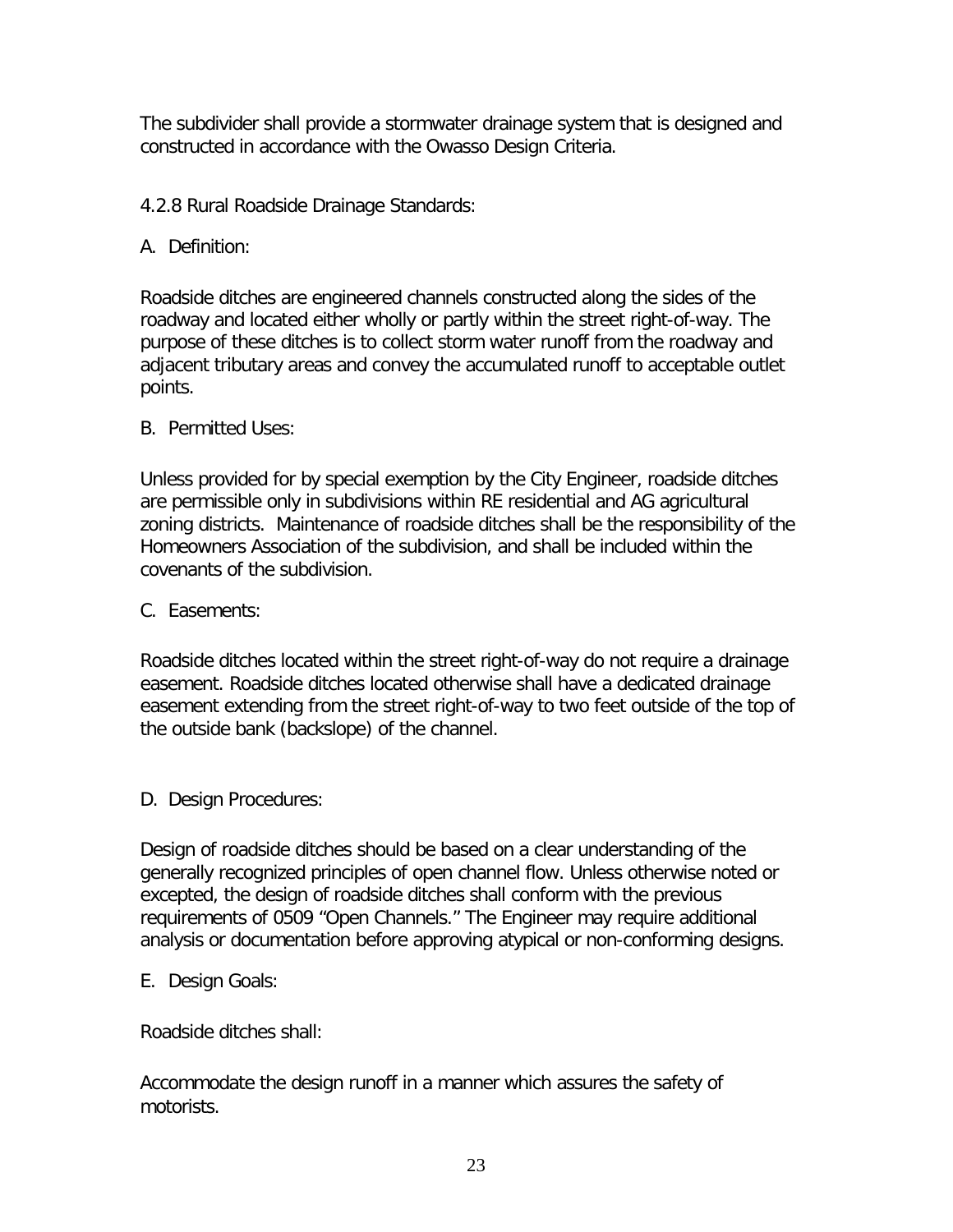Provide sufficient conveyance to prevent damage to adjacent properties.

Drain subsurface water from the base of the roadway to prevent saturation and loss of support for the pavement.

Minimize long-term maintenance requirements by including design features that minimize deterioration from velocity-induced scour, sediment deposition at low velocity and ponding at runoff.

Mitigate erosion and other adverse environmental or aesthetic effects.

F. Design Storm:

Engineered channels shall be designed to completely contain the 1% return frequency (100-year) storm within the boundaries of the drainage easement. Channels shall be stable, free from erosion damage and shall allow free drainage of the roadway base material during the 10% return frequency (10-year) storm.

G. Design Capacity:

The hydraulic capacity of the ditch should be such as to insure that the high water elevation at the 10-year (10% return frequency) design flow will be below the bottom of the roadway base course.

A pipe conveyance system shall be required when the design discharge exceeds the ditch capacity.

H. Flow Velocity:

The maximum velocity for the 100-year flood peak flow shall not exceed 5.0 feet per second for Type I ditches and 6.0 feet per second for Type II and Type III ditches. Type I and Type II ditches shall be designed with a maximum Froude Number of 0.8. Type III ditches shall be designed with a maximum Froude Number of 0.9. No grass lined or composite ditch or channel having a Froude Number of 1.0 or greater along any portion of its alignment will be approved.

Minimum velocity in a channel having a Manning's roughness coefficient less than or equal to 0.015 shall be 2.5 feet per second to avoid excessive sedimentation.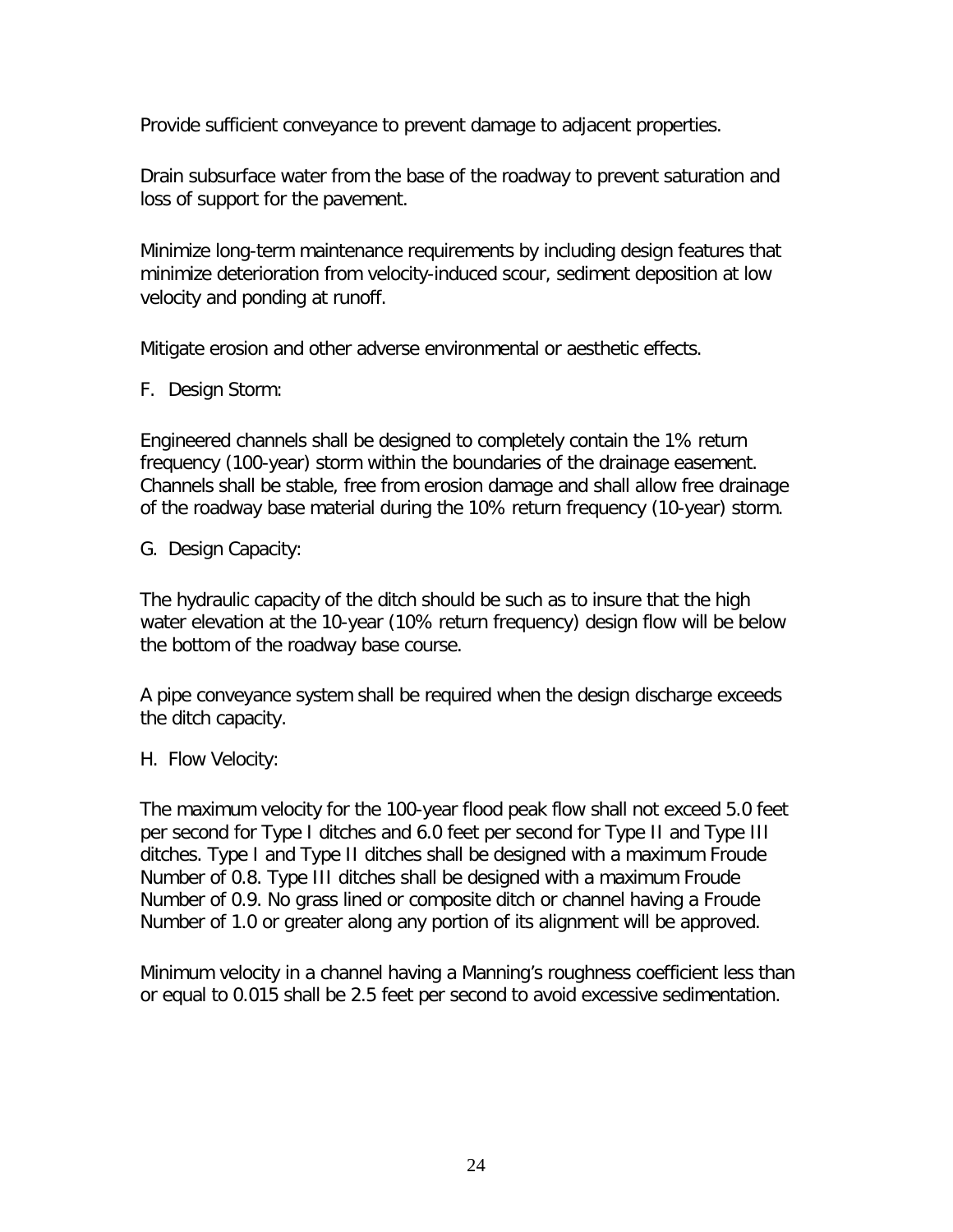### I. Typical Section:

The shape of a roadside channel section should minimize vehicular impact and provide a traversable section for errant vehicles leaving the traveled way. The ideal channel section, from a safety standpoint, will have flattened side slopes and a curved, parabolic transition to the channel bottom.

Ditch foreslopes for grass-lined ditches shall be designed with grades not to exceed 4 horizontal to 1 vertical. Ditch backslopes should be designed with the same grade; but may be approved up to 3 horizontal to 1 vertical depending on right-of-way or drainage easement constraints. For maintenance purposes, no grass-lined channel steeper than 3:1 will be approved.

Channel slopes shall not exceed the angle of repose of the soil and/or lining. Side slopes for channel linings other than grass will be approved based on the physical and hydraulic properties of the material. No roadside channel having a sideslope steeper than 2.5 horizontal to 1 vertical will be approved, regardless of the lining material

J. Horizontal Alignment/Alignment Changes:

Channel alignment changes shall be achieved by curves having a minimum radius of:

- $R = V^2 * W/8D$  where:
- $R =$  Minimum radius on centerline in feet
- $V =$  Design velocity (10-year) of flow in feet per second
- $W =$  Width of channel at water surface in feet
- $D =$  Depth of flow in feet

or three (3) times the maximum top width at the design flow (10-year) depth, whichever is larger.

The Engineer may require additional analysis at bends to determine the possible need for additional freeboard or protection from velocity induced erosion.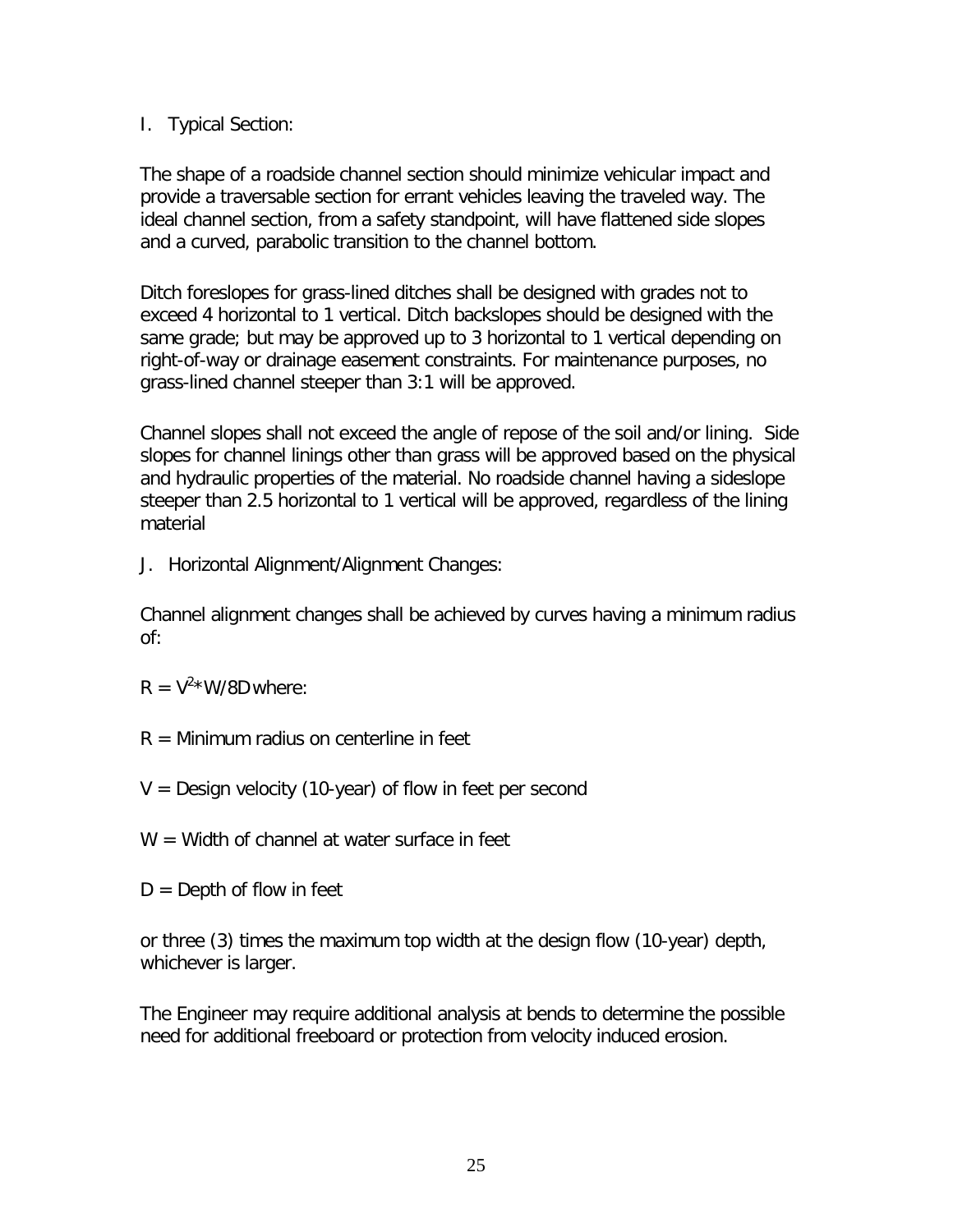K. Vertical Alignment/Longitudinal Slope:

In many cases, the grade of the side ditch will follow the profile grade of the roadway. These template ditches are generally constrained not only in profile grade, but also in alignment and cross section by the geometric and safety standards applicable to the project. In addition, maximum and minimum allowable velocities will define the upper and lower bounds of the longitudinal slope.

For special ditches whose slope differs from that of the profile grade, the Engineer may require a minimum slope of 0.2% to prevent ponding. Drop structures or ditch checks may be required to limit velocity where slopes exceed 2.5%. Steeper longitudinal slopes may be allowed when the ditch is flowing partially full.

Vertical profiles for roadside ditches shall be shown on the roadway drawings. Grades of special ditches shall be indicated adjacent to their profile. Velocities for the 10-year and 100-year design events shall be included in the design data. Hydraulic and Energy Gradelines shall be included in the design data.

L. Freeboard:

Freeboard is not required for roadside ditches that conform to the design capacity and section described in 0509.2 E and shown in the standard drawings. Additional freeboard may be required at the outside of horizontal bends based on velocity and superelevation considerations.

The designer shall exercise care that the 100-year (1% return frequency) design flow will be no less than 2.0 feet below the finished floor of any adjacent dwelling or structure.

M. Roughness Coefficient:

The roughness coefficient, "n", for use in Manning's equation for open channel flow, shall be based on the channel characteristics of each particular design. The table shown in 0509.1 C serves as a reference of possible values. Other values for specific characteristics may be considered if derived from reliable references. Manning's "n" for composite channels must reflect the relative surface area of the different materials.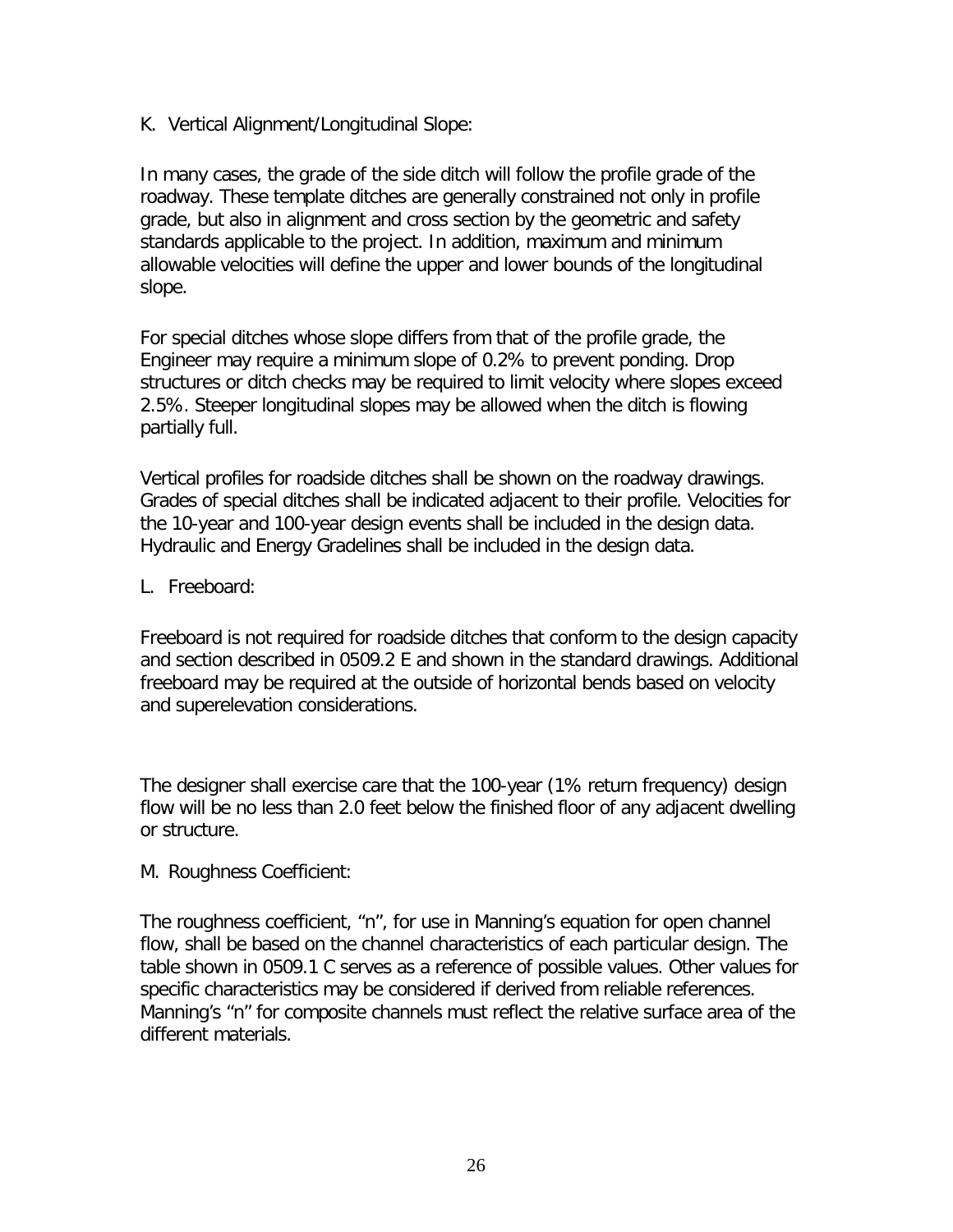N. Invert:

Ditch invert protection shall be used when design velocities exceed 5 feet per second. Ditch invert protection will be used at the upstream and downstream ends of all culverts.

O. Lining:

Linings for roadside ditches may be classified as either flexible or rigid. The difference between flexible and rigid channel linings is their response to changing channel shape. Flexible linings are able to conform to changes in the channel shape while rigid linings will not. Where flexible linings are capable of withstanding design velocities, they are preferred over rigid linings. Flexible linings are constructed of the following materials:

- i. Sod or seeded grasses
- ii. Erosion control blankets
- iii. Turf reinforcement blankets
- iv. Machined rip-rap
- v. Wire-enclosed rock (gabions or mattresses)

Rigid linings may consist of either cast-in-place concrete or grouted rip-rap. The use of rigid linings for roadside ditches is discouraged.

P. Erosion Control:

The designer shall verify that both temporary and permanent vegetative linings are suited to the hydraulic conditions of the channel for which they are specified and are capable of resisting erosion until they are permanently established. Sod should be placed parallel to the direction of flow and should be secured in place with pins or staples. Seeded grasses should incorporate erosion control blankets to insure soil stability until permanent vegetation is established. Ditches subject to highly erosive flows may require the use of permanent turf reinforcement mats.

The temporary erosion control plan during construction shall be sufficient to prevent sedimentation of drainageways, drainage structures and flood plain areas that could result in reduced flow capacity, excessive bank erosion, erosion around structures or damage to adjoining property.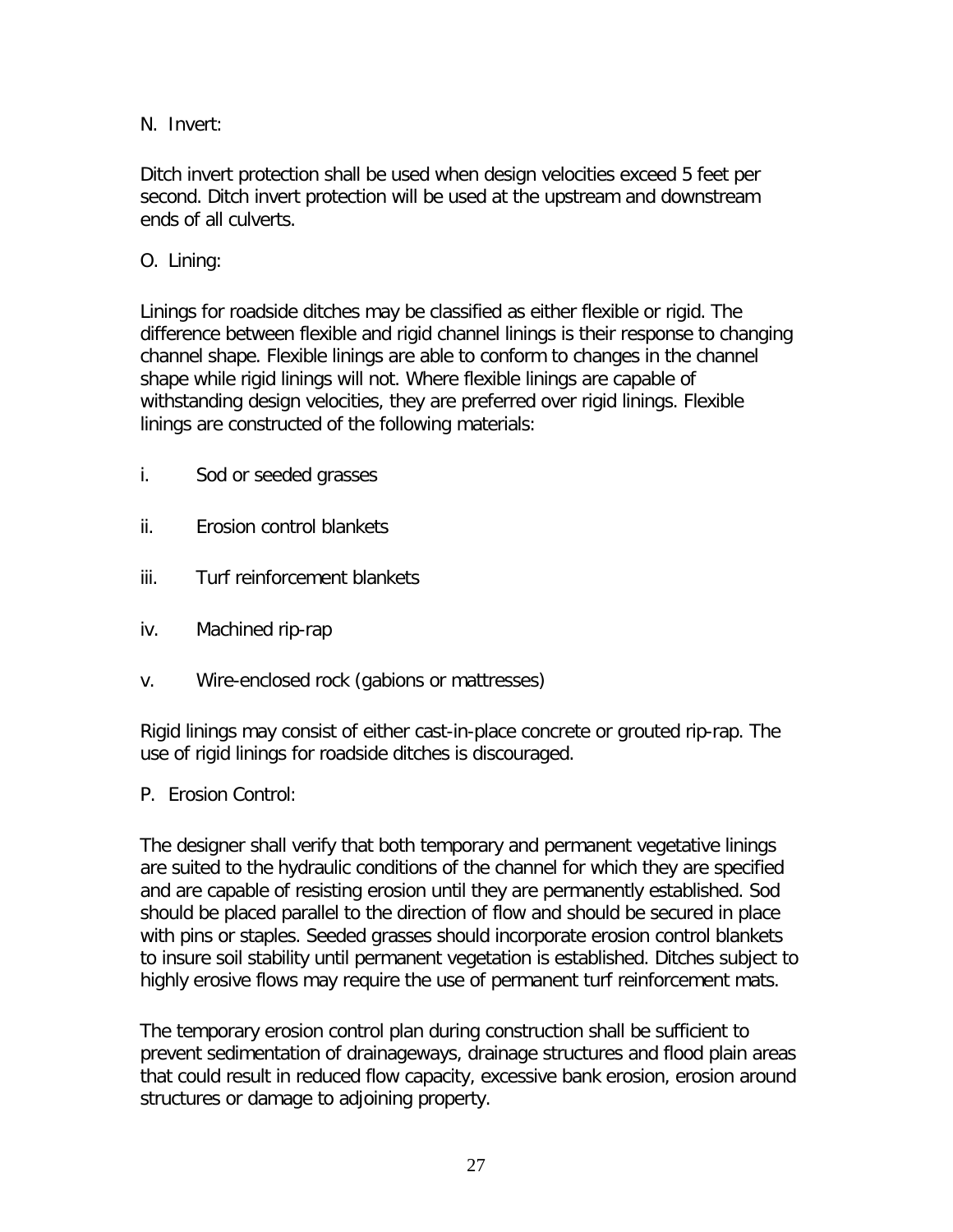The permanent erosion control plan shall be sufficient to:

- Permanently stabilize all disturbed areas with permanent vegetation, including slopes and embankments.
- Prevent erosion from exit velocities at outlets of culverts
- Prevent gullying and scouring of roadside ditches and open channels from excessive shear stress through vegetation, linings, retention blankets, drop structures, etc. both during and after the vegetation establishment period.
- Protect the integrity of all structural improvements and prevent excessive continuing sedimentation from unstable right-of-way areas into drainage structures, channels and roadway ditches.

Reference 0604.7 "Vegetative Best Management Practices" for additional information and criteria.

### Q. DRIVEWAY CROSSINGS

### Minimum Size:

Driveway culverts shall be sized to pass the 10-year (10% return frequency) ditch flow capacity without overtopping the driveway. The minimum size for driveway culverts shall be 18 inches in diameter for round pipe or an equivalent crosssectional area for arch or elliptical shapes. Culverts shall be designed using inlet control.

### Construction Material:

Construction materials listed in 0510.2 A are acceptable for driveway culvert construction. In addition, corrugated metal pipe (CGMP) conforming to ODOT Standard Specifications for Highway Construction (1999 or latest edition) Section 726.02 (b) 1 and 2 shall be acceptable. Driveway culverts constructed of High Density Polyethylene (HDPE) Pipe are acceptable only if the driveway is constructed of concrete of no less than 6 inches thickness.

#### Minimum Cover:

Driveway culverts shall be provided with the minimum cover recommended by the pipe structural design requirements or 1 foot, whichever is greater.

### Minimum Slope:

A minimum slope shall be provided to maintain a minimum velocity of 2.5 feet per second through the culvert for the design flow.

Culvert End Treatments: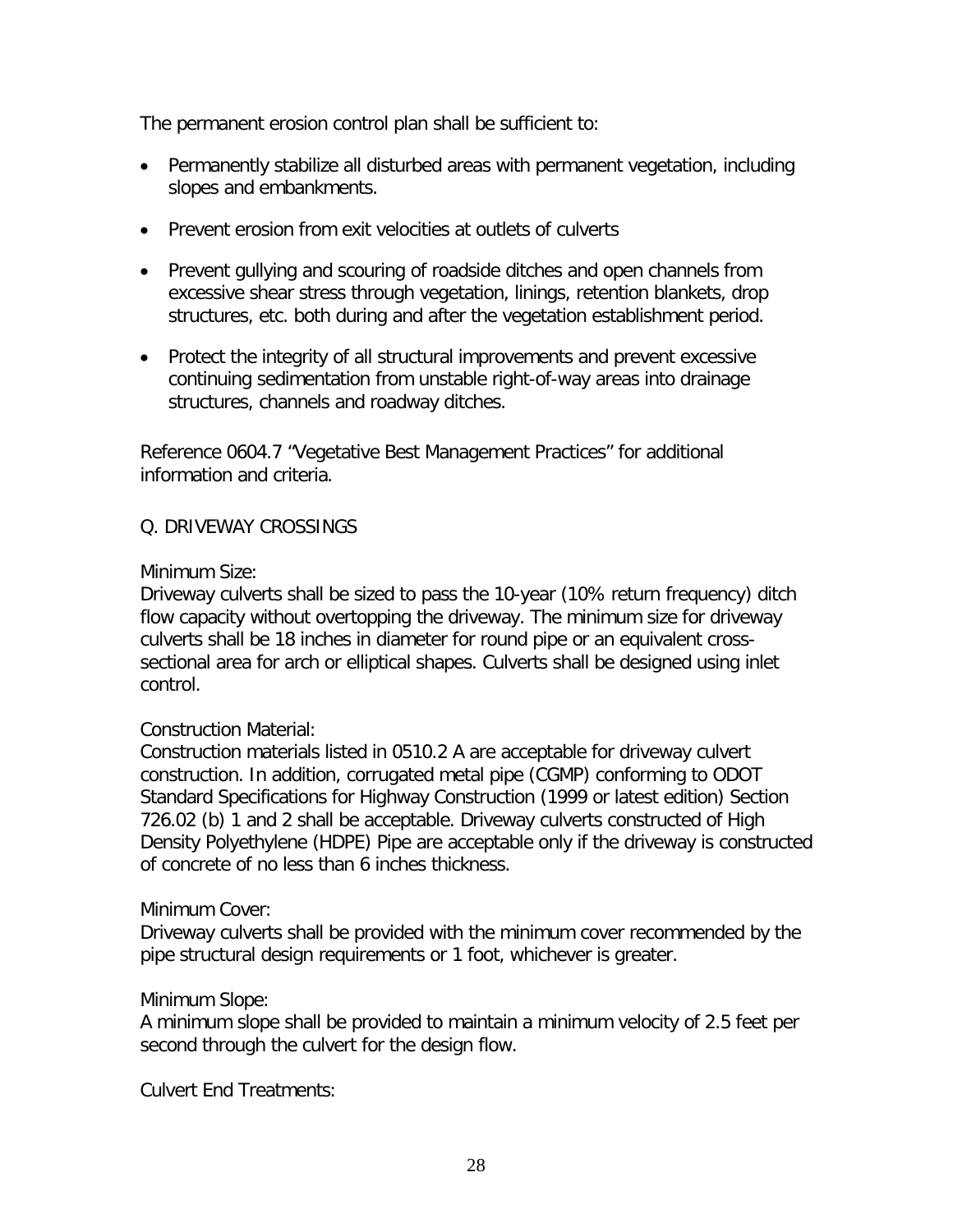All driveway culverts shall be provided with end treatments on the upstream and downstream ends of the culvert to protect and maintain the integrity of the culvert opening. ODOT Standard Sloped Concrete End Treatments conforming to ODOT Standard Drawing R-80 (AE-DE) are acceptable. Other end sections must be submitted to the Engineer for approval.

### Design and Construction of Driveway Culverts:

Additional information must be included in the drainage report and on the construction drawings for new subdivisions where the use of roadside ditches and driveway culverts is proposed. Driveway culverts shall be sized for each lot in the subdivision based on the tributary area at the downstream lot line. The construction drawings shall include information regarding sizes, materials, locations, lengths, grades and end treatments for all driveway culverts. Typical driveway crossing/culvert details shall be included in the drawings.

### Maintenance:

Maintenance responsibilities for driveway culverts shall be included and explained in the subdivision covenants.

### 4.2.9 Sanitary Sewer System:

A. Unless an exemption is granted in writing by the City Engineer, all lots platted within the Owasso city limits shall be provided with a connection to sanitary sewer.All connections shall be subject to the approval of the City Engineer and be in accordance with the regulations of the Oklahoma State Department of Health.

B. Where a public sanitary sewer system is not reasonably accessible but where plans for the installation of private sanitary sewers in the vicinity of the subdivision have been prepared and approved by the Oklahoma State Department of Health, the subdivider shall install sewers in conformity with such plans.

4.2.10 Utilities: All utilities shall be installed within easements specified on the subdivision plat.

## **4.3 CONSTRUCTION PLANS**

The Subdivider shall submit six (6) sets (one marked set of which will be returned to the applicant) each of the Construction Plans for streets, drainage and detention, sanitary sewer and water systems, including off-site systems and erosion control. The Construction Plans shall show basic horizontal configurations, connections to existing utilities, sizes and locations of proposed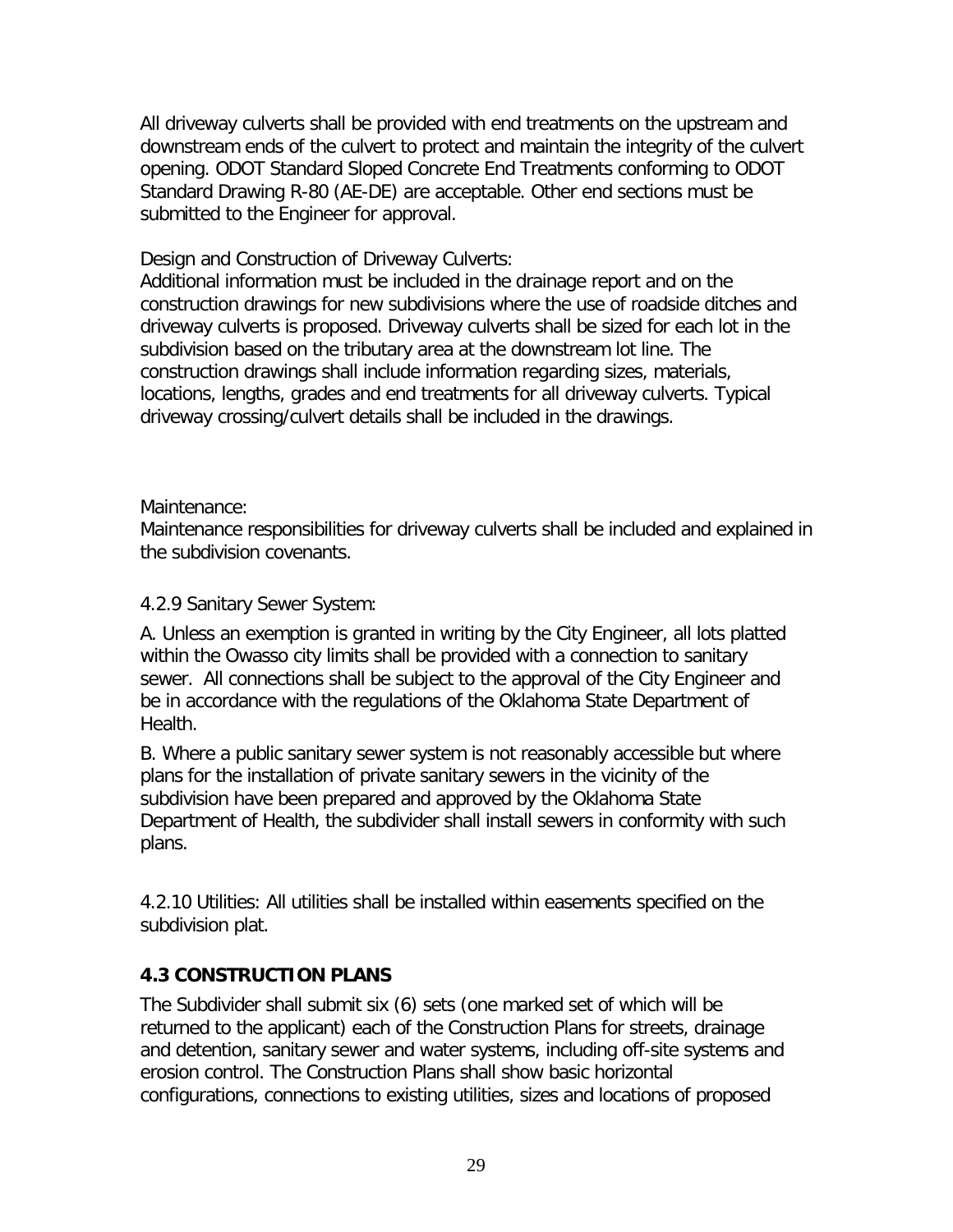lines, proposed street widths and horizontal curves, locations of storm sewers and detention facilities.

Six (6) sets of prints of the proposed plans and specifications for all improvements required by these regulations shall be prepared by a qualified registered engineer and filed with the City Engineer.

## **4.4 CITY ENGINEER REVIEW**

Upon completing his review, the City Engineer shall submit his comments to the Subdivider. All comments suggesting revision shall be accompanied by a reference to appropriate sections of the Subdivision Regulations or Design Criteria. The City Engineer's comments shall be delivered to the Subdivider. The return to the Subdivider of the construction plans by the City Engineer, along with the City Engineer's comments, if any, shall constitute a permit for the construction of public improvements; provided, however, that construction prior to approval of the construction plans by the City Engineer and the Department of Environmental Quality shall be at the Subdivider's sole risk and the City shall not be liable for damage sustained by reason of the Subdivider's construction.

## **4.5 SUBMISSION AND APPROVAL OF CONSTRUCTION PLANS BY CITY ENGINEER**

Submission of construction plans to the City Engineer shall constitute an acknowledgment by the Subdivider that any construction undertaken prior to approval of said plans by the Department of Environmental Quality and the City Engineer shall solely be at the Subdivider's risk and that the City shall not be liable for damages sustained by reason of construction having taken place before approval of the plans by the State and the City Engineer.

## **4.6 SUBMISSION OF CONSTRUCTION PLANS TO DEPARTMENT OF ENVIRONMENTAL QUALITY**

Prior to City Council approval of the final plat, the developer shall furnish four (4) copies of all water and sewer plans for submittal to the Oklahoma Department of Environmental Quality for approval, along with the Application for Permit to Construct the facilities, the Engineer's Report and the appropriate application fee for the Health Department review.

# **4.7 PRECONSTRUCTION CONFERENCE**

The subdivider shall be required to participate in a pre-construction meeting with the appropriate city staff.

# **4.8 CONSTRUCTION OF PUBLIC UTILITIES AND FACILITIES**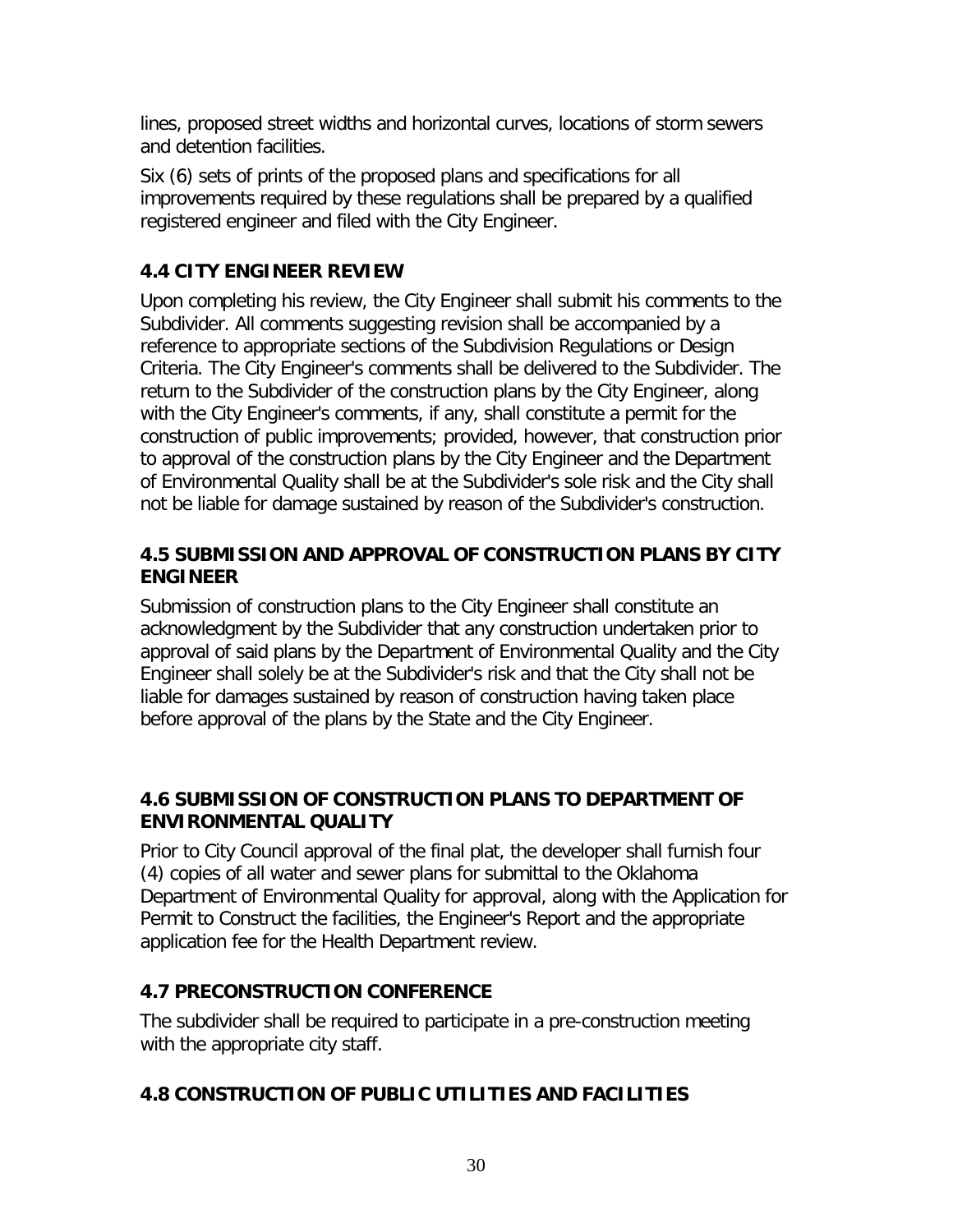Following the approval of the Construction Plans, the subdivider shall complete in a manner satisfactory with the City Engineer all required improvements and said improvements shall be free and clear of all liens, claims, and encumbrances.

## **4.9 INSPECTIONS AND CERTIFICATIONS**

The City Engineer shall inspect the construction of the required improvements for defects. Upon completion of the improvements, the City Engineer shall file with the City Council a statement either certifying that the improvements have been completed in accordance with the Owasso Design Criteria or that the improvements are defective, listing the defects.

## **4.10 AS-BUILT CONSTRUCTION PLANS**

Upon completion of the improvements, the subdivider and his engineer shall file with the City Engineer one (1) mylar set and four (4) print sets of As-Built Construction Plans certified and signed by a registered engineer for said improvements. The Developer is encouraged to submit Computer-Aided Design (CAD) files of the As-Built Plans. These As-Built plans need to be submitted to the City Engineer within ninety (90) days of acceptance of all improvements by the City Council.

The As-Built Construction Plans shall certify:

A. That all required improvements are complete,

B. That the subdivision improvements are in compliance with these regulations and the Owasso Design Criteria,

C. That the subdivider knows of no defects in the improvements, and

D. That the subdivision improvements are free and clear of any encumbrance or lien.

# **4.11 ACCEPTANCE OF IMPROVEMENTS**

The Owasso City Council shall formally accept, by resolution or ordinance, any or all improvements before such improvements become public property, provided that all statements and agreements specified above have been received and that As-Built construction plans have been submitted. The maintenance bond shall begin with the approval by the City Council and the approval of the As-Built plans shall not be construed to mean that the maintenance bond is void. No building construction shall be permitted on any lot to, or on which, improvements have not been completed in accordance with the provisions of these regulations and no municipal utility service will be furnished to such lot.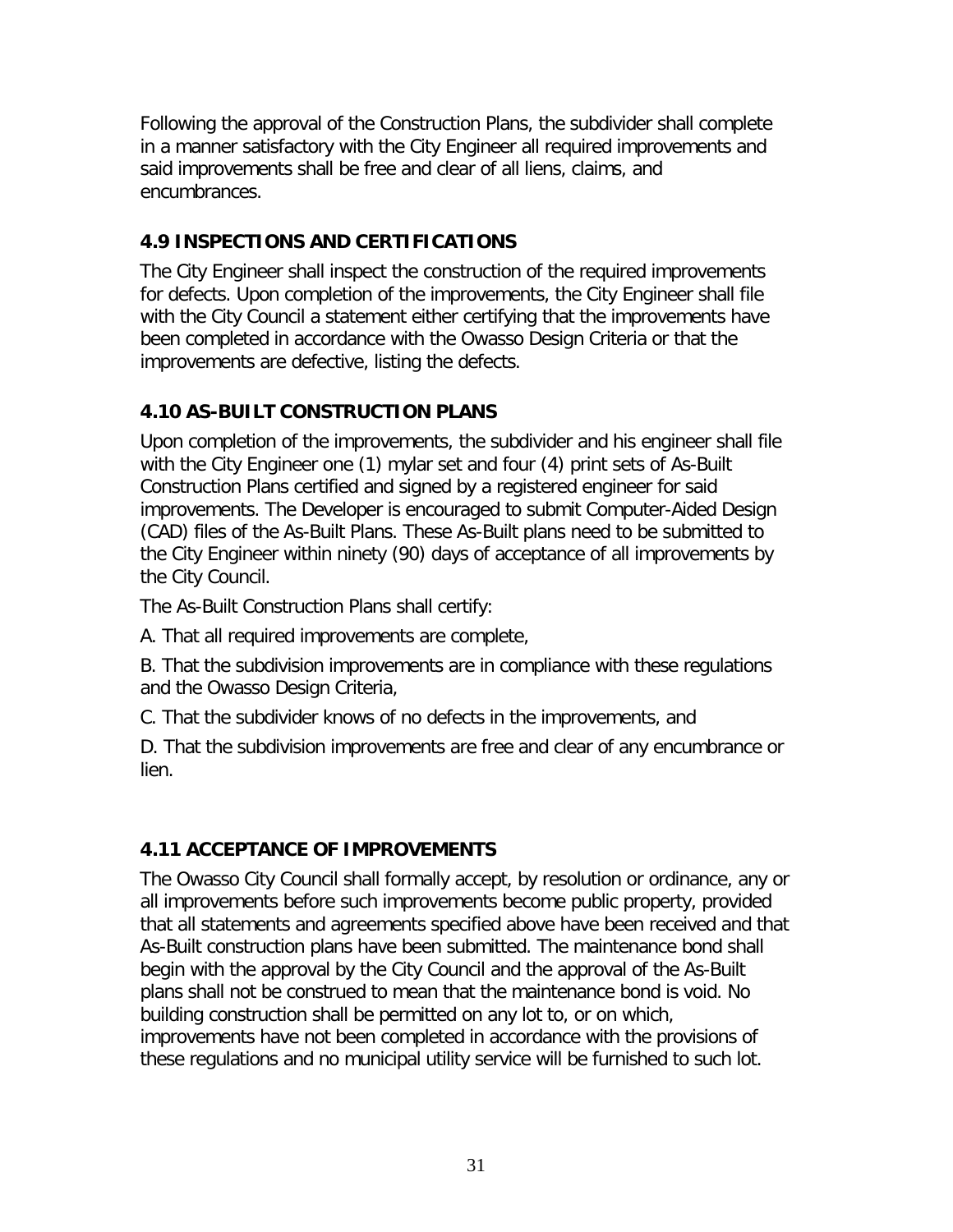## **4.12 MAINTENANCE BOND**

Prior to acceptance of those improvements by the City Council, the subdivider shall obtain a maintenance Surety for the maintenance of said improvements as provided herein. The Surety shall be in the form of a maintenance bond from a surety bonding company authorized to do business in the State of Oklahoma or an irrevocable letter of credit from a financial institution regulated by the State banking Department or the united States Treasury Department. The Surety shall be filed with the City Clerk and shall be payable to the City of Owasso. The amount of the Surety shall be equal to one hundred percent (100%) of the entire cost of materials for all water lines, sewer lines, paving, and storm sewer improvements which the City shall accept for maintenance. The duration of the maintenance Surety for streets shall be two (2) years from the date of acceptance of said street improvements by the City Council. The duration of the maintenance Surety for all other improvements shall be one (1) year from the date of acceptance of said improvements by the City Council.

## **CHAPTER 5. FEES**

## **5.1 AREA PARK, RECREATIONAL, AND CULTURAL REQUIREMENTS**

All residential subdivision plats having a dwelling unit density of greater than one unit per acre shall dedicate, according to the requirements hereinafter specified, a fee to be utilized by the residents of the subdivision and the City of Owasso.

5.1.1 Recreation Development Fee: In order to provide for area parks, cultural, and recreation needs for newly developing areas of Owasso, a Recreation Development Fee shall be assessed on each lot or multi-family unit created by subdivision, resubdivision or lot split. The Recreation Development Fee shall be assessed before the approval of the final plat by the City Council and shall be considered a condition for plat approval.

5.1.2 Definitions: For the purposes of this section, the following definitions are established:

A. Residential Dwelling Unit: Any room or group of rooms located within a dwelling and forming a single habitable unit with facilities that are used or intended to be used for living, sleeping, and cooking by one or more individuals living together.

B. Bedroom: Any room within a residential dwelling unit which is designed to be used for sleeping purposes and containing a closet of sufficient size to hold clothing. One living room with entry closet shall not be considered a Bedroom in each residential dwelling unit other than a studio or efficiency apartment.

C. Person: Any domestic or foreign corporation, firm, association, syndicate, joint stock company, partnership of any kind, joint venture club, society or individual.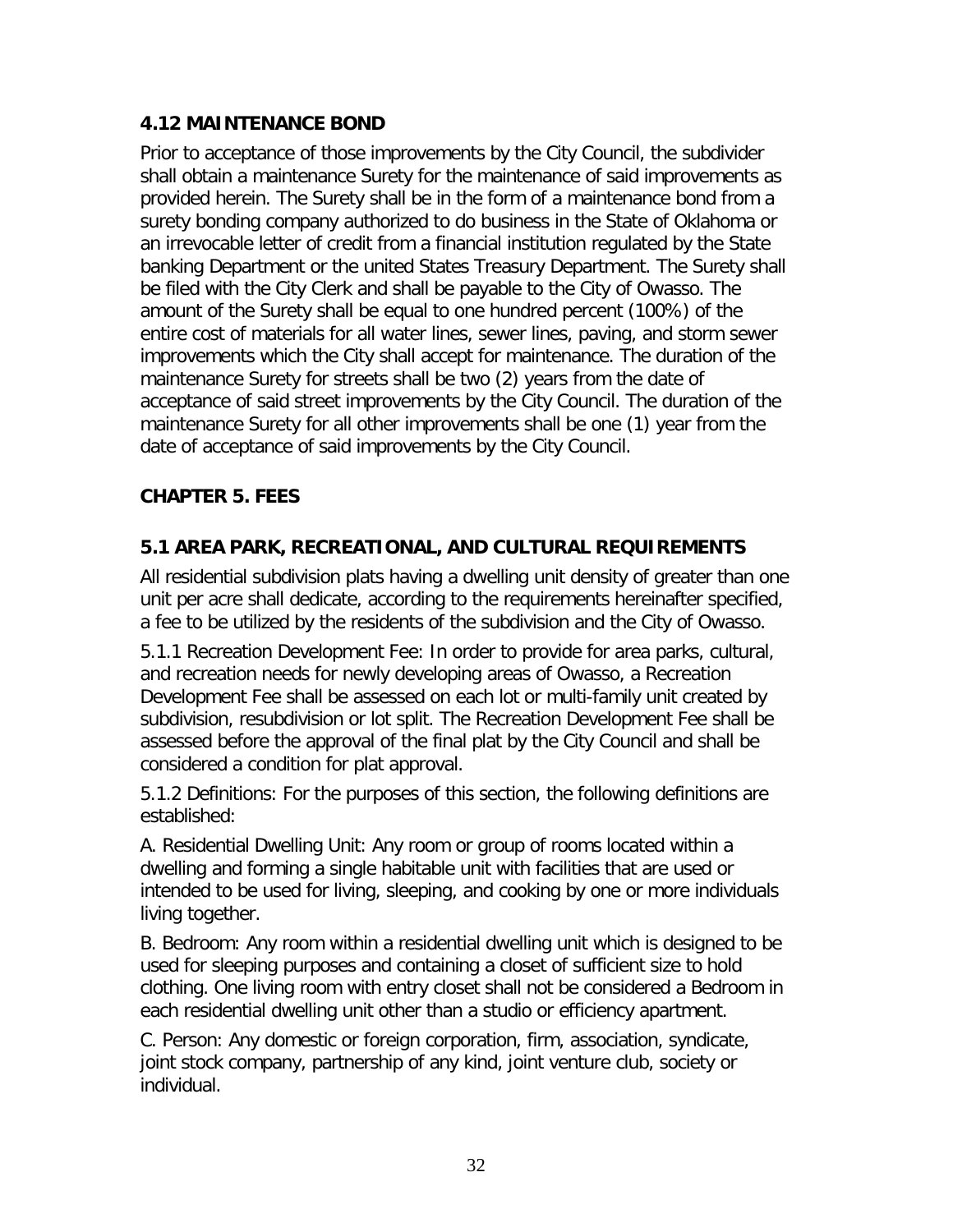D. Mobile Home: A vehicle other than a motor vehicle, designed or used for residential purposes, for carrying persons and property on its own structure, and for being drawn by a motor vehicle.

E. Mobile Home Lot: Any area or portion of a Mobile Home Park designated, designed or used for the occupancy of one mobile home or a temporary, semipermanent or permanent basis.

F. Mobile Home Park: Any area or tract of land established under the Mobile Home Park District of the Owasso Zoning Ordinance.

### 5.1.3 Fee Structure

A. Fee Imposed: A \$300 (or a sum approved by the City of Owasso after the adoption of these regulations) recreation development fee is hereby imposed on the privilege of constructing any residential dwelling unit or mobile home lot in the City of Owasso and every person to whom a permit to construct a residential dwelling unit is issued, shall pay to the City of Owasso such fee.

5.1.4 Park and Recreational Capital Fund

A. All fees collected under this Ordinance shall be placed in the Parks and Recreation Capital Fund.

## B. Use of Funds

1. All Parks Development fees collected under this Ordinance shall be used and expended for the acquisition, purchase, developing, improving and equipping public parks, playgrounds, cultural and recreational facilities located in the corporate limits of the City of Owasso and shall never be used for operating public park facilities, or any other purpose.

2. All Parks Development fees collected under this Ordinance shall also be used for the development of any of the above described facilities constructed or installed within or upon public property owned by the City of Owasso or property in which the City has a leasehold interest or where the City is given a right to use the same for public playground or recreational purposes. All such funds shall be spent in areas reasonably close to where they are collected.

C. Purchase of Land: At such time as the Council, based upon the recommendations of the Planning Commission, determines that there are sufficient funds achieved from a certain area in the Park and Recreation Capital Fund for the acquisition, purchase, developing, improving and equipping public parks, playgrounds, cultural and recreational facilities located in the corporate limits of the City of Owasso, the Council shall cause negotiations to be undertaken to purchase the site by mutual agreement or by condemnation proceedings. The principal and interest deposited and kept in the Park Capital Fund shall be used solely for the purposes of purchasing land for area parks, recreation and cultural uses.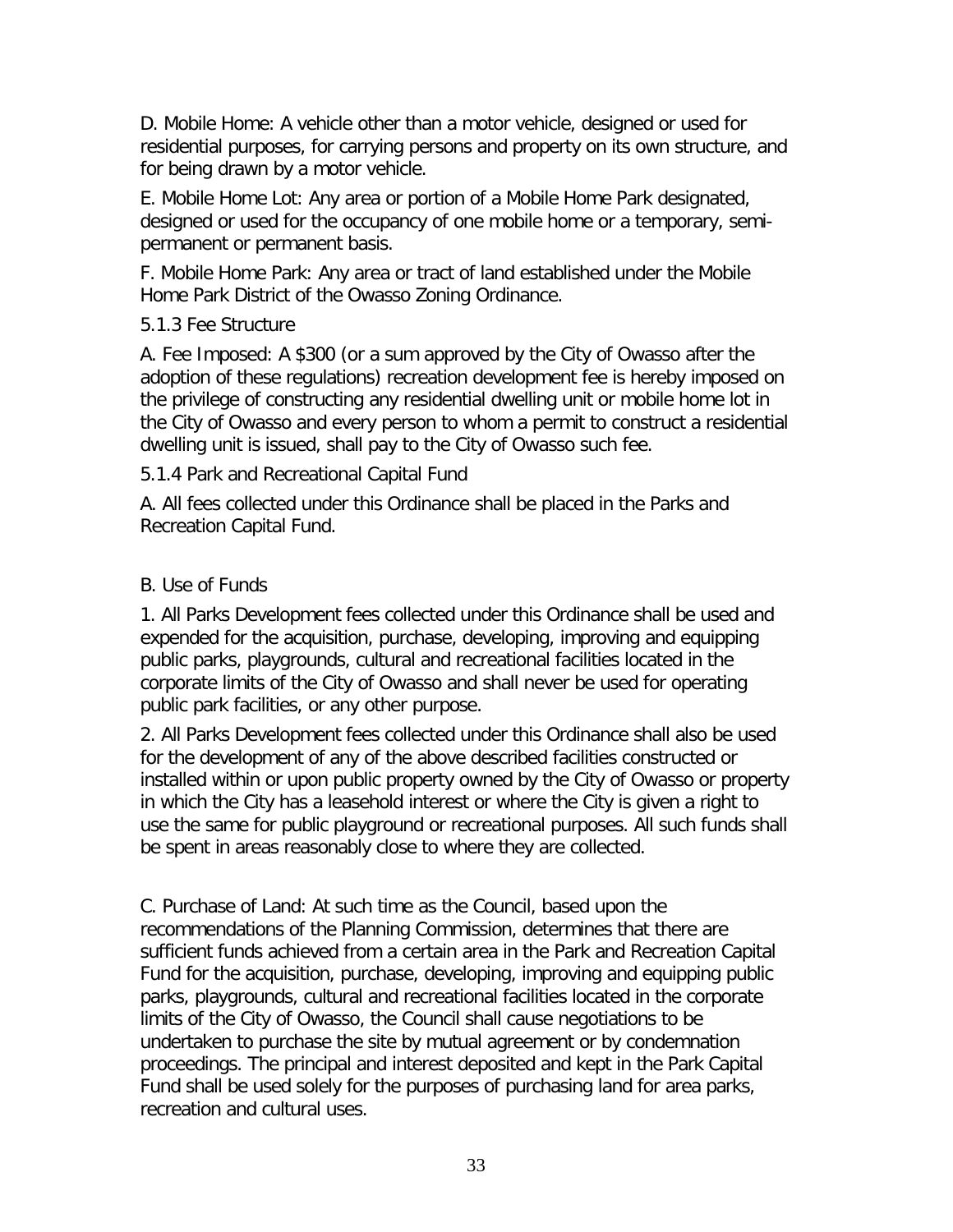5.1.5 Place of Payment: The residential development fee shall be paid at the time of purchase of the building permit in the office of the Building Inspection Department of the City of Owasso.

5.1.6 Refund of Fees: Any fee paid to the City under this Ordinance for any residential dwelling unit which is not constructed shall be refunded upon application of the applicant and a showing to the satisfaction of the Building Inspector that the building or unit has not been constructed or construction commenced and that the building permit issued for the building or unit has been canceled or surrendered or otherwise does not authorize the construction of the building or unit.

5.1.7 Exemptions: The fee imposed under this Article shall not apply to the following:

A. Construction or reconstruction of a residential dwelling unit which was damaged or destroyed by fire, flood, or other cause over which the owner had no control (provided that compliance with any building code or other ordinance requirement of the City of Owasso or of any other applicable law shall not be deemed a cause over which the owner has no control), but only if the number of bedrooms in the dwelling unit is increased,then the fee imposed under this ordinance shall apply to such increased number of bedrooms.

B. Enlargement, expansion, remodeling and/or alteration of a residential dwelling unit but only if the number of bedrooms therein is not increased. If the number of bedrooms in the dwelling unit is increased, then the fee imposed under this ordinance shall apply to such increased number of bedrooms.

5.1.8 Provision for the Dedication of Lands in Lieu of Fees: The City Council, at its sole option, may accept the dedication or reservation of suitable sites for area parks, playgrounds, cultural facility or other public recreational area providing that the land to be dedicated is located within an area designated by the Comprehensive Plan, as having a significant need for an area park.

A. Land accepted for dedication under the requirements of these regulations shall be conveyed by either of the following methods:

1. By dedication within the plat to be filed for record in the office of the County Clerk.

2. By Warranty Deed transferring the property in fee simple to the City of Owasso.

In any event, land must be free and clear of any mortgages or liens at the time of such dedication or conveyance.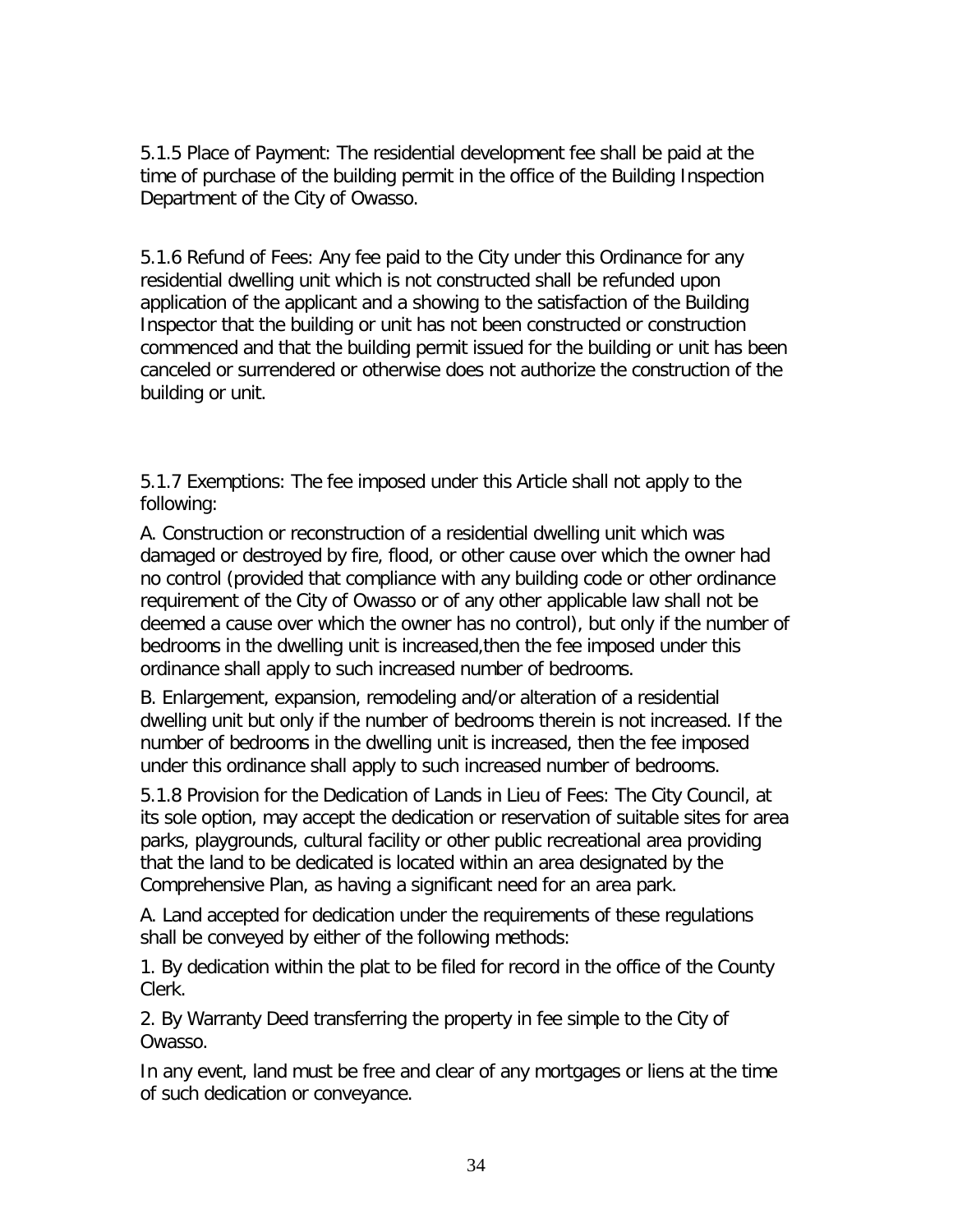B. The value of real estate dedicated for recreation or cultural purposes shall be determined as the price of the land at the time of purchase by the land owner who is making application for subdivision. Usability of land for development should be considered when establishing the price (for example, development of flood prone land is restricted by ordinance).

C. If agreement cannot be reached as to the credit for the real estate, an arbitration procedure shall be invoked. The City and the applicant shall each select the name of one arbitrator and shall immediately thereafter notify each other in writing of the name and address of the person so selected. The two arbitrators so selected and named shall agree upon and select a third arbitrator. The decision of the arbitration panel shall be final.

5.1.9 Private Recreation Facilities Credit: When a master plan of development allocates space for a private recreational facility, with usage not open to the general public, to serve three or more residential dwelling units such as, but not limited to, the following: swimming pool, tennis court, recreational building or center, recreational facility area, developed open space, or combination of any of the above, the Council may waive part or all of the fee established by this Article. The size, quality and design of such facility which will entitle such dwelling units to a credit on the fee otherwise required, and the amount of such credit shall be determined by negotiation between the parties. If agreement cannot be reached, an arbitration procedure, specified in Section 4.11.8.C, shall be invoked.

5.1.10 Residential Planned Unit Development Credit: The City Council, in the case of a Residential Planned Unit Development, may waive part or all of the fee established in this Article. Such waiver may be granted when, in the opinion of the Council, common areas, created and developed in a Residential Planned Unit Development pursuant to Chapter 8 of the zoning Code; Article II, Section 8; and Article V, Section 11 of these regulations provide recreation opportunity for the residents of said areas sufficient to impose no measurable increment in the need for neighborhood park acreage.

5.1.11 Public Recreational Facilities Credit: When a master plan of development allocates space for a public recreational facility, with said facility constructed either solely at that person's expense or in concert with others, and said facility serves the general public, to serve three or more residential dwelling units, such as, but not limited to, the following: swimming pool, tennis court, recreational building or center, recreational facility area, area park, cultural facility, or combination of any of the above, the City Council may waive part or all of the fee established in this Article if it is in conformance with the recreation portion of the Comprehensive Plan.

5.1.12 Maintenance of Private Recreation Facilities: Maintenance of private recreation facilities accepted by the City in lieu of recreation fees will be the responsibility of the owner(s) or homeowners association(s). The City of Owasso will not maintain lands or facilities not dedicated to the public.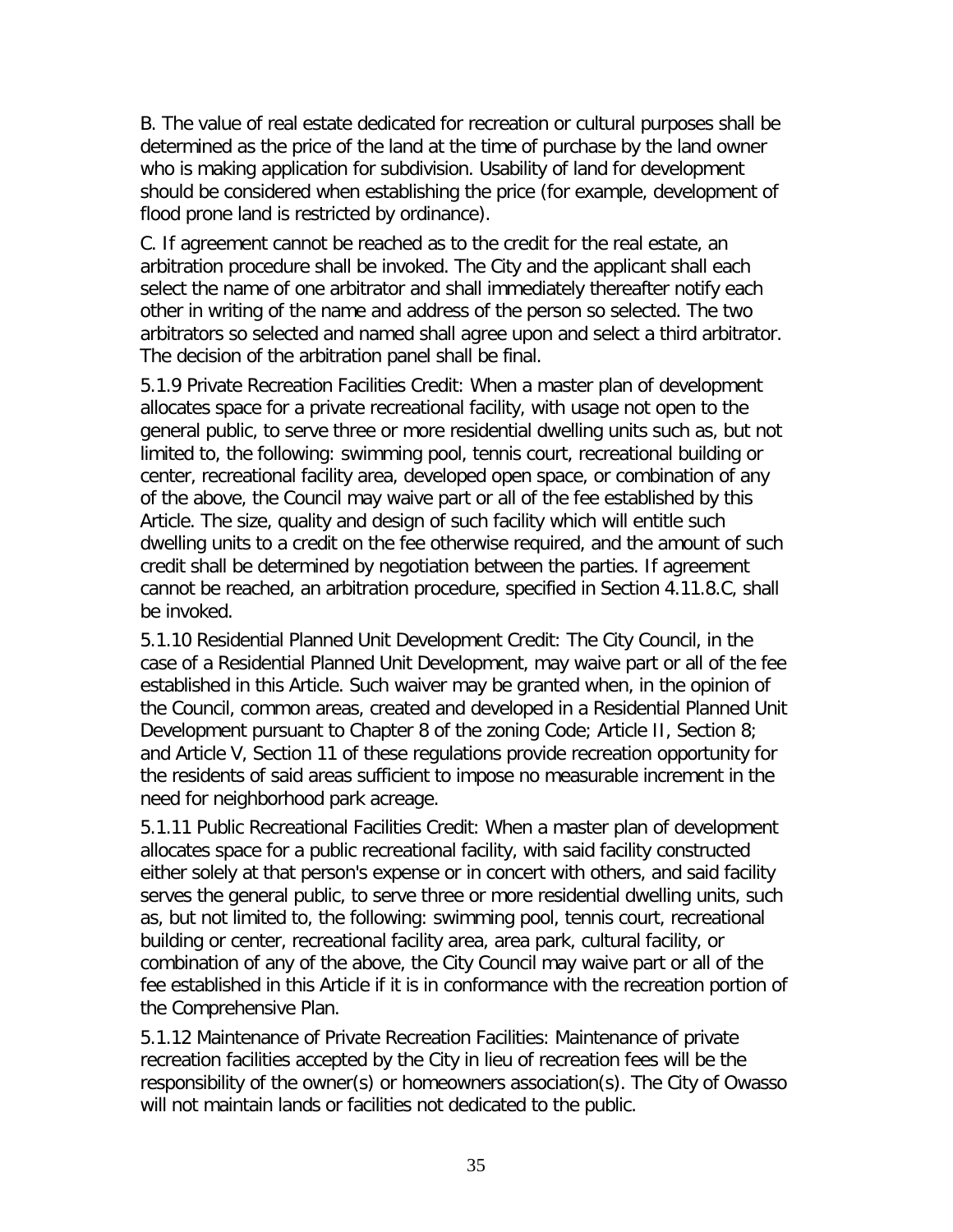## **5.2 EMERGENCY SIREN FEE**

In order to provide adequate warning of severe weather for newly developing areas of Owasso, an emergency siren fee shall be assessed on each acre of a newly created subdivision. The emergency siren fee shall be assessed before the approval of the final plat by the City Council and shall be considered a condition for plat approval.

## **5.2.1 Fees**

A. Fee Imposed: An emergency siren fee is hereby imposed on the privilege of subdividing any land within the City of Owasso and every person subdividing land within the City of Owasso, shall pay to the City of Owasso such fee at the following rate:

B. Fee Schedule: Thirty-five (\$35), unless a different amount is required by the City of Owasso after the adoption of these regulations, per each acre subdivided.

C. Use of Funds: All fees collected under this Ordinance shall be used and expended for the acquisition and/or purchase of emergency sirens only.

5.2.2 Place of Payment: The emergency siren fee shall be paid prior to recording the subdivision plat. Said fee shall be paid in the Office of the City Planner.

5.2.3 Refund of Fees: Any fee paid to the City under this Ordinance for any subdivision which is not recorded shall be refunded upon application of the applicant. Application for refund must be received by the City Planner within two (2) years of the date of City Council approval.

## **5.3 SANITARY SEWER PAYBACK FEES**

In order to provide reimbursement to the City of Owasso for the cost of extending sanitary sewer lines to drainage basins in various parts of the community, sanitary sewer payback fees shall be assessed on a per acre basis to new residential and commercial subdivisions that connect to municipally-funded sanitary sewer mains. These various sanitary sewer payback fees shall be payable upon approval of the final plat.

## **CHAPTER 6. CHANGE OF LIMITS OF ACCESS**

## **6.1 INTENTIONS**

When land has been platted under this Regulation, or under other applicable law, and the owner of all land affected proposes to add limits of no access to the plat, or to remove or otherwise alter limits of no access on the plat, such action shall not require replatting, nor shall it require vacation of the old plat.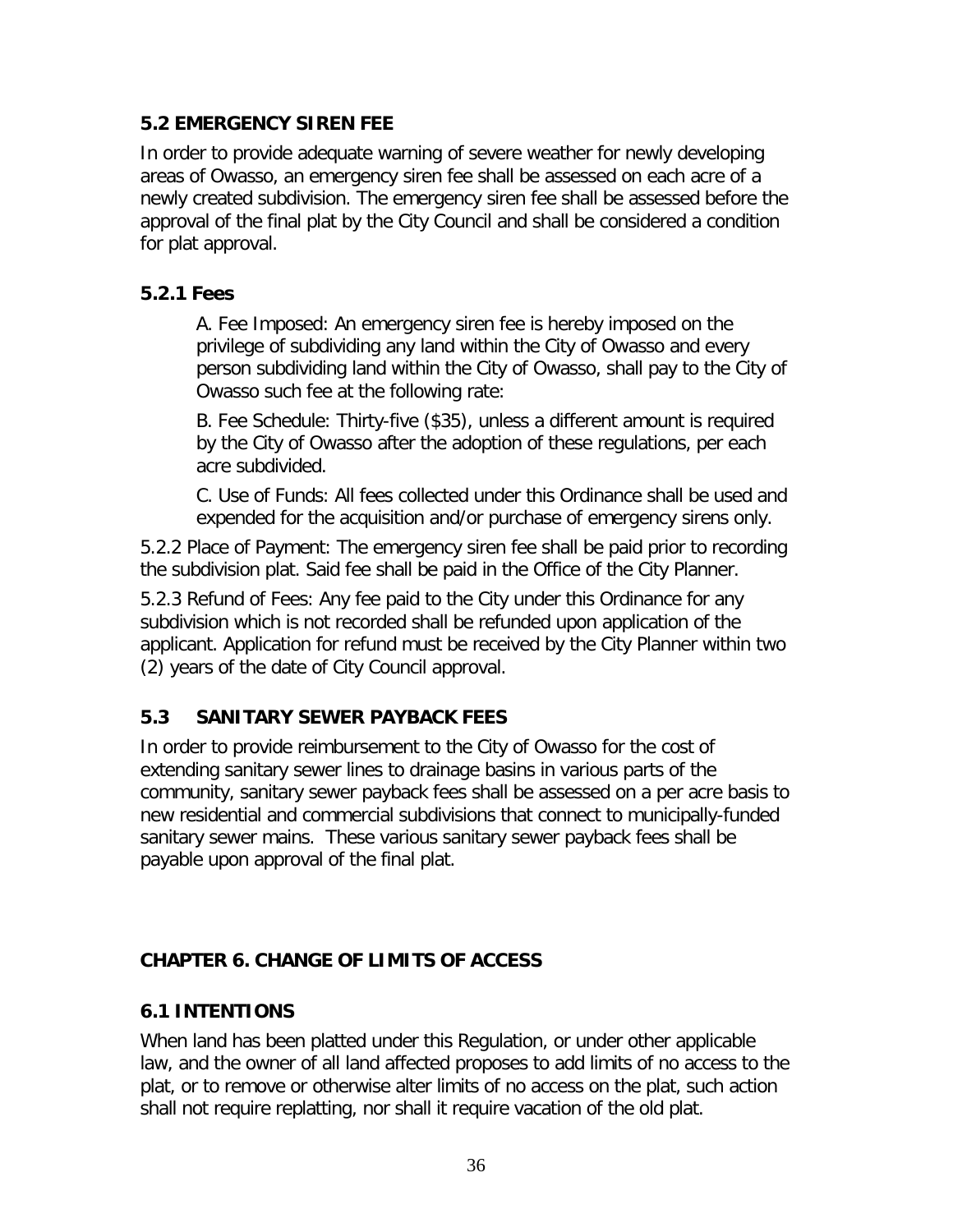## **6.2 APPLICATION**

The owner shall request the change of limits of access in writing to the City Planner, pay the application fee and shall submit drawings of the proposal. The Technical Advisory Committee shall review the proposed change of access and evaluate whether the proposed changes would increase problems with the public traffic flow, utility easements and the implementation of various plans adopted by the City, or would create problems with the flow of traffic on private streets owned by persons other than the applicant. The Community Development Department shall review the proposed change of access and either approve, approve with conditions or disapprove.

6.2.2 Specifications: The drawing shall include the proposed changes and all existing curb cuts, buildings, drives, parking areas, easements, and other relevant items with their distances from lot lines and adjacent streets.

# **CHAPTER 7. LOT SPLITS**

# **7.1 INTENTIONS AND DEFINITION**

This chapter is intended to provide for a simplified method of regulation of the subdivision of small numbers of lots while still requiring that such subdivision meets all the requirements of applicable ordinances and regulations.

A lot split is a minor subdivision of previously subdivided land. The Planning Commission may approve a lot split that creates not more than three (3) lots fronting on an existing, dedicated street, not involving any new street or road, or the extension of municipal facilities, or the creation of any public improvements, and not adversely affecting the remainder of the parcel or adjoining property, and not in conflict with any provision or portion of the Comprehensive Plan, Zoning Ordinance (unless approved by the Board of Adjustment) or these regulations.

# **7.2 APPLICATION PROCEDURE**

The subdivider shall submit the lot split application to the City Planner on forms provided by the Planner, pay the application fee in an amount as provided by ordinance, and shall submit drawings of the proposal in accordance with the following requirements:

7.2.1 Copies: Unless instructed otherwise by the City Planner, one AutoCAD electronic copy and three copies of a scaled drawing shall accompany the application.

7.2.2 Specifications: The drawings shall include all existing and proposed lot lines, all existing easements, all existing buildings and improvements and their distances from lot lines, adjacent streets and their widths, and a north arrow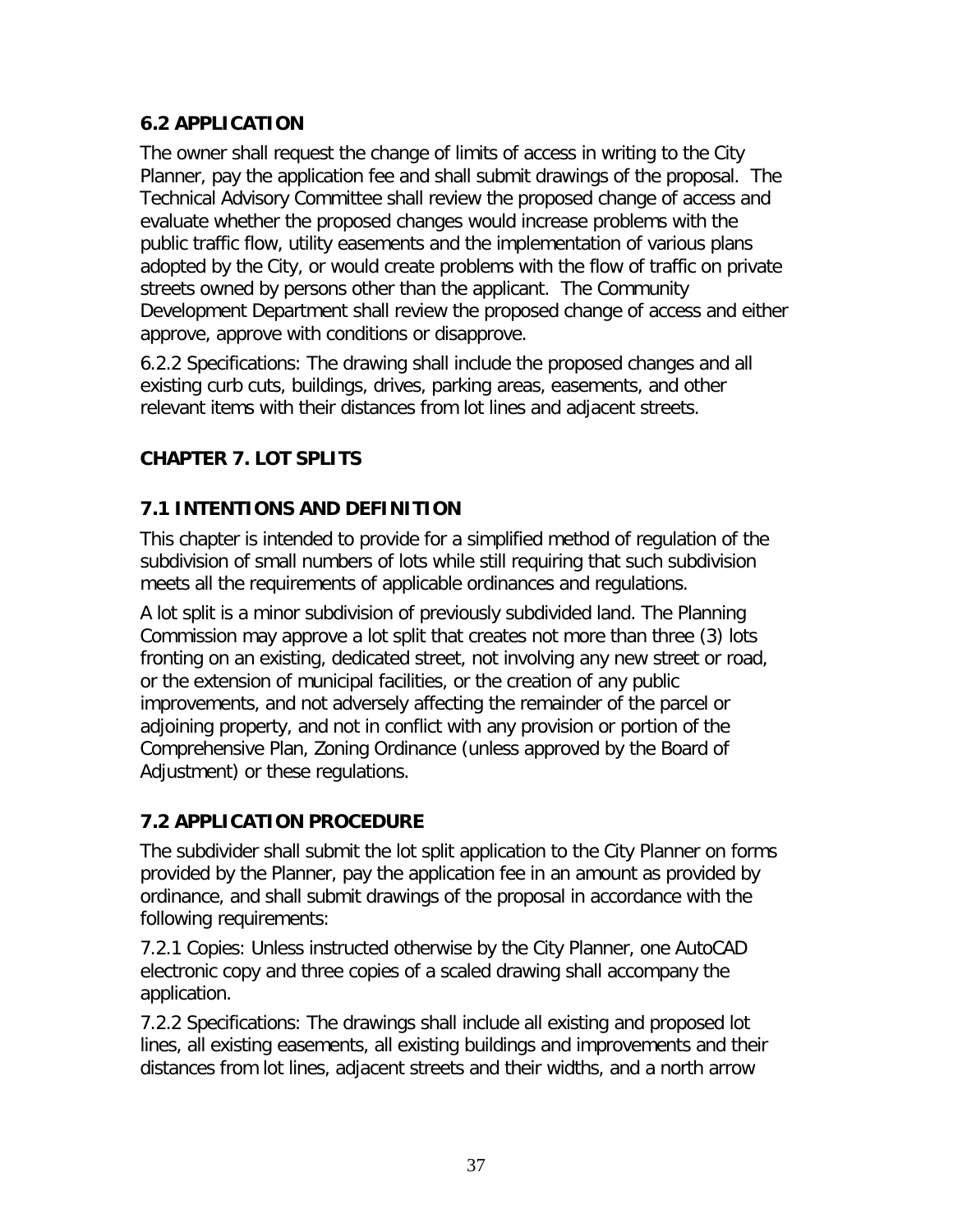and scale. At the discretion of the Planning Commission, a detailed survey prepared by a registered land surveyor may be required.

7.2.3 Size: The subdivider is encouraged to limit drawing sizes to 8½" by 14". If drawings are larger than 8½" by 14", twenty-three (23) copies are required.

# **7.3 CITY PLANNER REVIEW**

7.3.1 Distribute: The City Planner shall distribute copies of the application form and drawings to the Technical Advisory Committee (TAC) and Planning Commission.

7.3.2 Field Check: The City Planner shall visually inspect the lots proposed to be split.

7.3.3 Review: The City Planner shall review the application for conformance with the Zoning Code, PUD conditions, Board of Adjustment actions, these Subdivision Regulations, and other city ordinances.

7.3.4 Schedule Hearings: The City Planner shall schedule the lot split to be heard before the Technical Advisory Committee (TAC) and the Planning Commission.

7.3.5 Recommendation: The City Planner shall prepare a recommendation to the Planning Commission which shall include comments of the Technical Advisory Committee (TAC) members and City departments having an interest in the proposal.

## **7.4 TECHNICAL ADVISORY COMMITTEE REVIEW**

The City Planner shall present the application at a regular Technical Advisory Committee meeting where the lot split may be reviewed by the Committee. The recommendation of the Technical Advisory Committee shall be compiled with that of the City Planner's recommendation and the application shall be heard by the Planning Commission.

## **7.5 PLANNING COMMISSION REVIEW**

The Planning Commission shall review the proposed lot split and either approve, approve with conditions or disapprove the application. If the lot split is disapproved, the applicant may appeal the decision of the Planning Commission to the City Council.

# **7.6 APPROVAL GUIDELINES**

The approval or disapproval of lot splits shall be based upon the following guidelines:

7.6.1 Lots: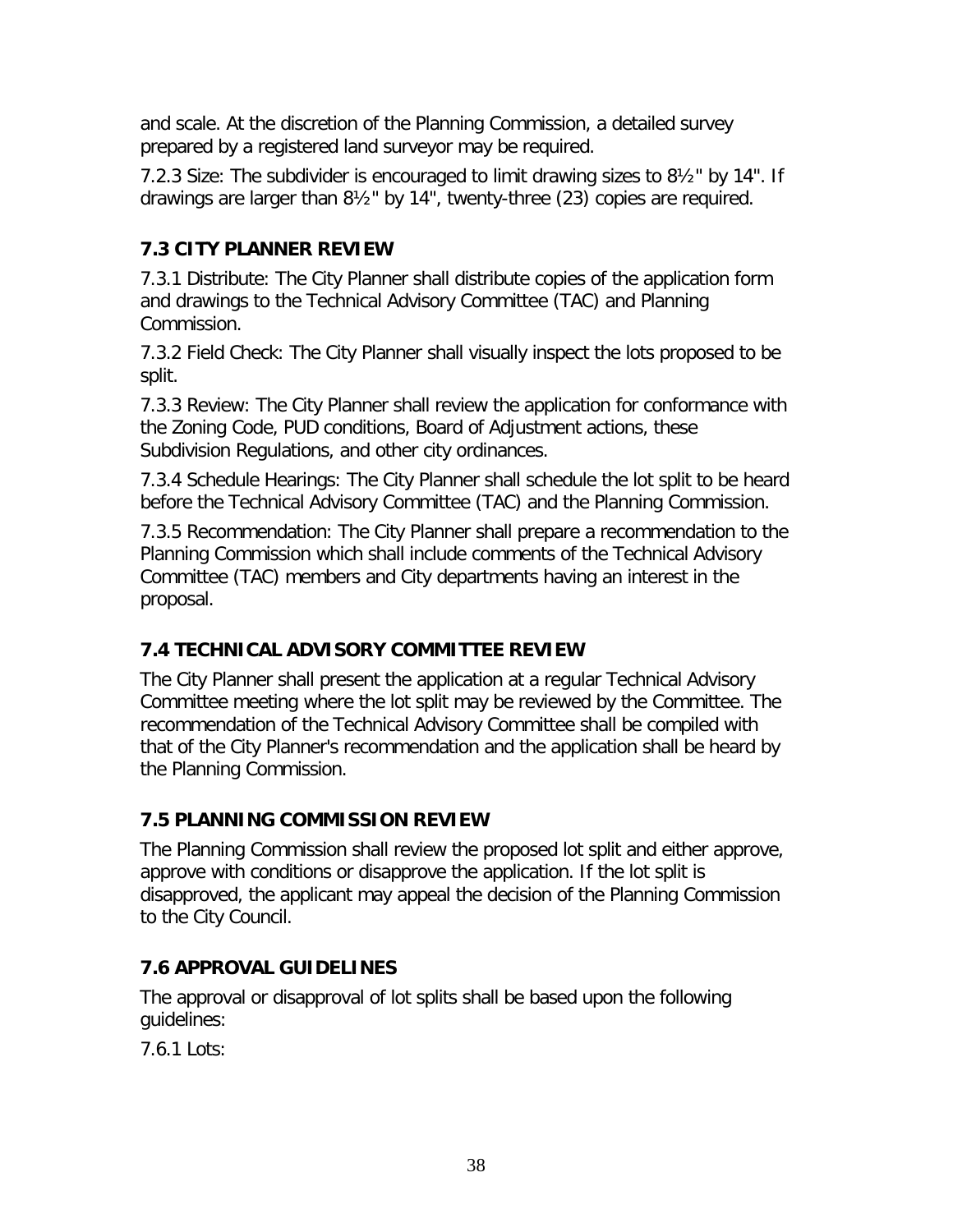A. Lot dimensions shall conform to Zoning Code standards. If the proposed tract(s) to be split do(es) not meet minimum Zoning Code standards, variances of the Zoning Code must be approved by the Board of Adjustment.

B. Corner lots should have such extra width and area as may be necessary to satisfy appropriate Zoning Code setback requirements from both streets while ensuring that adequate buildable space remains.

7.6.2 Access and Streets:

A. Where a property to be split is controlled by non-access provisions, no lot shall be approved where such provision will preclude access for said lot. An amendment of "limits of no access" on a recorded plat must be approved by the Planning Commission and City Council and filed of record if there is a restricted access provision on a street of the recorded plat on which the property has access. A denial of access change constitutes a denial of the requested lot split.

B. The splitting of land shall provide each lot with frontage to a public street or highway, so that the access of the lot owner or user is assured, as well as the layout of utilities, garbage and waste removal, fire protection and public health and safety thereby adequately assured.

C. Where land to be split contains within its boundaries areas designated for street right-of-way on the Owasso Major Street and Highway Plan, the split shall not be approved where street rights-of-way fail to conform to said plan except upon a finding that existing structures lie in the right-of-way proposed by the Owasso Major Street and Highway Plan.

7.6.3 Sewage Disposal: Where a tract to be split abuts a public sanitary sewer, no split should create a lot which is cut off from said sewer.

7.6.4 Certificate of Approval: Approval shall be shown by certificate on the instrument of transfer as required by state statute. The certification shall be signed by the Planning Commission Chairperson or Vice Chairperson. The subdivider will then file the instrument with the County Clerk, the approval being an official document that will be contained in the abstract of the property being split.

## **CHAPTER 8. BUILDING PERMITS**

## **8.1 INTENTIONS**

Building permits shall be issuable after completion of the following items:

A. Final Plat Recorded. The final plat shall have been approved by the City Council, certified, recorded with the appropriate county clerk, and certified originals returned to the City Planner as provided herein.

B. City Engineer Approval. The City Engineer shall have approved the construction plans for water, sanitary sewer, storm sewer and streets.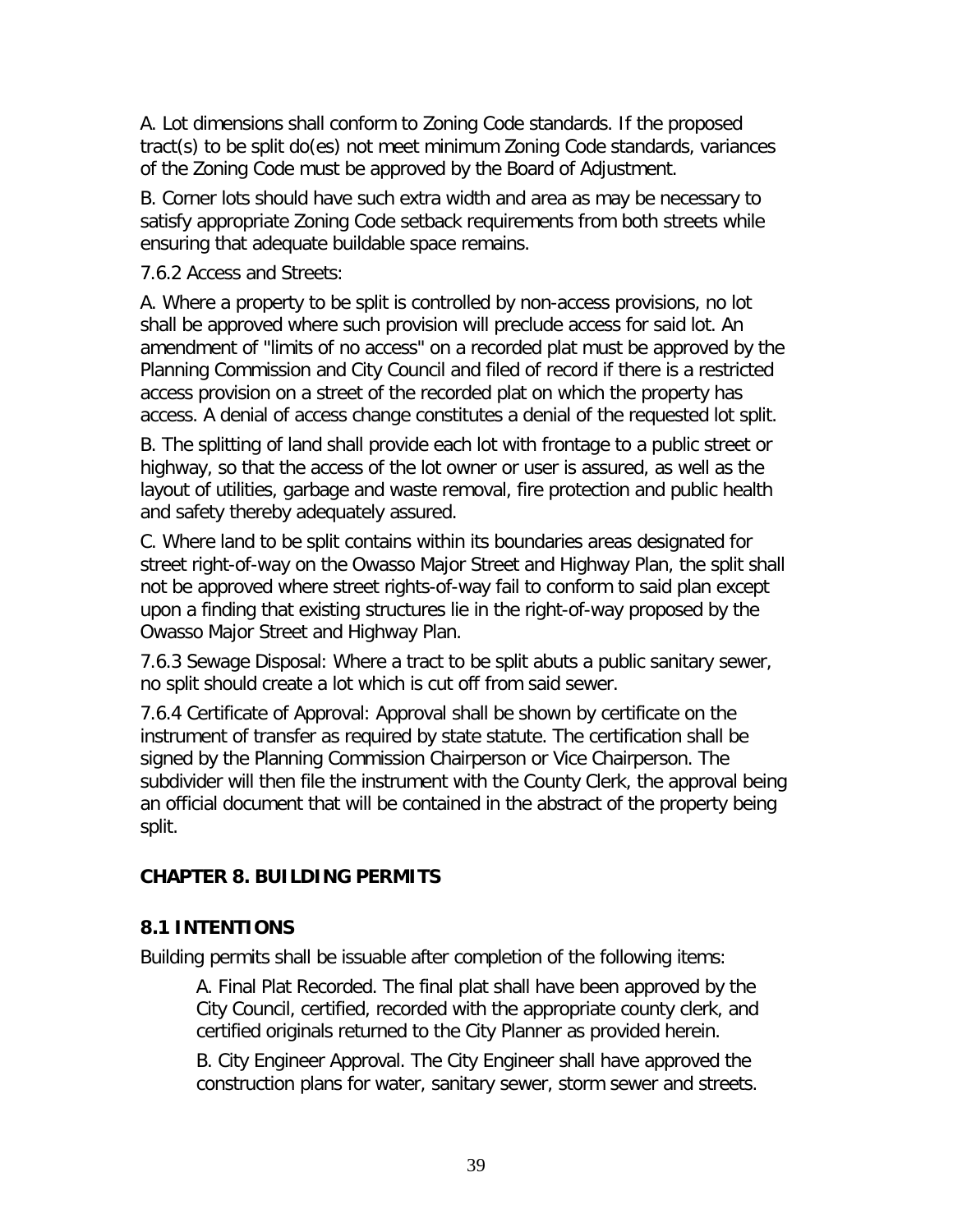C. Health Department Approval. The Oklahoma Department of Health shall have issued certification numbers for the water and sanitary sewer plans.

D. Water and Sanitary Sewer. The water and sanitary sewer utilities shall have been constructed per approval plans, inspected by the City Engineer and accepted for maintenance by the City Council or another political subdivision having jurisdiction over said utilities. Further, the Subdivider shall have delivered a one year maintenance bond to the Public Works Director as required herein. Upon acceptance of water and sanitary sewer utilities, up to 10% of the lots in a residential subdivision may be made eligible for building permits.

E. Streets and Storm Sewer. Construction plans shall have been approved by the City Engineer and either:

(1) the street and storm sewer improvements have been accepted for maintenance by the City Council and a two year maintenance bond delivered to the Public Works Director; or (2) the subdivider has delivered to the Public Works Director a two-year performance bond or other surity for these improvements.

## **CHAPTER 9. DEFINITIONS AND USAGE**

### **9.1 USAGE**

For the purpose of these Regulations, certain terms and words are to be used and interpreted as defined in this Chapter. Where terms are not defined, they shall have their ordinarily accepted meanings or such as the context may imply.

9.1.1 Tense, Plural and Directives: Words used in the present tense shall include the future tense, words in the singular number shall include the plural and words in the plural number shall include the singular, except where the natural construction of the writing indicates otherwise. The word "should" is directory and not mandatory. The word "shall" is mandatory and directory.

9.1.2 Person, Herein and Regulations: A "person" includes an individual, corporation, partnership and an incorporated association of persons such as a club. The word "herein" means in these regulations. The word "regulations" means these Subdivision Regulations for the City of Owasso, Oklahoma.

### **9.2 WORDS AND TERMS DEFINED**

ALLEY: A minor public or private right-of-way which gives a secondary means of access to the rear or side of a property that has primary access to some other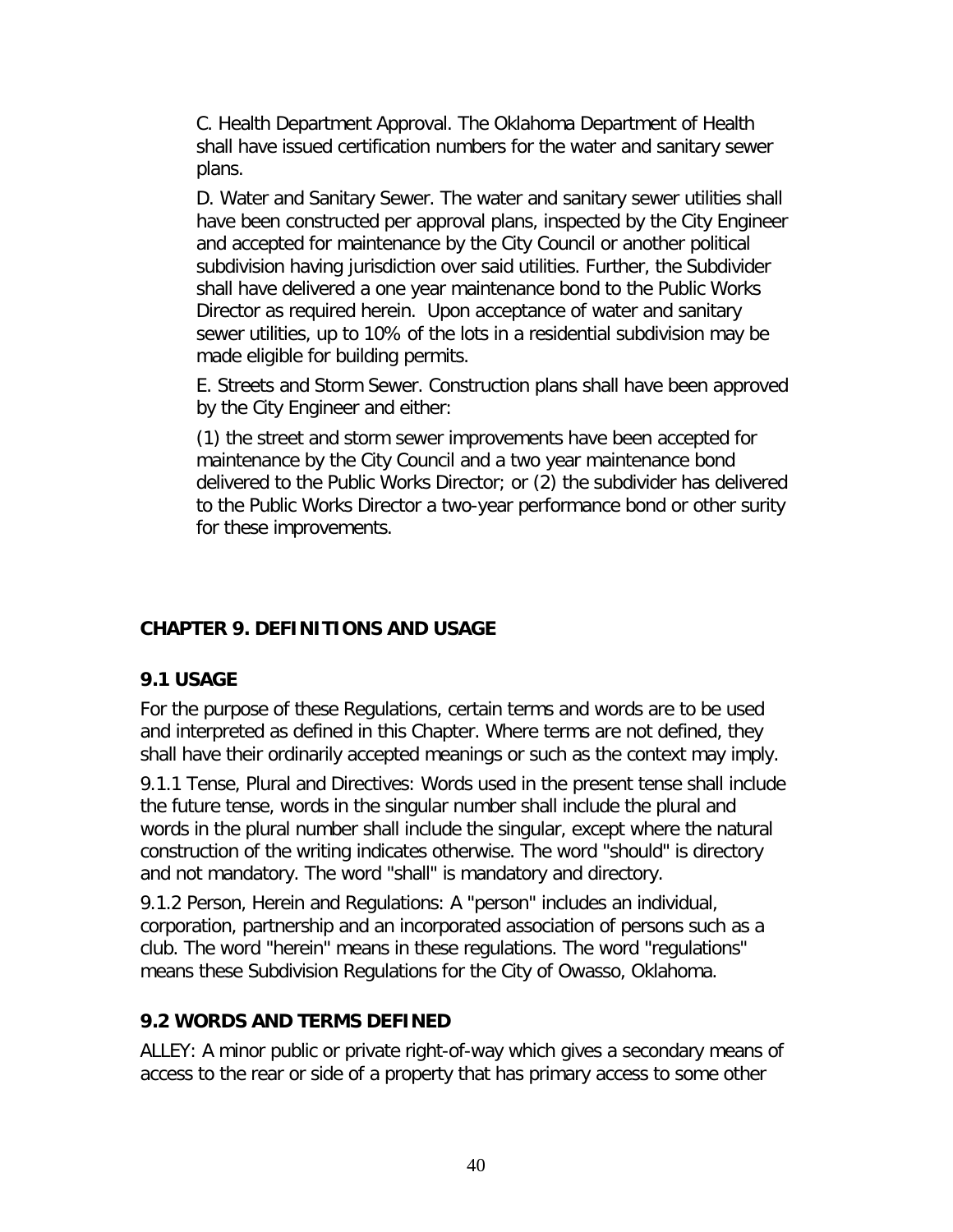street. Alleys may be used for public or private utilities, and public service, emergency or private vehicles.

ARTERIAL STREET: See STREET, ARTERIAL in this section.

AS-BUILT CONSTRUCTION PLANS: Those subdivision construction plans of completed paving, drainage, water, sewer or other public improvements.

BLOCK: A grouping of subdivided lots intended for urban purposes, bounded by streets or by a combination of streets and public parks, cemeteries, railroad right-of-way, shorelines, waterways, or municipal boundaries.

BOARD OF ADJUSTMENT: The Board of Adjustment of the City of Owasso established in accordance with state law by city ordinance.

BOND: A type of security or collateral posted by the subdivider and approved by the City Attorney which guarantees that all required improvements shall be maintained according to the approved plans and requirements of Owasso Design Criteria and these Subdivision Regulations.

BUILDING: A structure which is permanently affixed to the land, has one or more floors and a roof, and is bounded by either another building with a common party wall, open air, or the lot lines of a lot.

BUILDING PERMIT: A Permit required by the City of Owasso before any building construction is commenced.

BUILDING SETBACK LINE: The horizontal distance from the point of measurement, such as the centerline of an abutting street or the boundary line of an abutting zoning district, to the nearest building wall.

CITY: The City of Owasso, Oklahoma.

CITY COUNCIL: The governing and legislative body of the City of Owasso, Oklahoma.

CITY (OFFICER): The word "City" followed by the name of any officer means any officer or designee to such officer employed by the City of Owasso to fulfill any of the duties of the office named.

CONSTRUCTION PLAN: The maps or drawings prepared by a registered professional engineer accompanying a subdivision plat and showing the specific location and design of improvements to be installed in the subdivision in accordance with the Owasso Design Criteria and requirements of the City Engineer, Planning Commission and City Council as a condition of the approval of the plat.

COUNTY: The County of Tulsa or the County of Rogers, Oklahoma.

COUNTY CLERK: The office of the clerk for Tulsa County or Rogers County, Oklahoma.

COVENANTS: Agreements binding the owners of the lots of a subdivision as shown on the face of a recorded subdivision plat.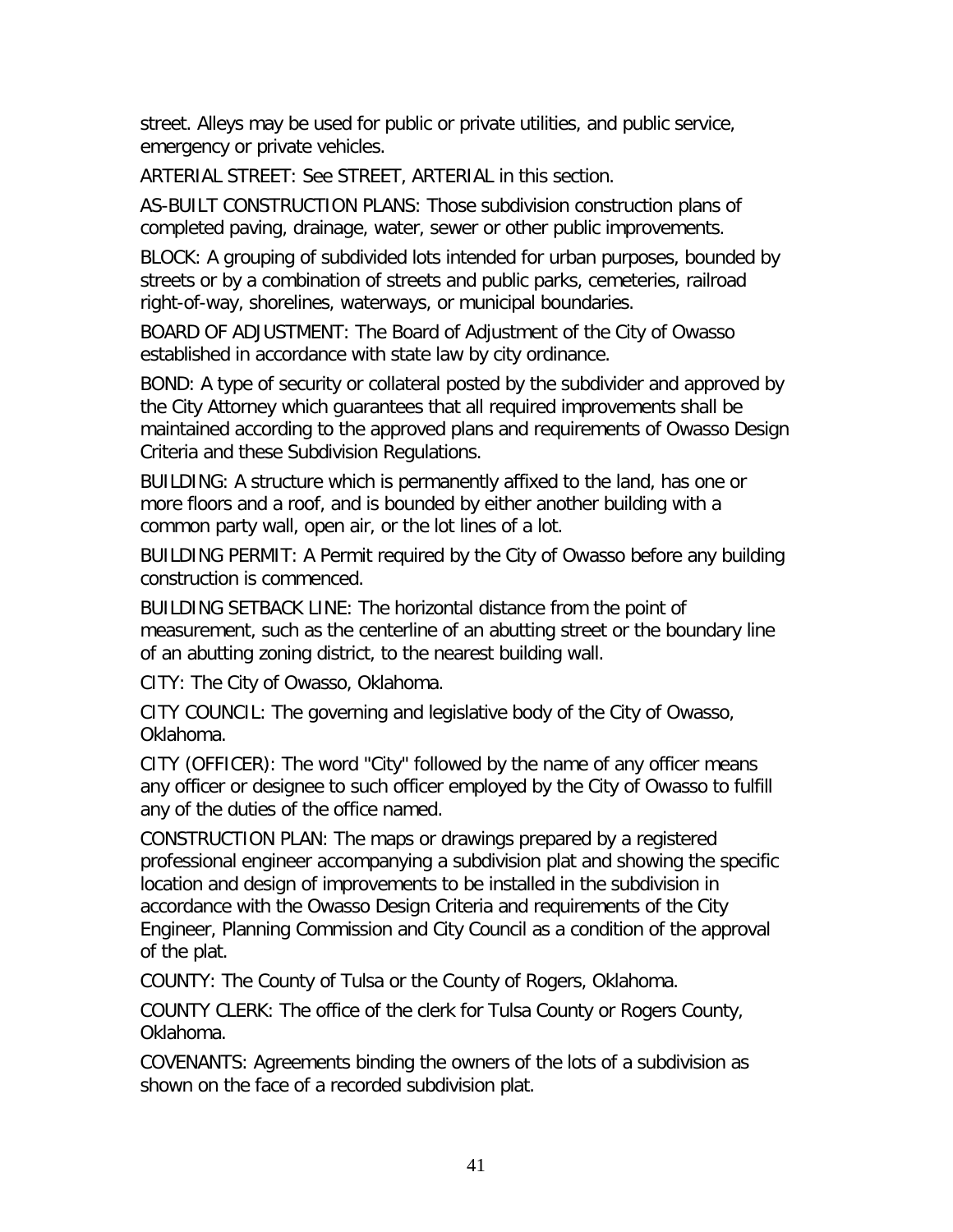DEDICATE: To set apart a portion of the area of a subdivision to a specific use(s) or to the public or to a specific group.

DETENTION: The act of detaining stormwater as outlined in the Owasso Design Criteria.

DEED OF DEDICATION: That portion of a plat that dedicates an area of a subdivision.

DESIGN CRITERIA: Engineering standards used in the design and construction of subdivision improvements.

DEVELOPER: The owner of land proposed to be subdivided or a designee.

DEVELOPMENT: A tract of land which is subdivided and provided with all necessary utilities and public improvements.

DISTRICT COURT: The District Court of Tulsa County, Oklahoma or Rogers County, Oklahoma.

DOUBLE FRONTAGE: A situation in which a lot has access on two streets that do not intersect.

EASEMENT: Authorization by a property owner for the use by another, and for a specific purpose, of any designated part of his property.

FLOOD PLAIN: The area of land adjoining the channel of a river, stream or other similar body of water which may be inundated by a flood that can be reasonably expected to occur. The flood plain includes all lands within the limits of the 100 year flood plain as defined by the Federal Emergency Management Agency.

FRONTAGE: That side of a lot abutting on a street or way to which access is available for the lot.

HEALTH DEPARTMENT: The Tulsa County Oklahoma or Rogers County, Oklahoma agency empowered by the Oklahoma State Department of Health to enforce health laws.

IMPROVEMENTS: Grading, streets, sidewalks, crosswalks, culverts, bridges, water lines, sanitary sewer lines, force mains and lift stations, storm sewer lines, other utilities, and other features required to support the development.

IMPROVEMENTS, OFF-SITE: A utility, structure, or modification of topography located outside the property to be subdivided.

IMPROVEMENTS, PUBLIC: Any street, sidewalk, utility line, drainage way or other facility for which the city may ultimately assume the responsibility for maintenance and operation.

IMPROVEMENTS, REQUIRED: Any improvement required by the Planning Commission and City Council as a condition of approval of a subdivision plat. LOCAL STREET: See STREET, MINOR (LOCAL) in this section.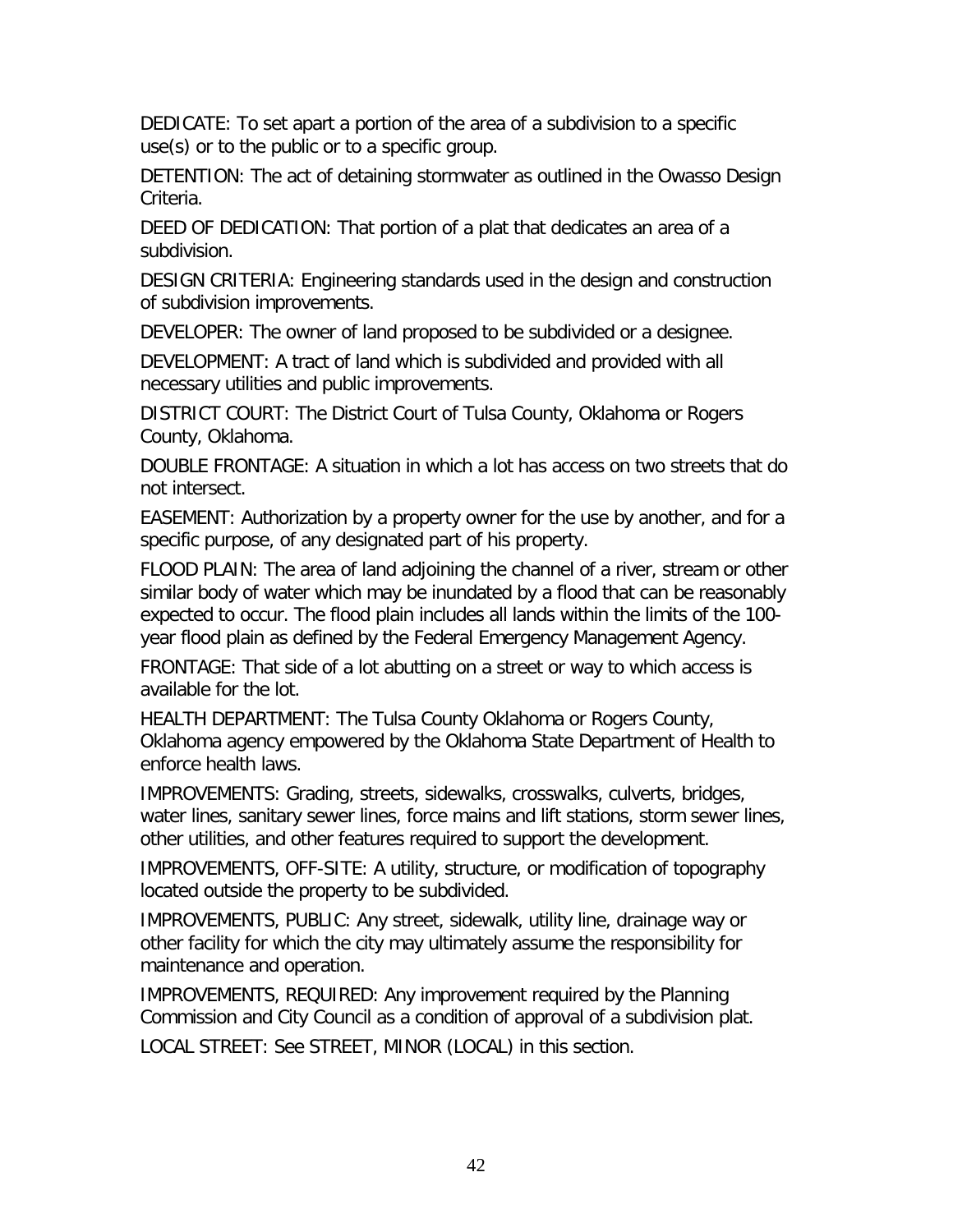LOT: A tract, plot or portion of a subdivision or other parcel of land intended as a unit for the purpose, whether immediate or future, of transfer of ownership or for building development.

LOT AREA: The total area measured on a horizontal plane, included within the lot boundaries.

LOT DEPTH: The mean horizontal distance between the front and rear lot lines.

LOT SPLIT: A lot split is a minor subdivision of previously subdivided land. The Planning Commission may approve a lot split that creates not more than three (3) lots fronting on an existing, dedicated street, not involving any new street or road, or the extension of municipal facilities, or the creation of any public improvements, and not adversely affecting the remainder of the parcel or adjoining property, and not in conflict with any provision or portion of the Comprehensive Plan, Major Street and Highway Plan, Zoning Ordinance (unless approved by the Board of Adjustment) or these regulations.

MAYOR: The Chief elected official of the City of Owasso, Oklahoma.

OPEN SPACE, PUBLIC: Land which may be dedicated to or reserved for acquisition for general use by the public, including parks, recreation areas, school sites, community and public building sites, and other similar lands. This specifically does not include floodway drainage courses, public lakes and ponds or any area within the fully urbanized flood plain, but may include other areas in the 100 year full urbanized flood plain.

OFF-SITE IMPROVEMENTS: See IMPROVEMENTS, OFF-SITE in this section.

OWNER: A person or any other legal entity having legal title to or sufficient proprietary interest in the land sought to be subdivided under these regulations.

PERMIT TO CONSTRUCT: A Permit required by the City of Owasso, Oklahoma before any subdivision improvement construction is commenced.

PLANNED UNIT DEVELOPMENT (PUD): A discretionary type of development for a tract of land under single ownership or control, based upon an approved development plan permitting flexibility of principal land uses, lot sizes and accessory uses not otherwise available under conventional development standards.

PLANNING COMMISSION: The Owasso Planning Commission as established in accordance with state law by city ordinance.

PLAT, FINAL: The final map or record of a subdivision and any accompanying material, as described in these regulations, based on a Preliminary Plat with revisions, if any, to be submitted to the Planning Commission and City Council for approval, denial, or approval with conditions.

PLAT, PRELIMINARY: The drawing or drawings described in these regulations, indicating the proposed manner or layout of the subdivision to be submitted to the Planning Commission for approval.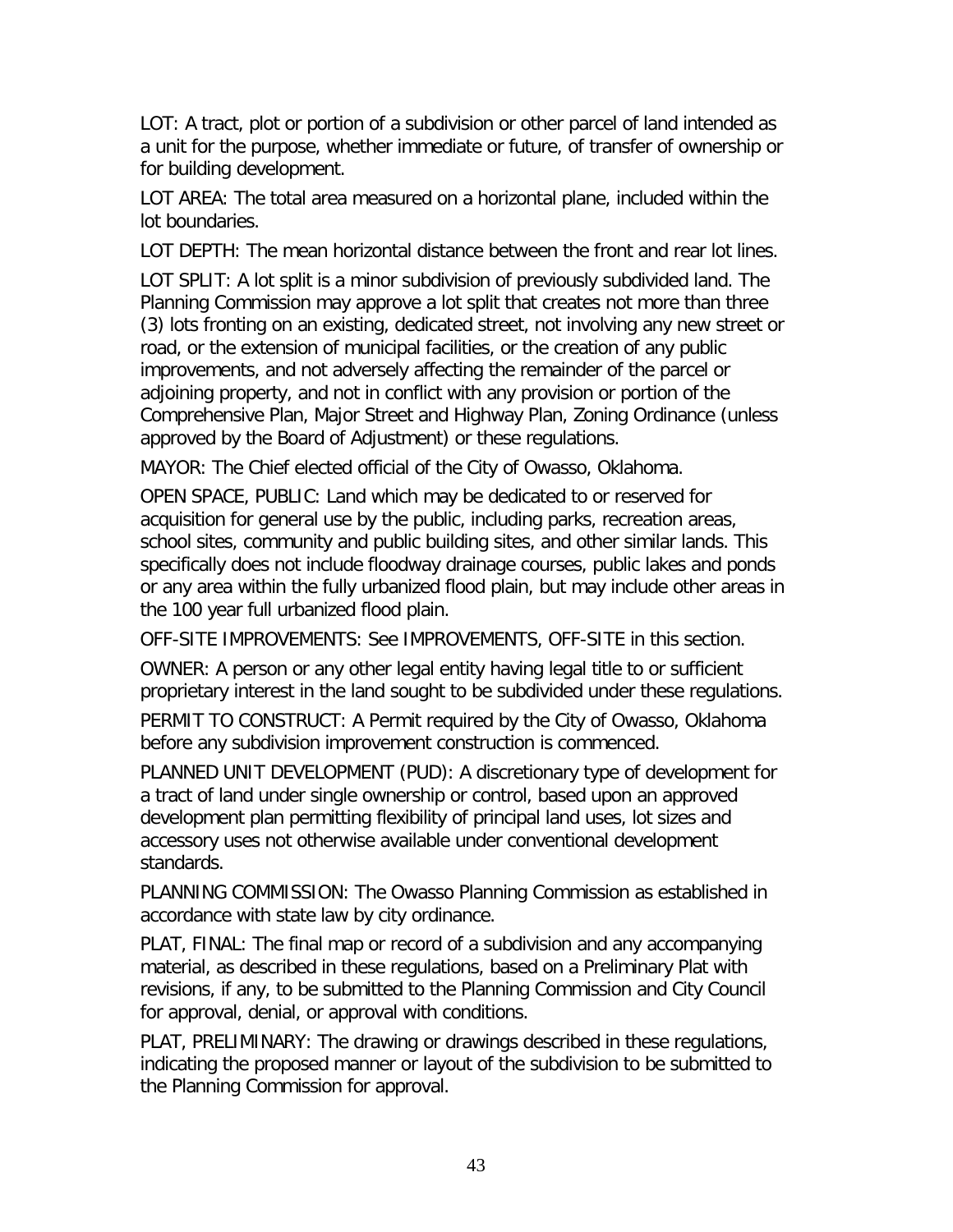PRE-PLAT CONFERENCE: A meeting between the Subdivider and the City Planner to discuss the procedure for approval of a subdivision plat, provisions of the Zoning Code, requirements as to general layout of streets, reservations of land, street improvements, drainage, sewerage, fire protection, availability of existing services and utilities and similar matters.

PRE-CONSTRUCTION CONFERENCE: A meeting among the developer, the subdivider or designee, contractors and the city staff prior to improvements construction.

REGISTERED ENGINEER: An engineer properly registered and licensed in the State of Oklahoma.

REGISTERED LAND SURVEYOR: A land surveyor properly registered and licensed in the State of Oklahoma.

REVERSE FRONTAGE: That side of a lot abutting on a street or way which no access is available for the lot. See FRONTAGE and DOUBLE FRONTAGE in this section.

RIGHT-OF-WAY: A parcel of land, usually a strip, occupied or intended to be occupied by a street, crosswalk, railroad, road, electric transmission line, oil or gas pipeline, water line, sanitary or storm sewer facility, or for any other public use. The use of the term right-of-way for land platting purposes in connection with these regulations shall mean that every right-of-way hereafter established and shown on a final plat is to be separate and distinct from the lots and parcels adjoining such right-of-way and not included within the dimensions or areas of such lots or parcels. Rights-of-way intended for any use involving maintenance by a public agency shall be dedicated to public use by the owner of the land which is being subdivided.

SEPARATE INSTRUMENT: A document that dedicates land or accomplishes some other task and is filed of record separately from the original subdivision plat documents.

SETBACK: The distance between a building and the nearest street right-of-way line or property line. Also see BUILDING SETBACK LINE in this section.

STREET: A public or private right-of-way which affords the primary means of access to abutting property or serves as a thoroughfare for vehicular traffic, or both, but excluding alleys.

STREET, ARTERIAL: A thoroughfare which carries a significant portion of the interurban vehicle traffic at moderate speeds with some traffic stops.

STREET, COLLECTOR: A street intended to move traffic from minor to arterial streets, including the principal entrance and circulation street or streets of a development.

STREET, CUL-DE-SAC: A minor street with only one outlet and having a terminal for the safe and convenient reversal of traffic movement including all emergency and service vehicles.